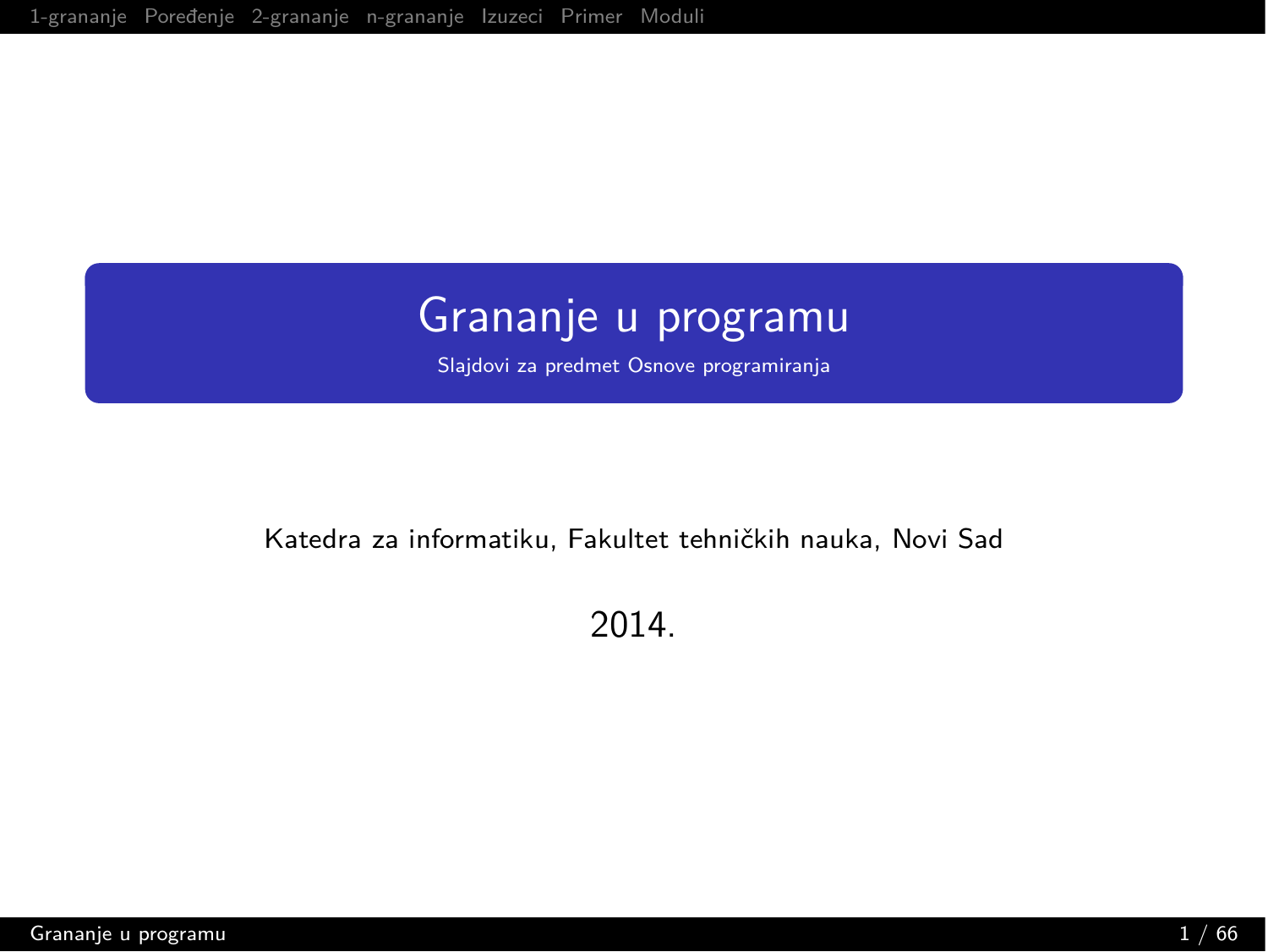# Ciljevi

- $\bullet$  razumevanje grananja u programu i Pythonove if naredbe
- $\bullet$  dvostruko grananje i if-else naredba
- višestruko grananje i if-elif-else naredba
- pojam obrade izuzetaka (exceptions)
- pisanje koda za obradu izuzetaka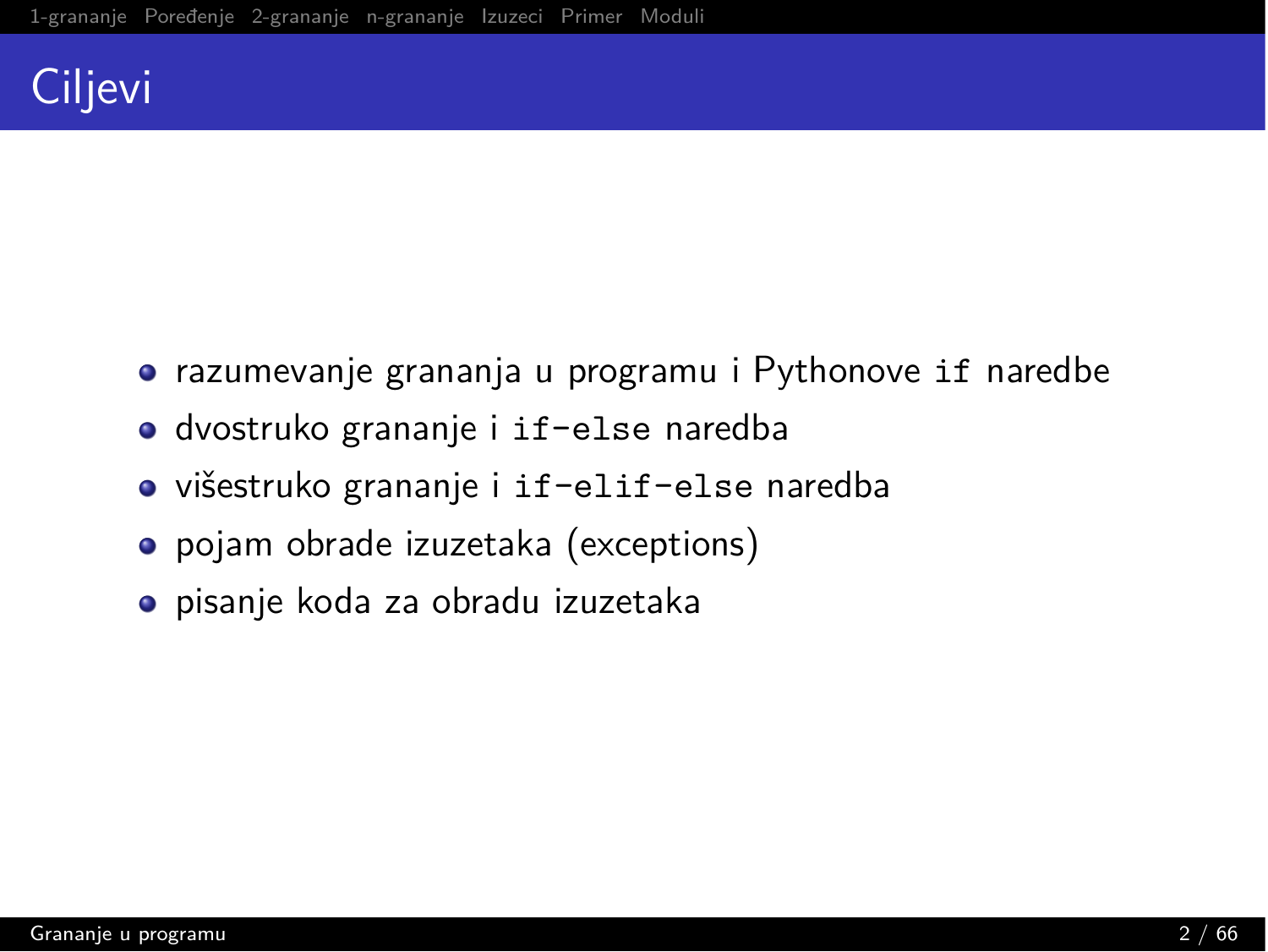# Ciljevi

- · Bulovi izrazi i bool tip podataka
- · kreiranje algoritama koji uključuju elemente kontrole toka
- · uključujući nizove grananja i ugnježdeno grananje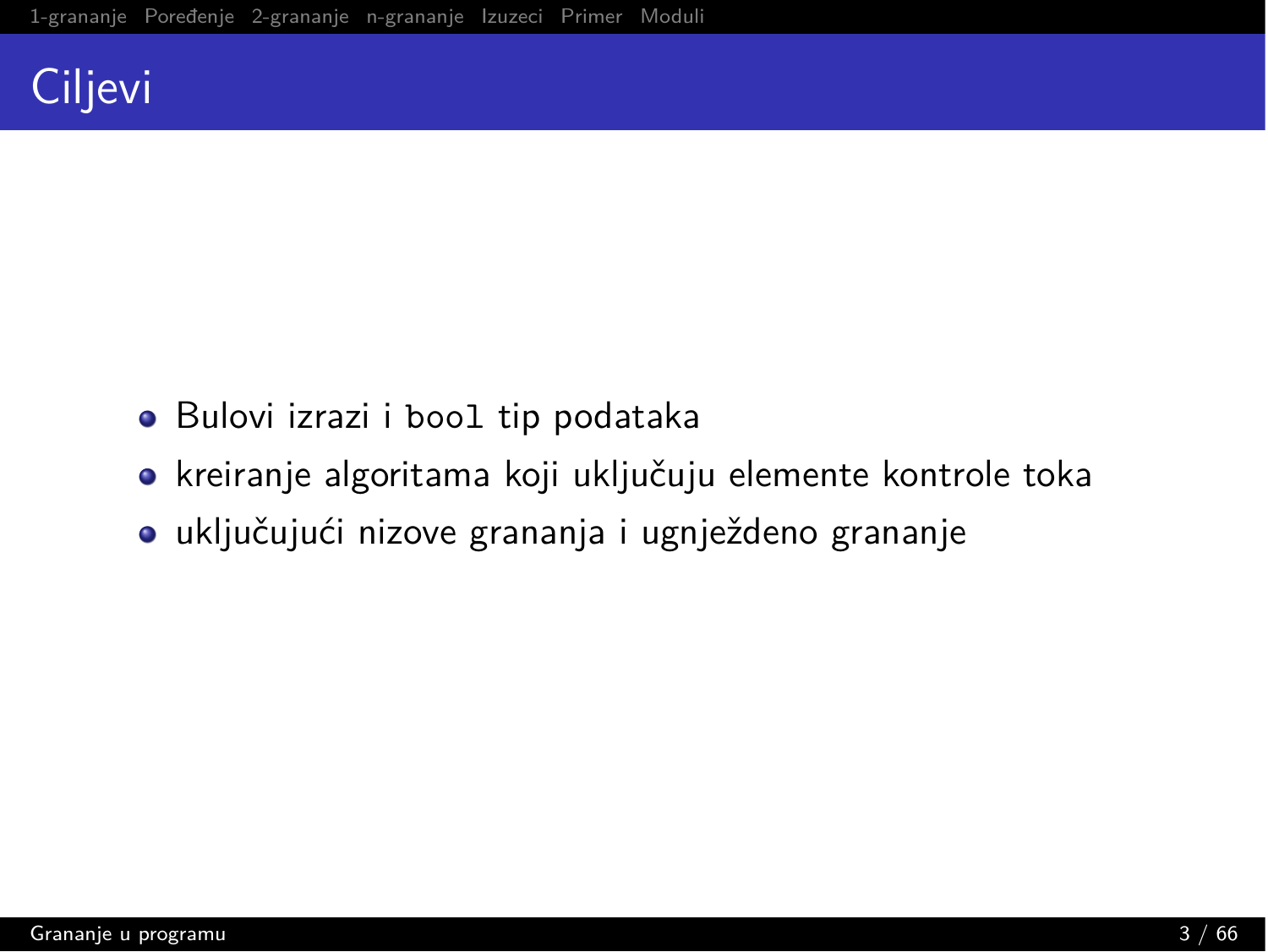#### <span id="page-3-0"></span>Jednostavno grananje

- $\bullet$  do sada smo videli programe koji predstavljaju proste sekvence instrukcija koje slede jedna drugu
- $\bullet$  to nam nije dovoljno za rešavanje svih problema
- $\bullet$  nekada je potrebno izmeniti tok instrukcija da bismo rešili problem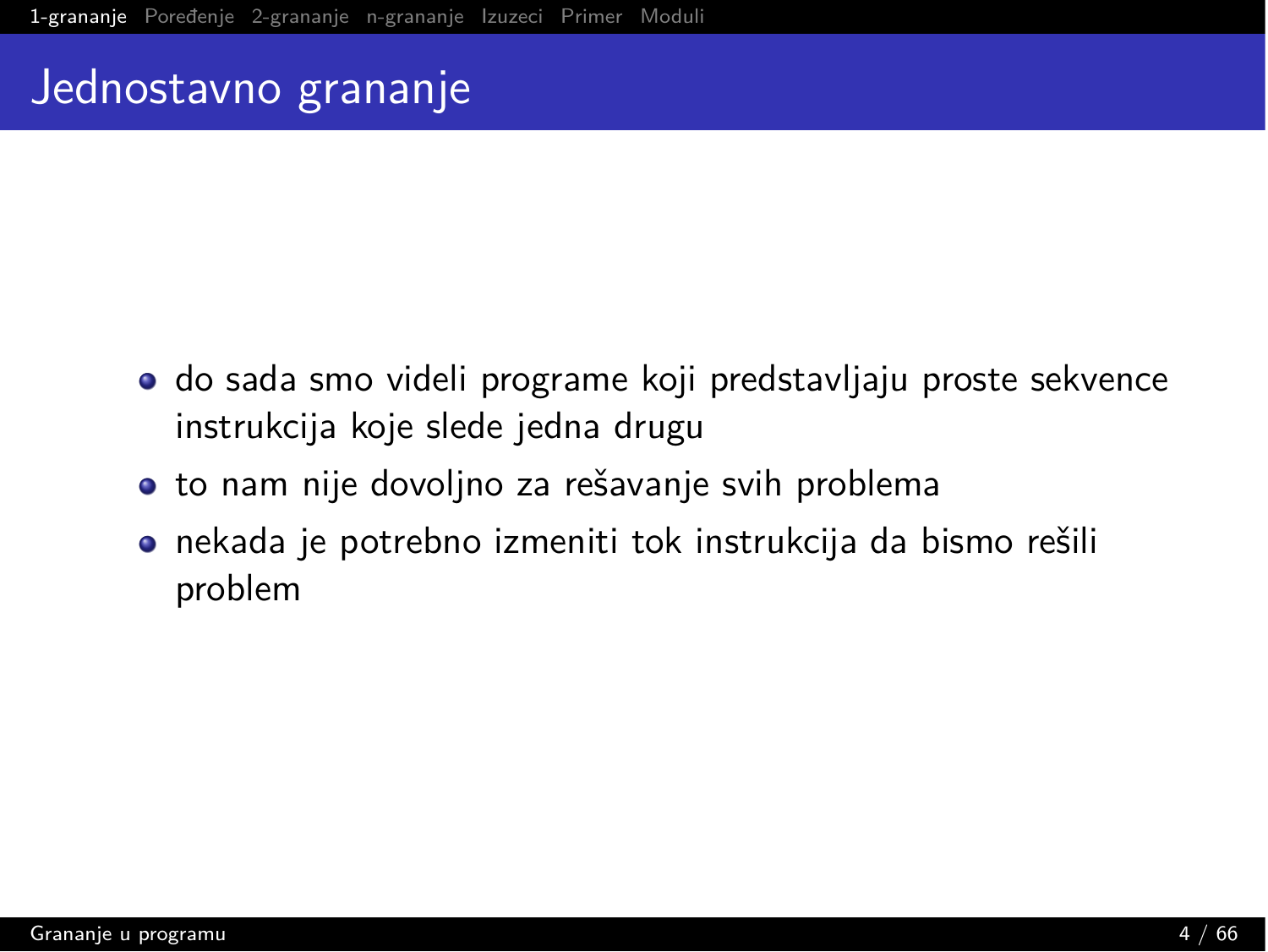#### Primer: temperatura

 $\bullet$  podsetimo se primera za konverziju temperature  ${}^{\circ}$ C  $\rightarrow$   ${}^{\circ}$ F

```
# convert.py
```

```
def \ main():
    celsius = eval(raw_{input}("Unesite temperature C >> "))fahrenheit = 9/5 * celsius + 32
    print "Temperatura je ", fahrenheit,
        "stepeni Farenhajta."
```
 $main()$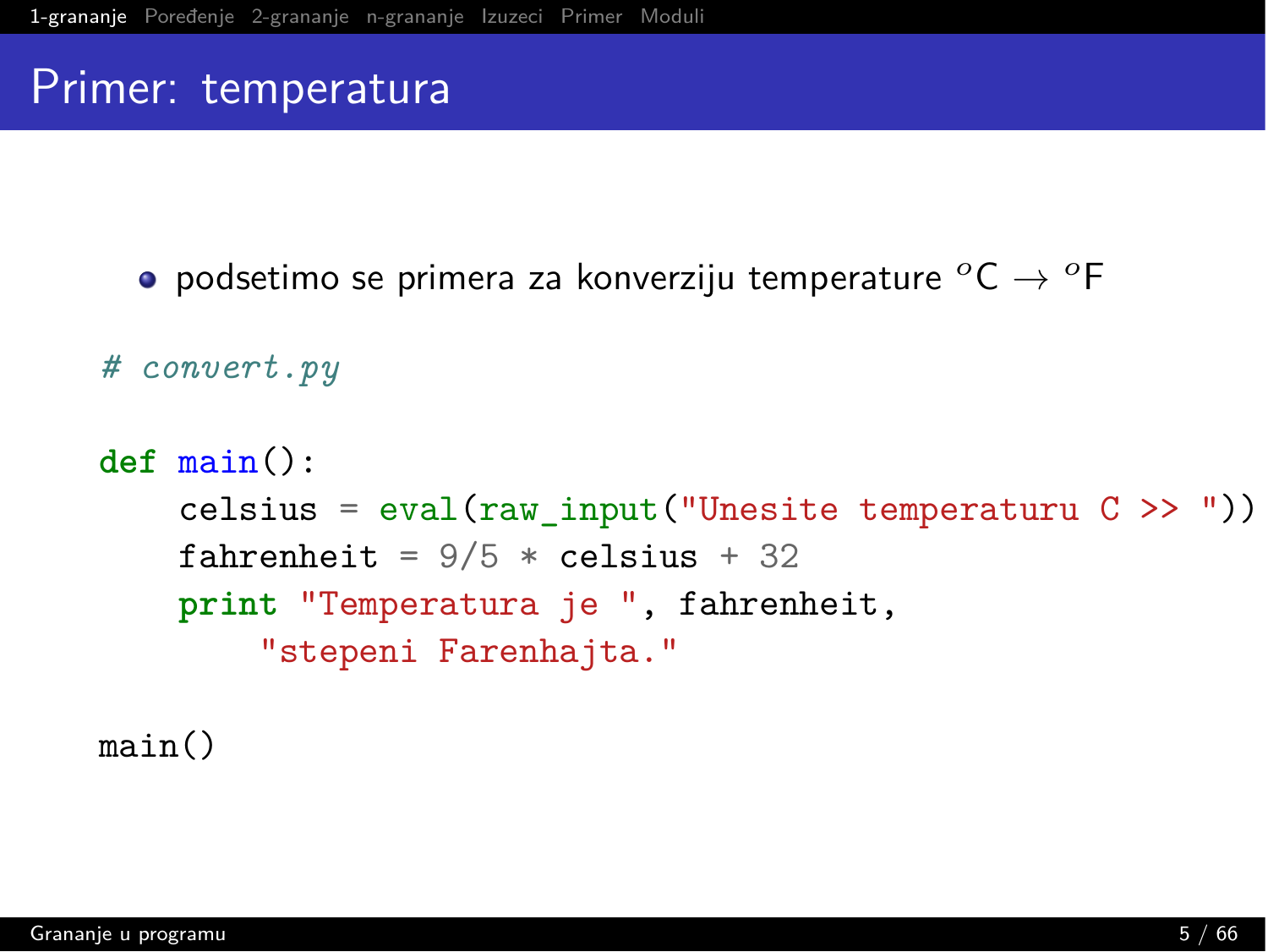#### Primer: temperatura,

- sada treba izmeniti program tako da ispiše upozorenje za ekstremne vrednosti temperature
- $\bullet$  temperatura iznad 90°F ili ispod 30°F će biti ekstremna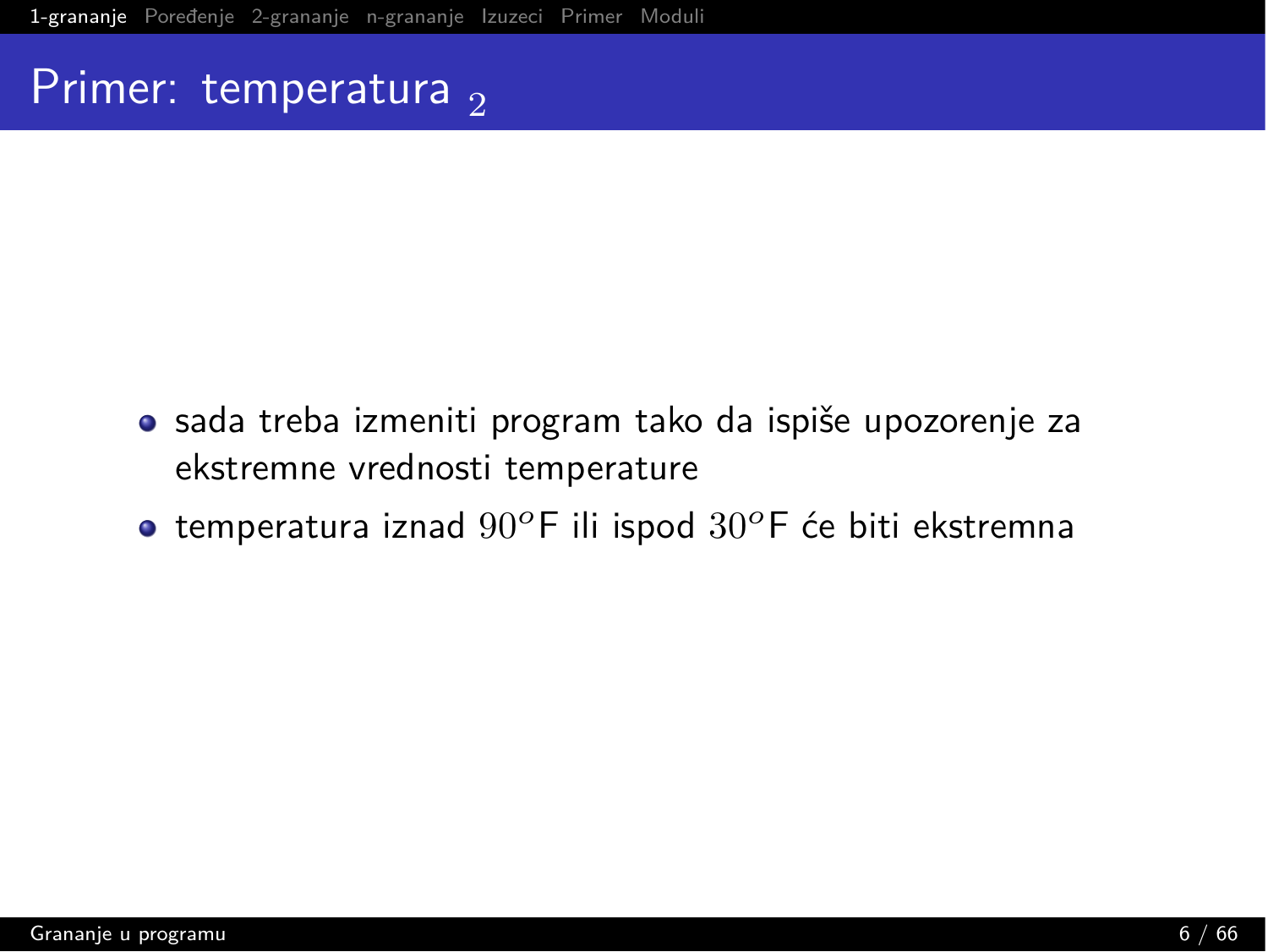#### Primer: temperatura  $_3$

- 1 unesi temperaturu u  ${}^{o}$ C
- 2 izračunaj temperaturu u <sup>o</sup>F
- 3 ispiši temperaturu u <sup>o</sup>F
- 4 ako je  $f \geq 90$

ispiši upozorenje o visokoj temperaturi

5 ako je  $f \leq 30$ 

ispiši upozorenje o niskoj temperaturi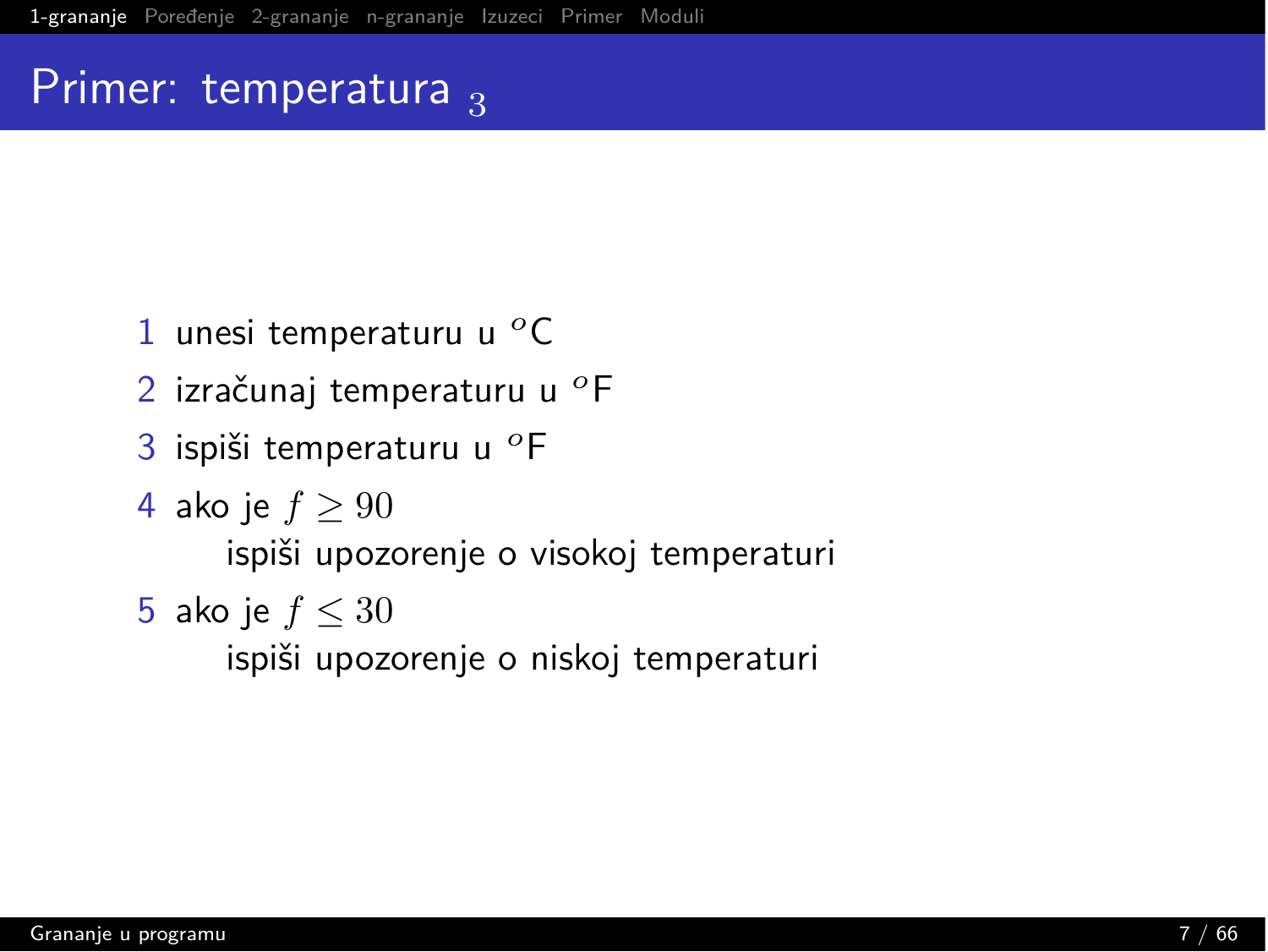#### Primer: temperatura  $_4$

- · ovaj algoritam ima dva grananja na kraju
- · uvlačenje teksta sugeriše da se dati korak treba izvršiti samo u slučaju da je ispunjen uslov iz prethodnog reda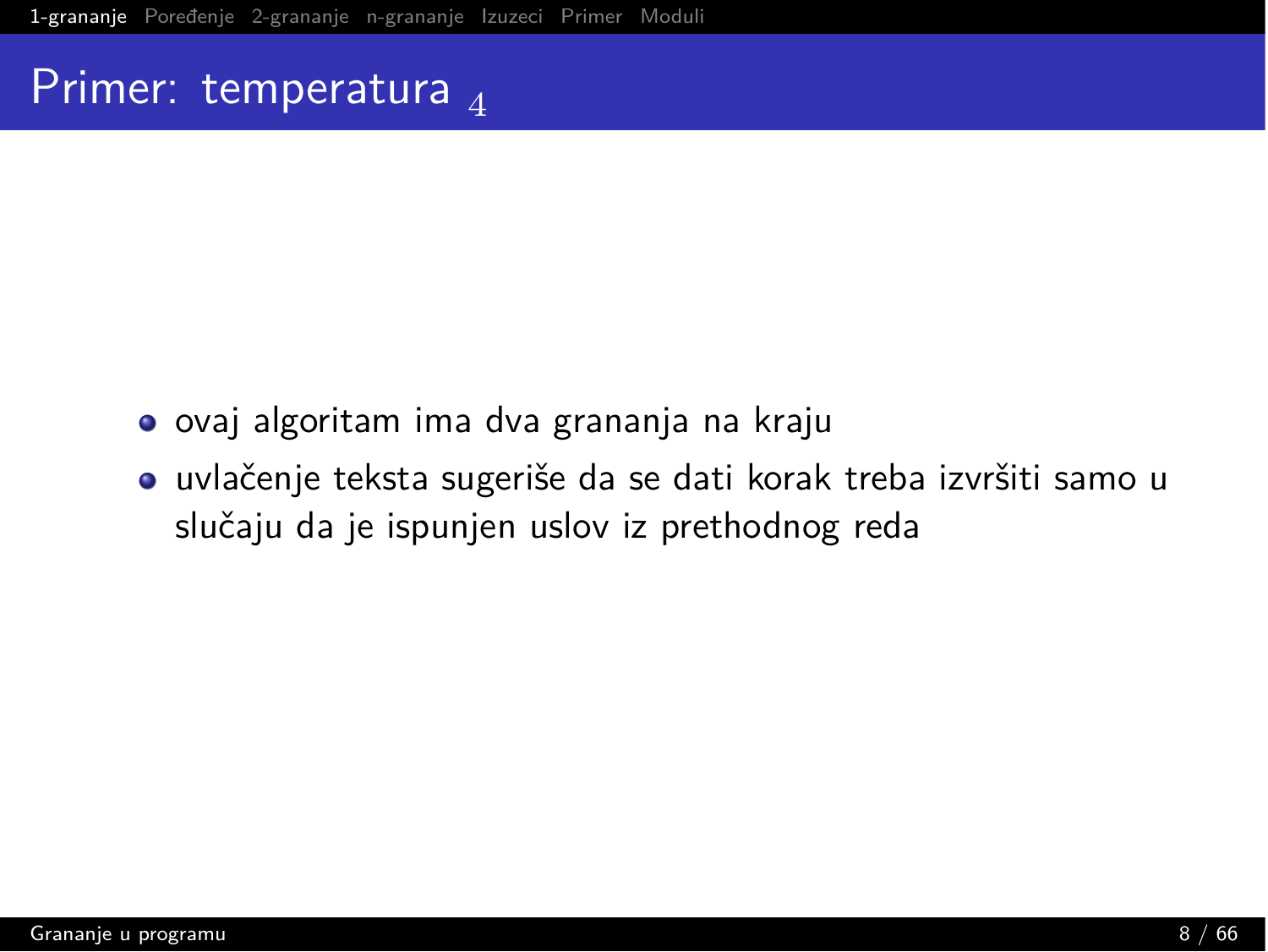## Primer: temperatura 5

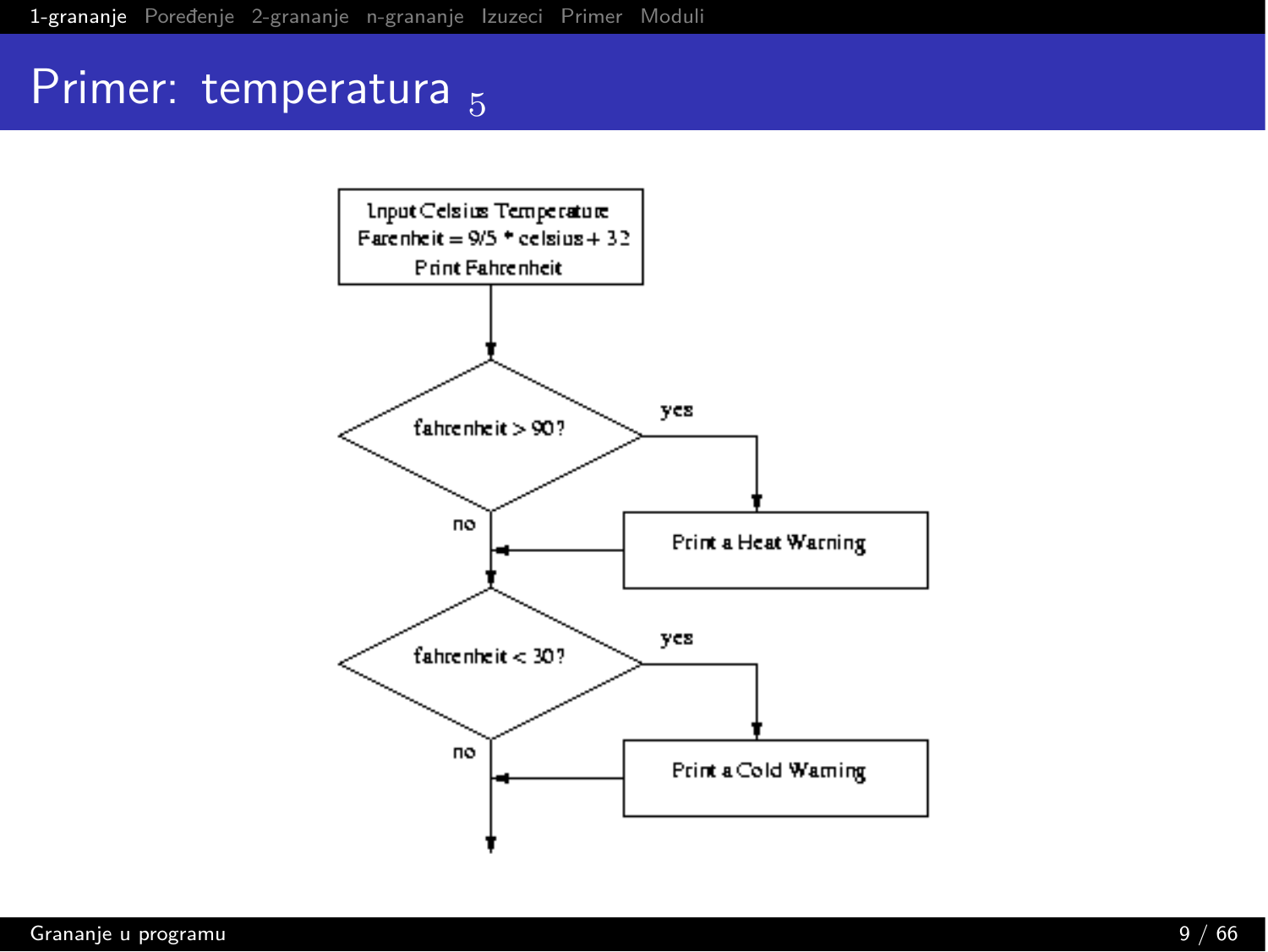#### Primer: temperatura  $_{\rm g}$

```
# convert2.py
```

```
def main():
    c = eval(raw_input("Unesite temperature u C: "))f = 9 / 5 * c + 32print "Temperatura je", f, "stepeni Farenhajta."
    if f > = 90;
        print "Baš je vrućina!"
    if f \leq 30;
        print "Brrrrr. Dobro se obuci!"
```
 $main()$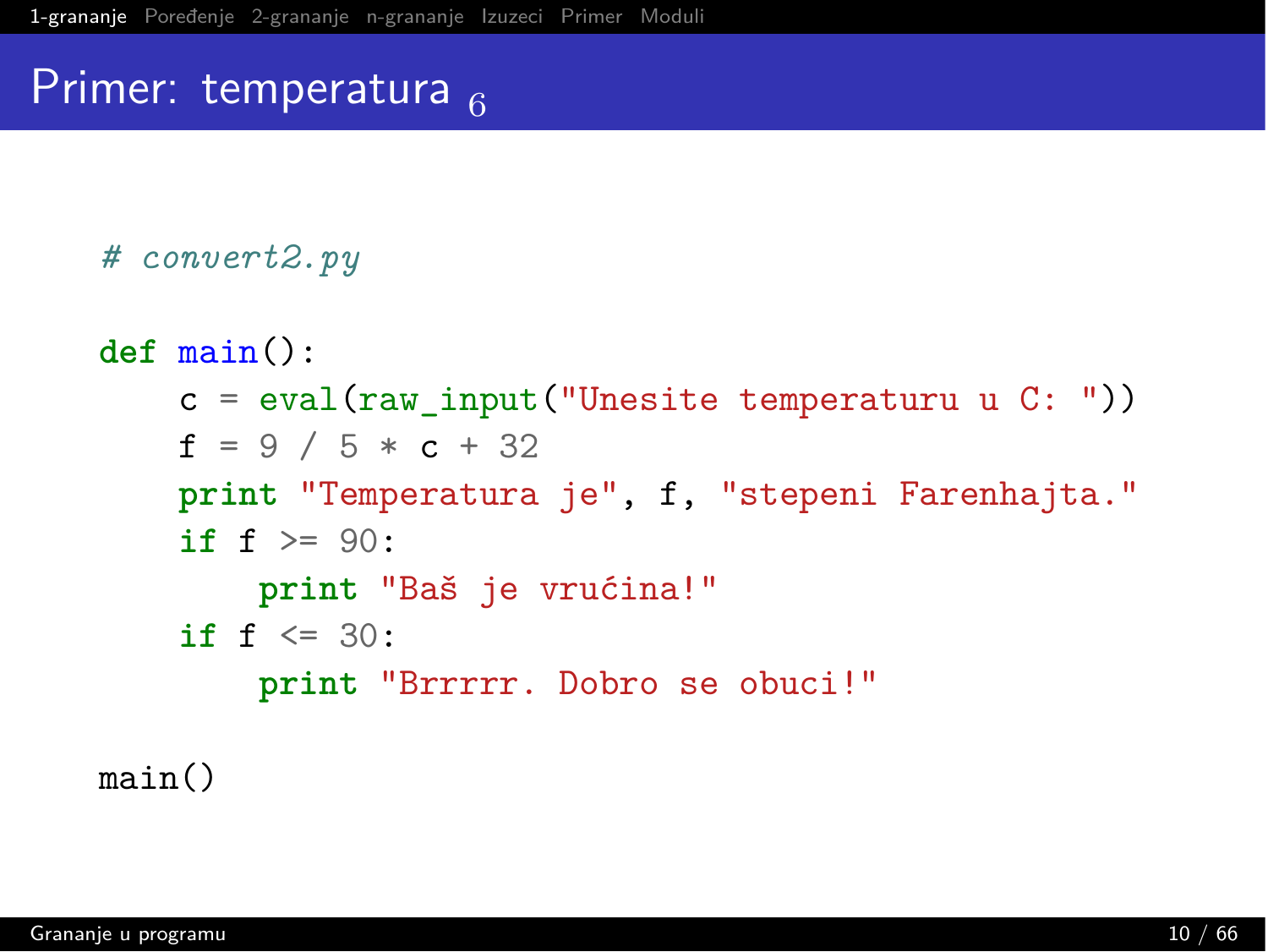#### Naredba if

- · naredba if služi za implementaciju grananja
- $\bullet$  if  $\langle$ uslov>:

 $<sub>telo</sub>$ </sub>

· telo je niz naredbi koje su uvučene u odnosu na if izraz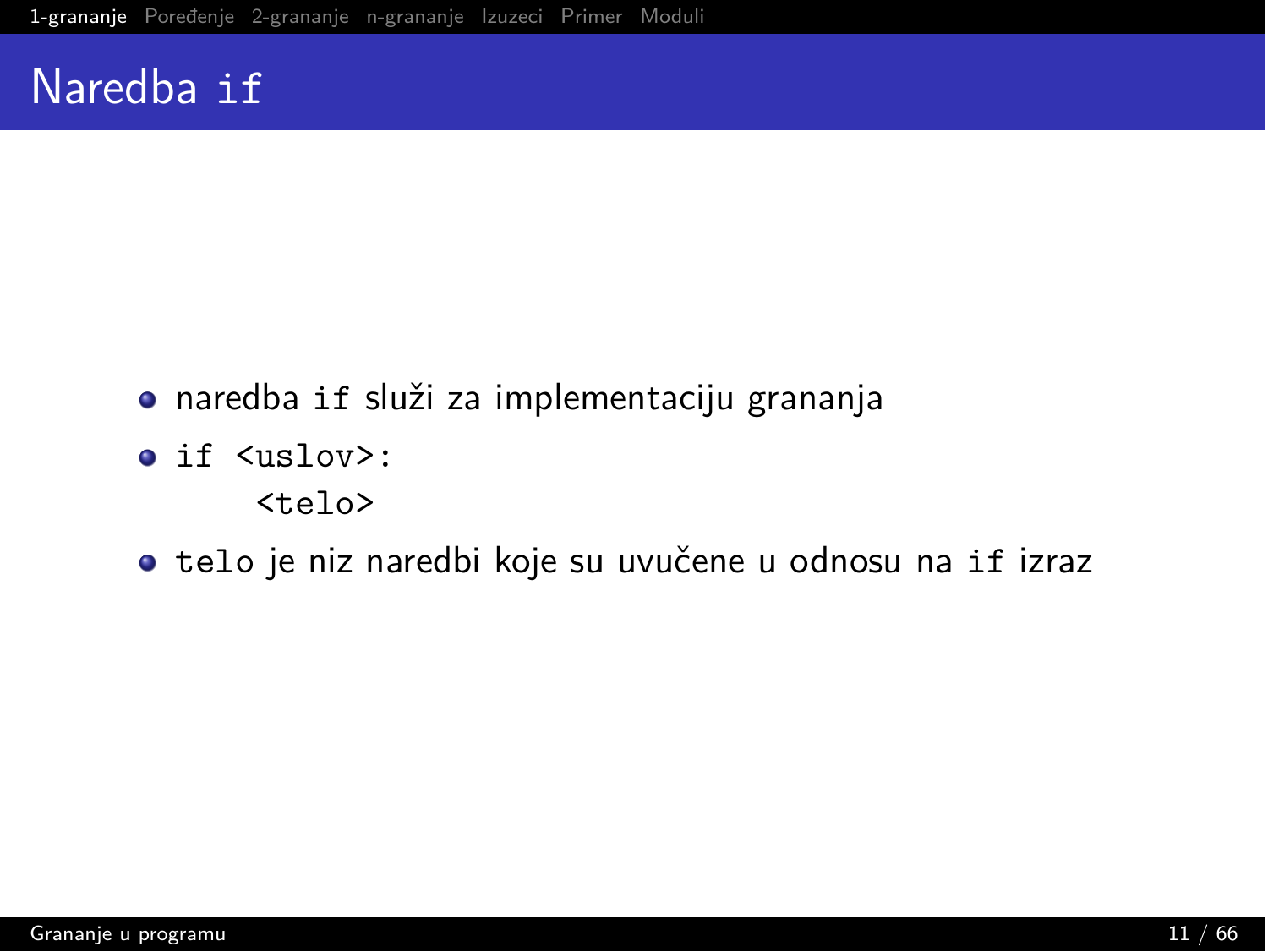#### Izvršavanje if naredbe

- prvo se izračuna uslov
- **•** ako je uslov ispunjen, niz naredbi u telu se izvršava, i program se dalje izvršava nakon if naredbe
- **•** ako uslov nije ispunjen, niz naredbi u telu se preskače, i program se izvršava nakon if naredbe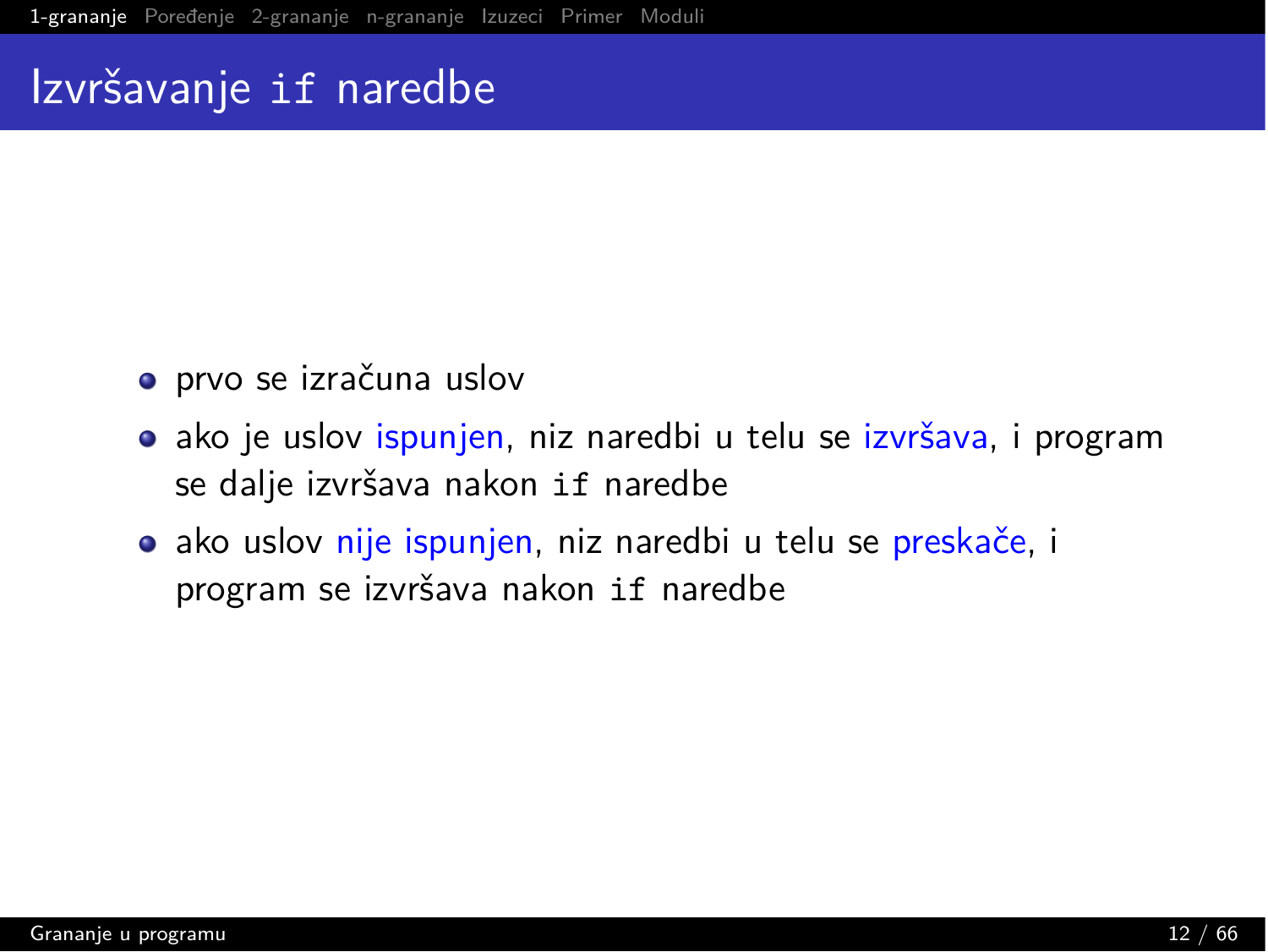# Izvršavanje if naredbe  $_2$

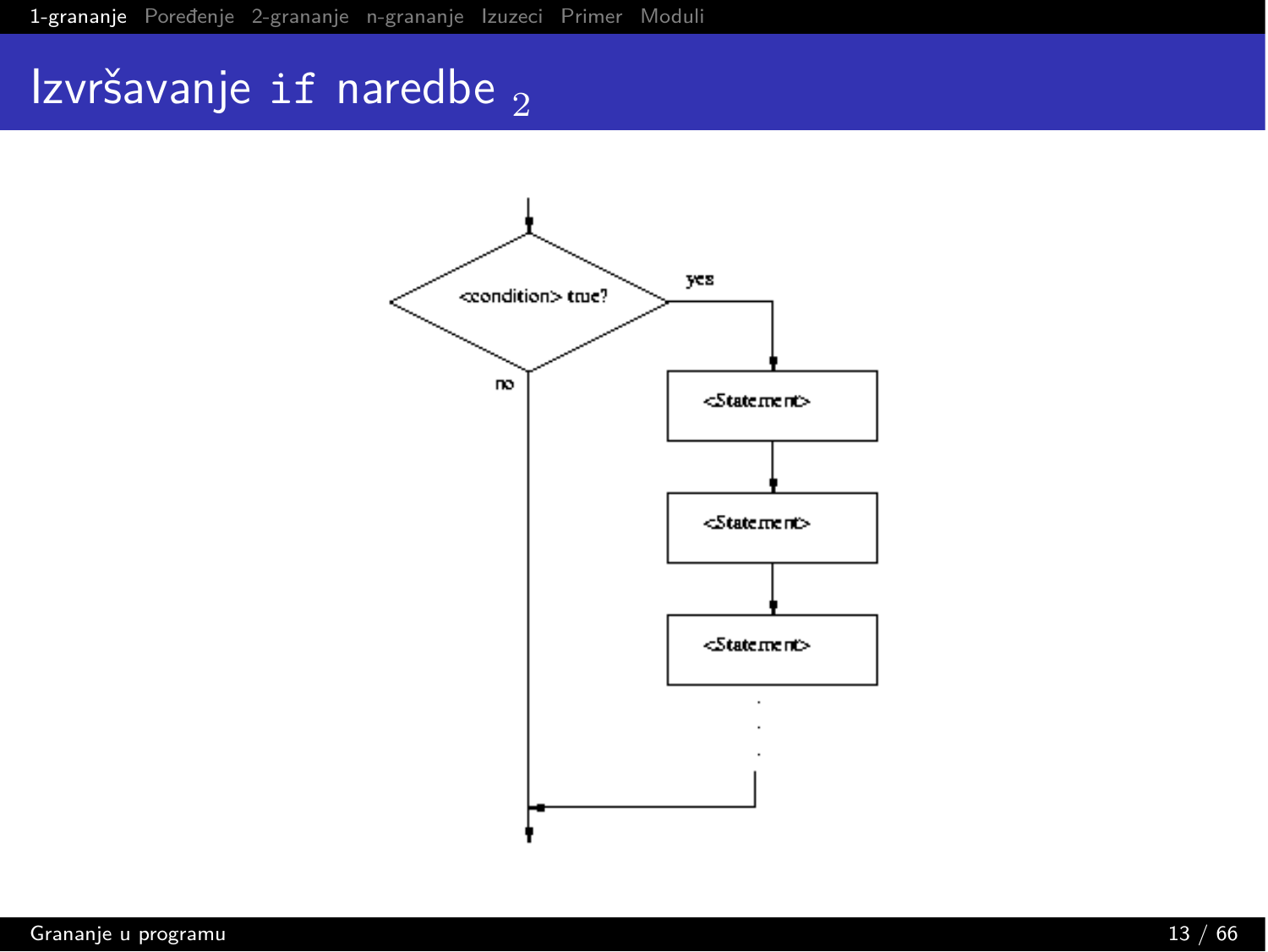## Izvršavanje if naredbe  $_3$

- $\bullet$  telo if naredbe izvršava se ili se ne izvršava u zavisnosti od mslova
- $\bullet$  u svakom slučaju izvršavanje se nastavlja od naredbe koja sledi posle if
- $\bullet$  ovo je jednostavno ili jednostruko grananje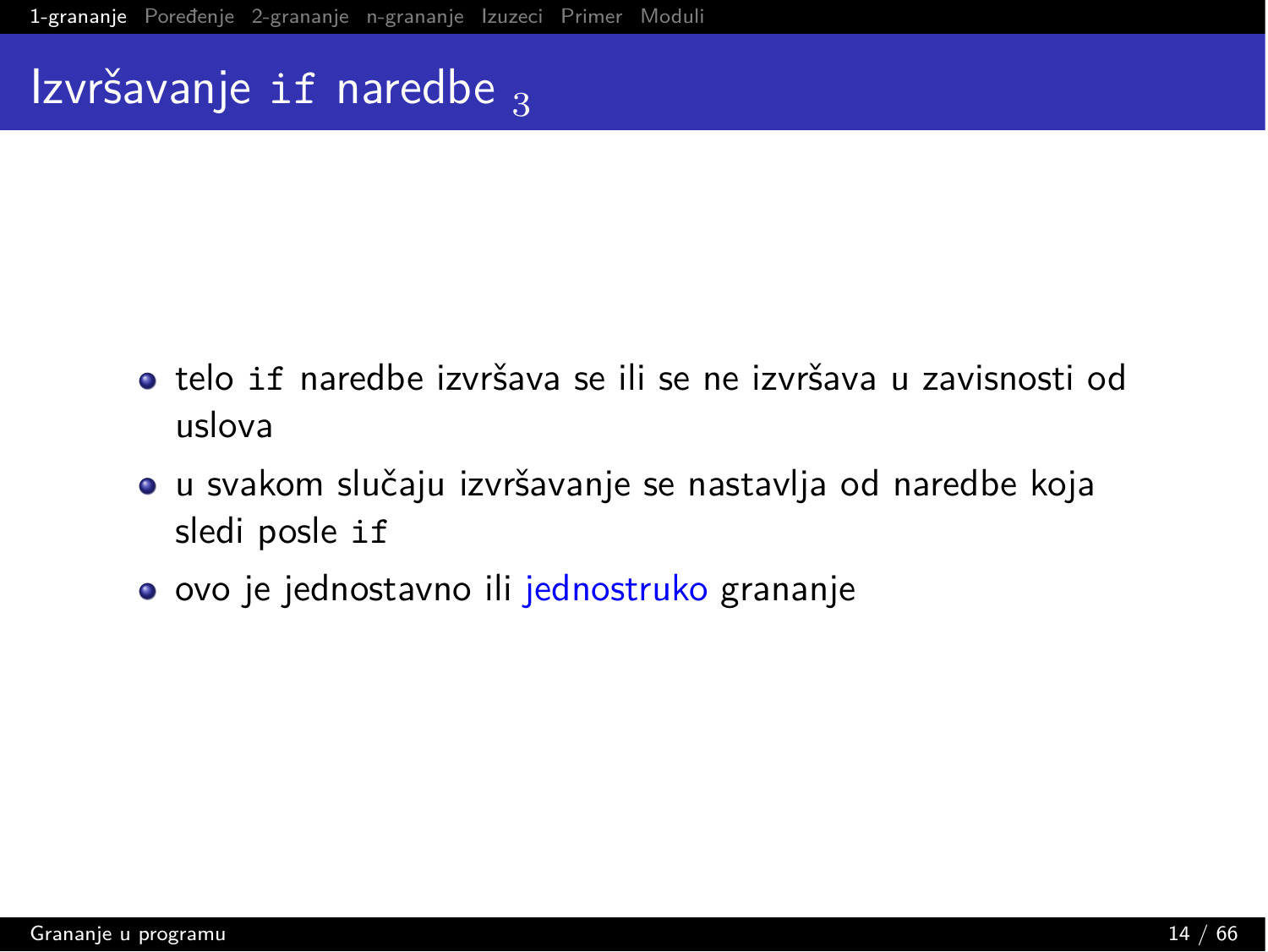#### <span id="page-14-0"></span>Pisanje uslova za if

- · za početak, pišemo jednostavne izraze poređenja
- · <izraz> <relop> <izraz>
- · relop je oznaka za relacioni operator

| python | matematika | značenje          |
|--------|------------|-------------------|
|        | $\lt$      | manje od          |
| $\leq$ | <          | manje ili jednako |
|        |            | jednako           |
| $>=$   |            | veće ili jednako  |
|        |            | veće od           |
| $l =$  |            | nije jednako      |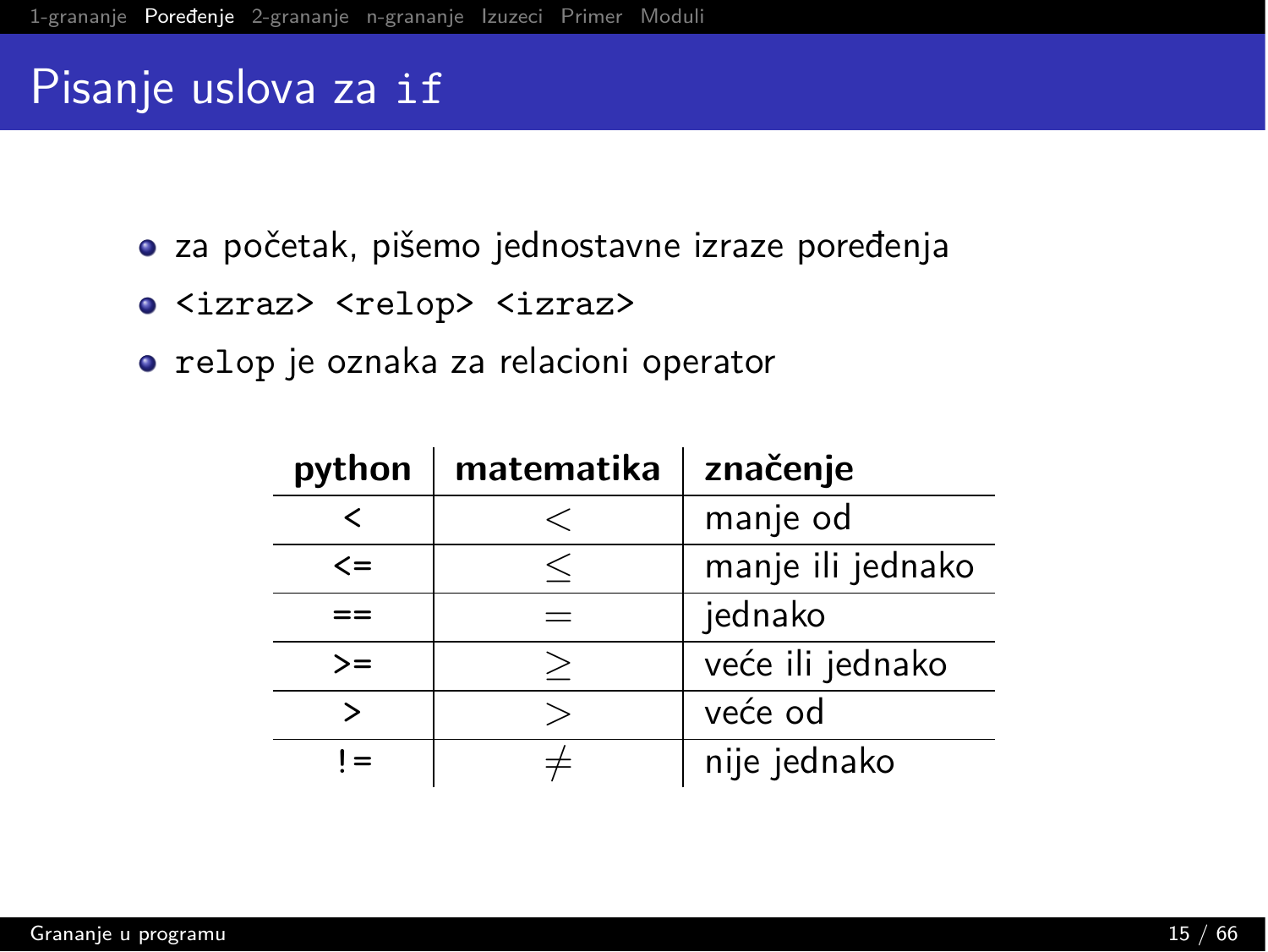#### $=$  i  $=$

- $\bullet$  za poređenje koristi se == umesto =
- znak = je rezervisan za operaciju dodele vrednosti
- $\bullet$  uobičajena greška je da pišemo = prilikom poređenja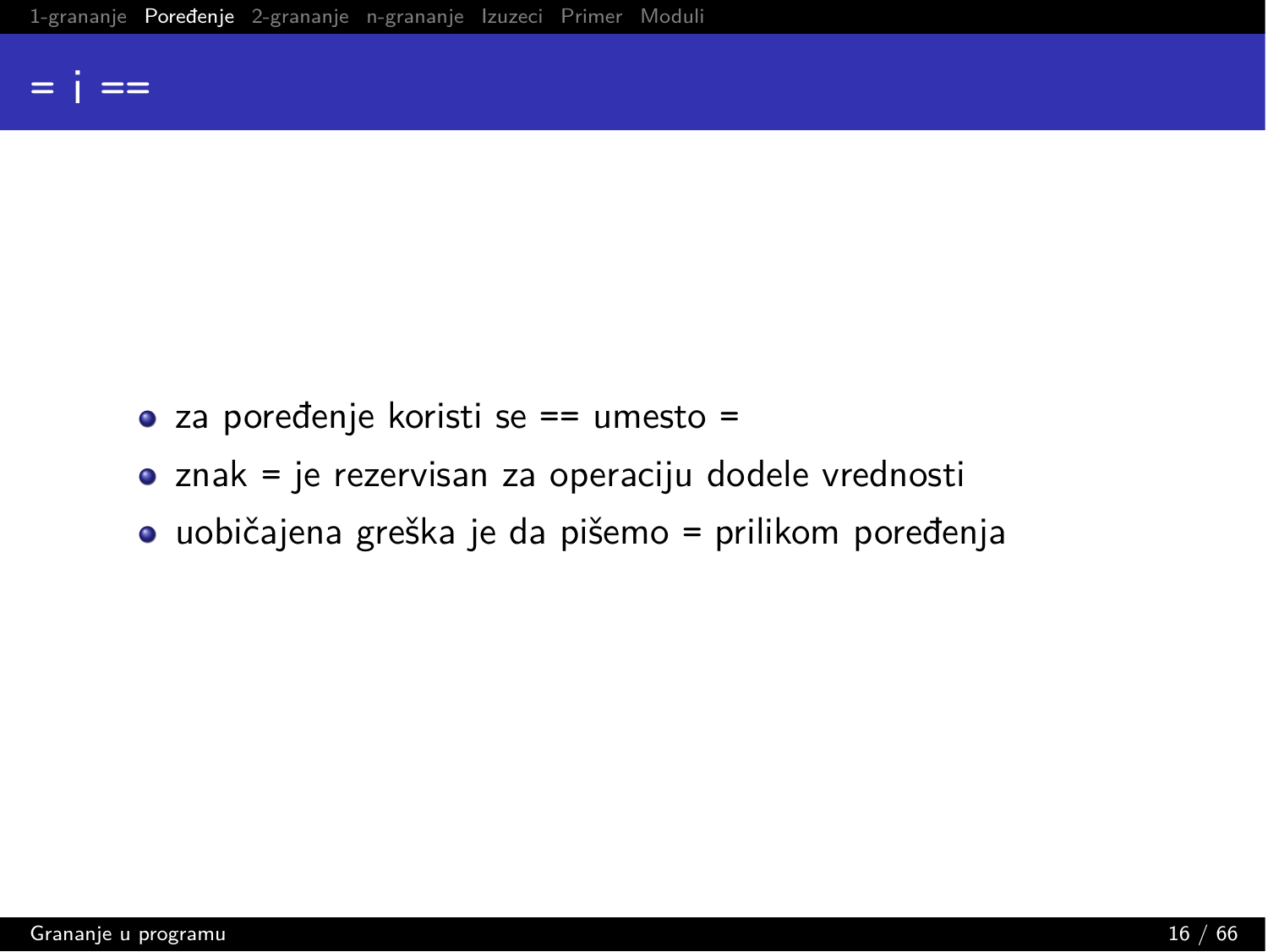### Poređenje stringova

- možemo porediti brojeve i stringove
- kada poredimo stringove, koristi se leksikografski redosled
- $\bullet$  tj. stringovi se sortiraju prema Unicode kodovima znakova
	- velika slova su "manja" od malih, dakle "Bbbb" < "aaaa"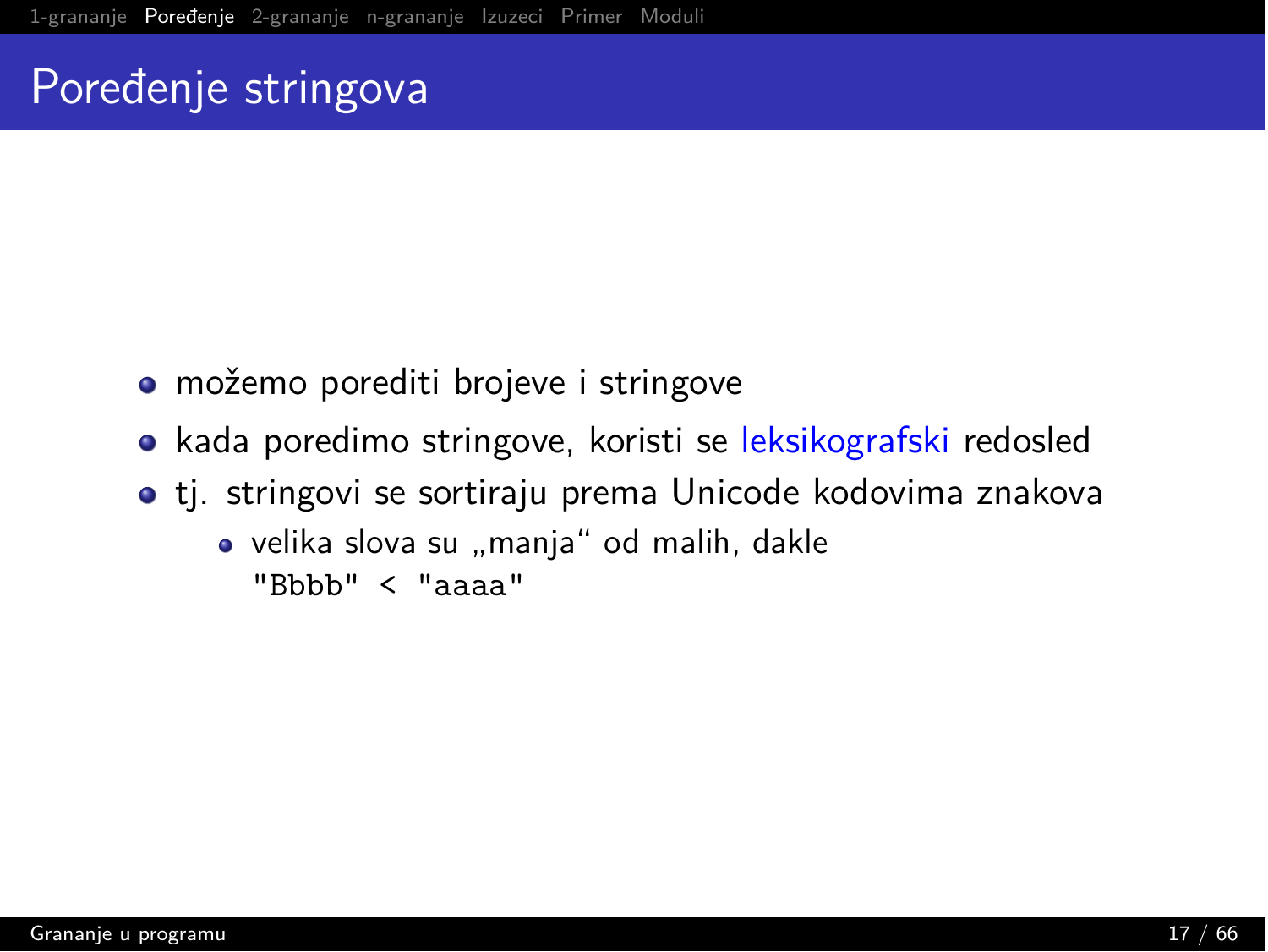#### Bulovi izrazi

- uslov je Bulov izraz (George Boole 1815-1864)
- Bulov izraz može imati samo dve vrednosti.
	- **tačno** (uslov je ispunjen)
	- · netačno (uslov nije ispunjen)
- Python ima konstante True i False
- · u nekim jezicima 0 označava netačno, a 1 tačno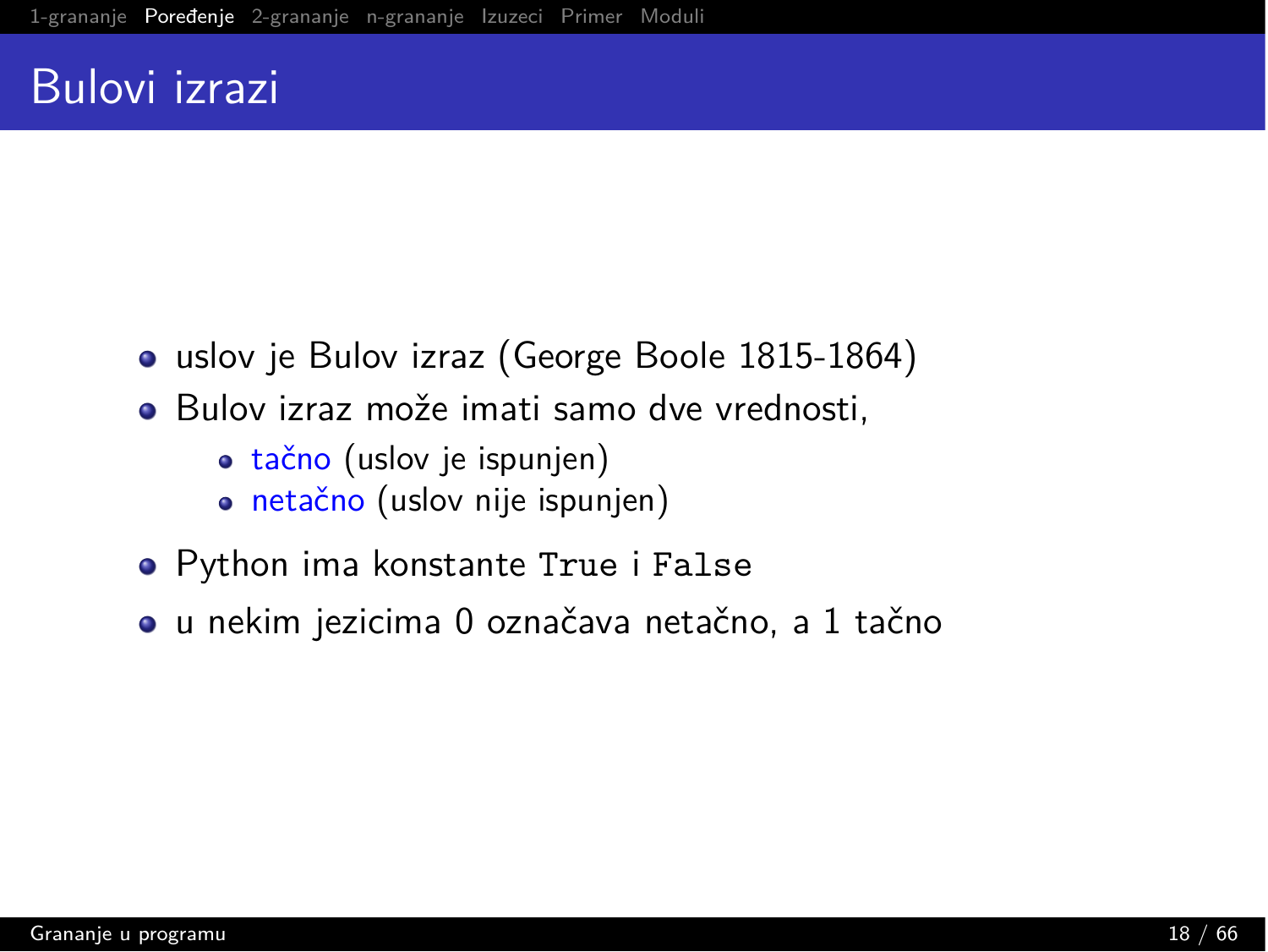#### Bulovi izrazi,

- · Bulovi izrazi su tipa bool
- · dve moguće vrednosti: True i False

```
>> 3 < 4
True
>> 3 * 4 < 3 + 4
False
\gg "hello" == "hello"
True
>>> "Hello" < "hello"
True
```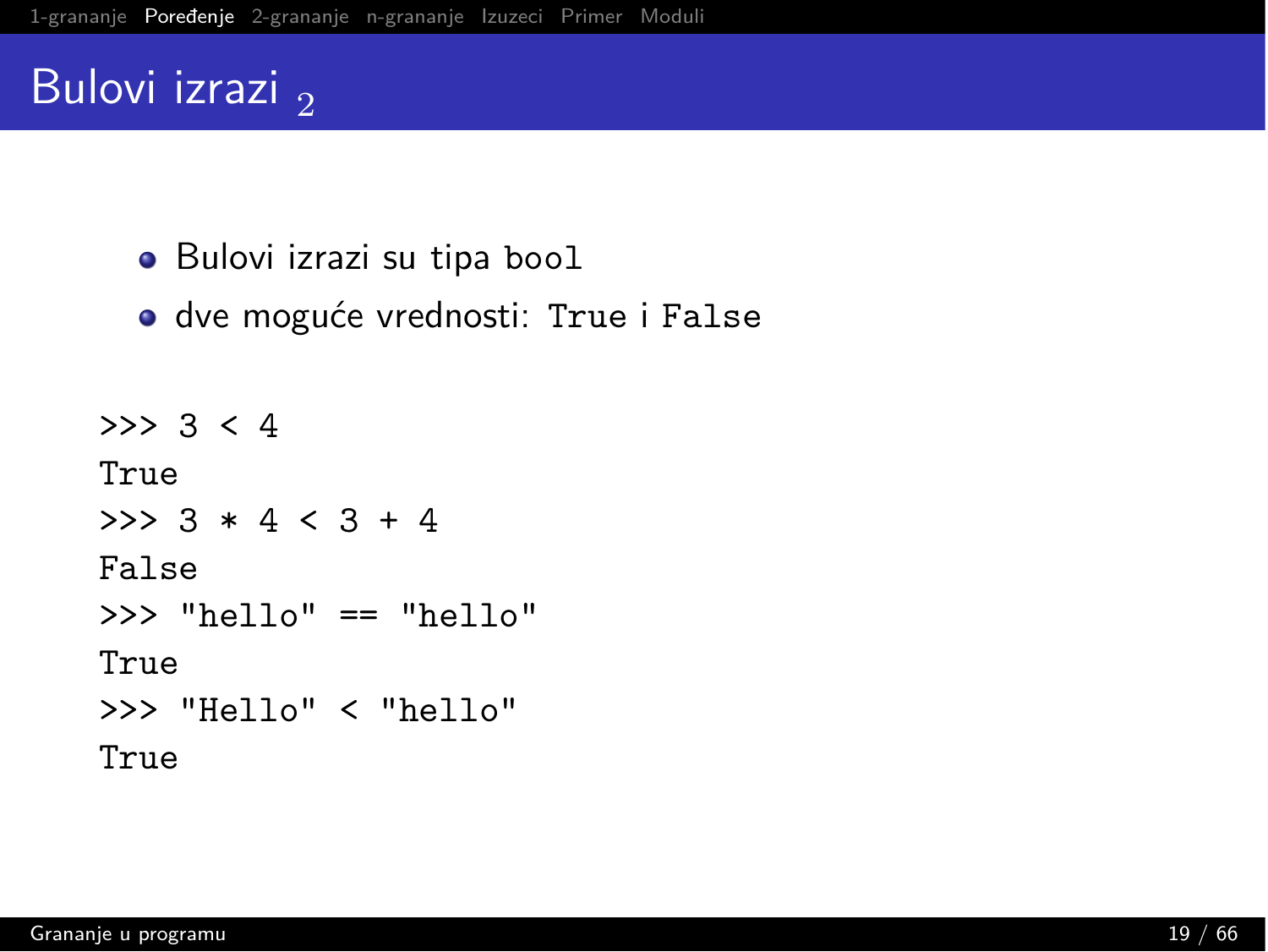#### <span id="page-19-0"></span>Primer: kvadratna jednačina

· podsetimo se programa za rešavanje kvadratne jednačine

import math

```
def \ main():
    a, b, c = eval(raw input)"Unesite koeficijente (a, b, c): "))
    discRoot = math.sqrt(b * b - 4 * a * c)
    root1 = (-b + discRoot) / (2 * a)root2 = (-b - discRoot) / (2 * a)print "\nRešenja su:", root1, root2
```
 $main()$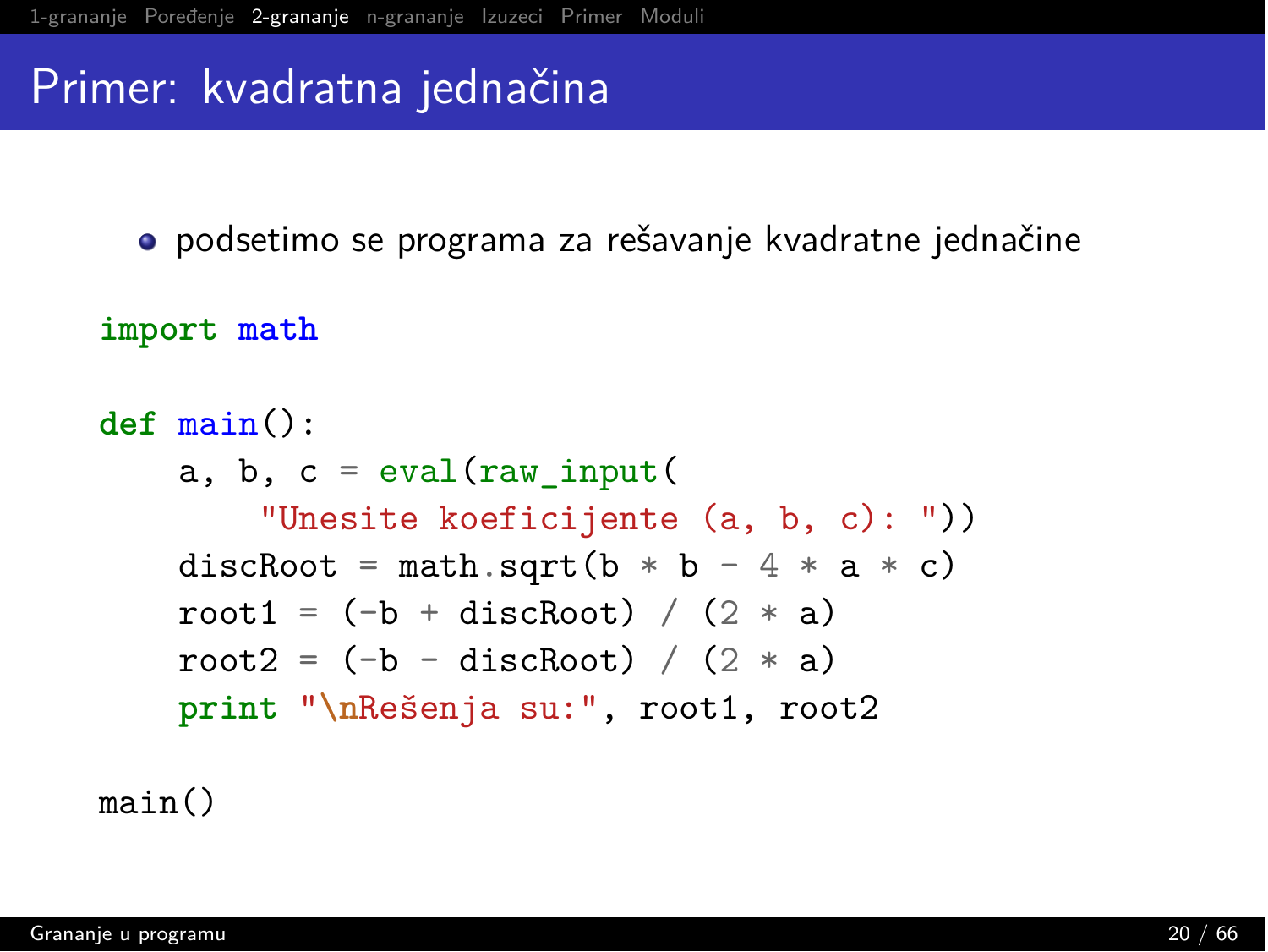#### Primer: kvadratna jednačina  $\sigma$

```
• ako je b^2 - 4ac < 0, program će pući
```

```
Unesite koeficijente (a, b, c): 1, 1, 2
```

```
Traceback (most recent call last):
 File "/home/branko/pajton/quadratic.py", line 13, in-tople
    main()File "/home/branko/pajton/quadratic.py", line 8, in main
    discRoot = math.sqrt(b * b - 4 * a * c)
ValueError: math domain error
```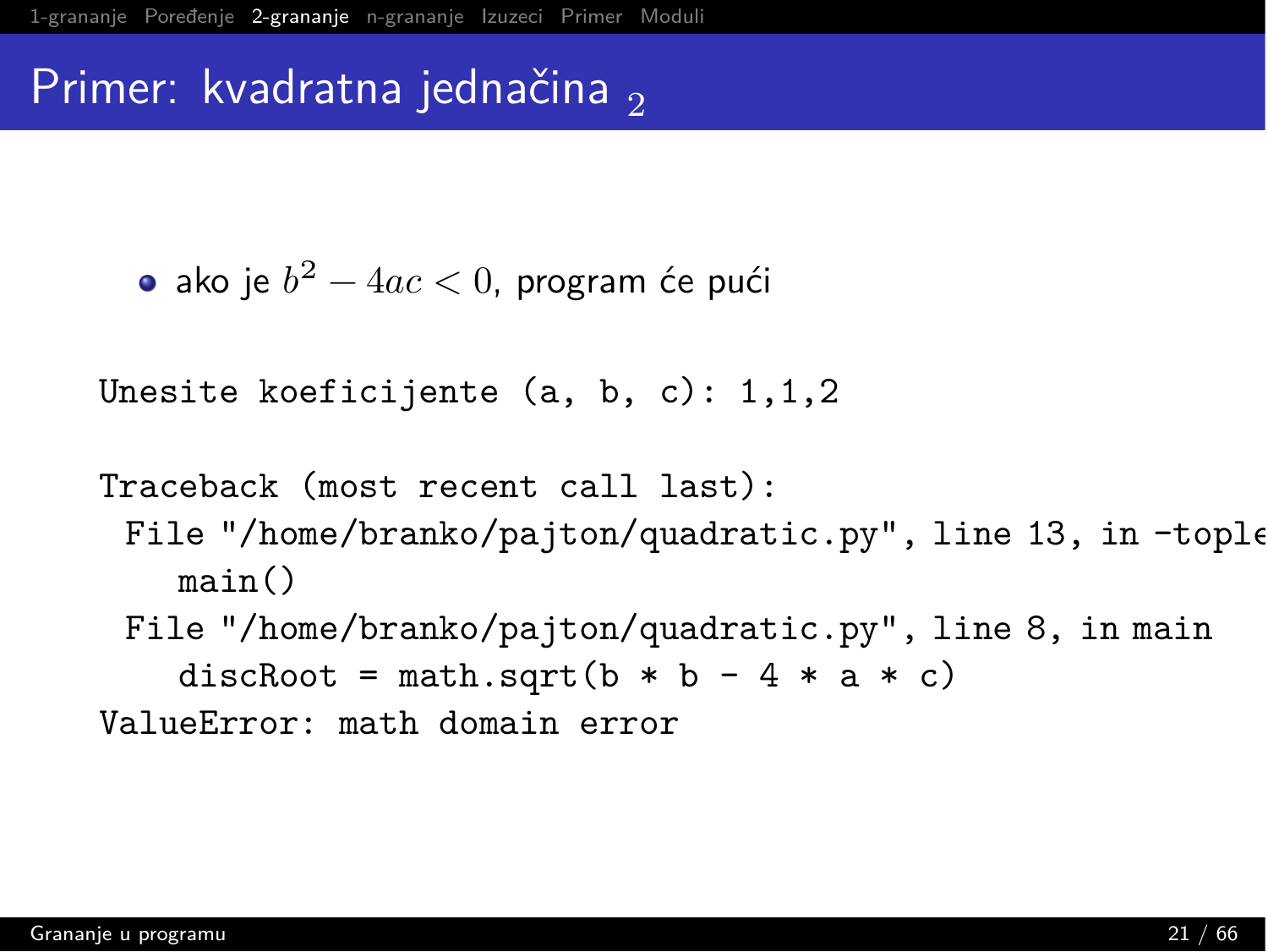#### Primer: kvadratna jednačina

• možemo da proverimo ovaj uslov; prvi pokušaj:

```
# quadratic2.py
import math
```

```
def main():
    a, b, c = eval(raw input)"Unesite koeficijente (a, b, c): "))
    discrim = \mathbf{b} * \mathbf{b} - 4 * \mathbf{a} * \mathbf{c}\mathbf{if} \text{discrim} > = 0:
         discRoot = math.sqrt(discrin)root1 = (-b + discRoot) / (2 * a)root2 = (-b - discRoot) / (2 * a)print "\nRešenja su:", root1, root2
```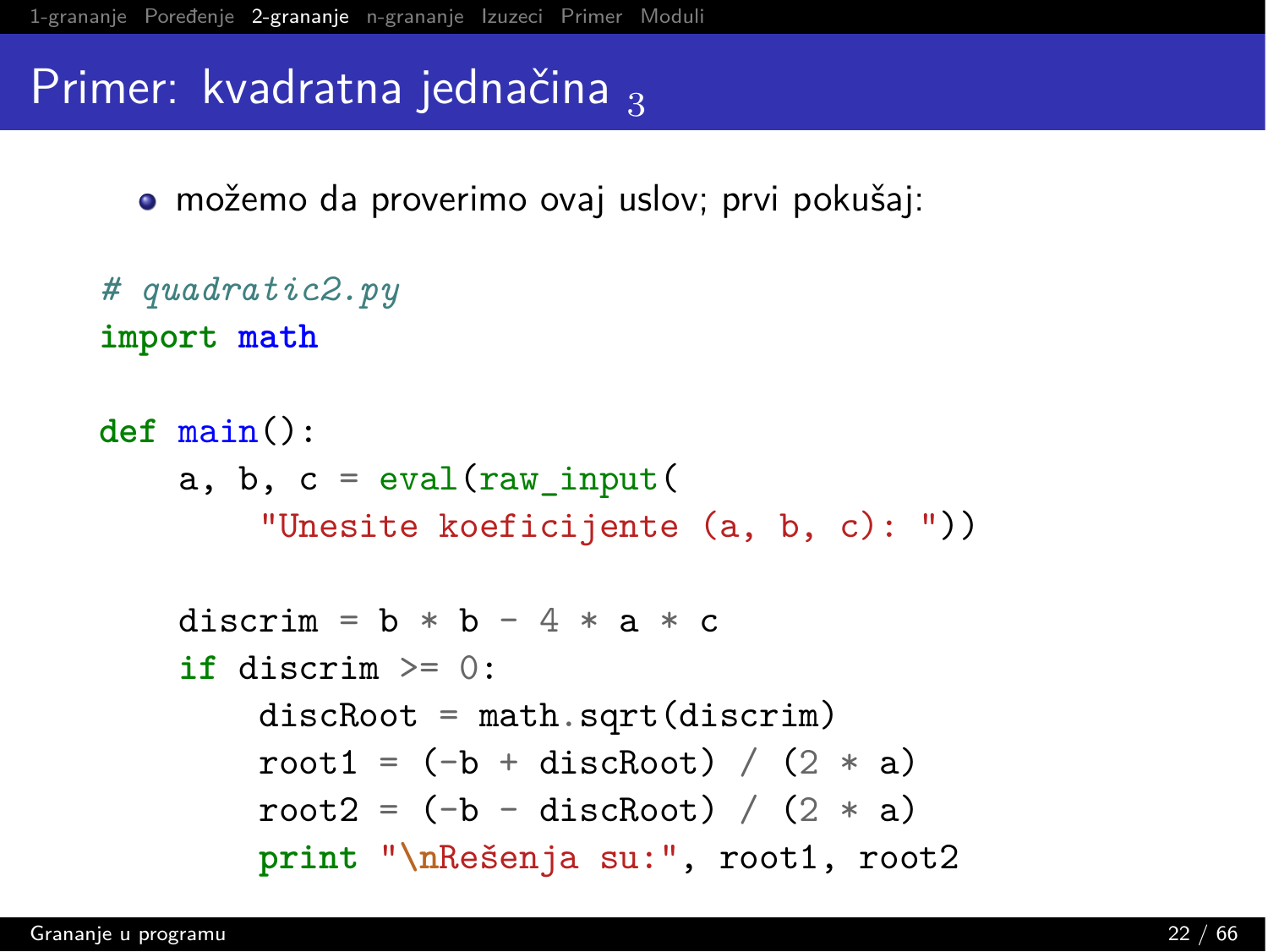## Primer: kvadratna jednačina  $\lambda$

- $\bullet$  prvo računamo diskriminantu  $b^2 4ac$  i proveravamo da li je nenegativna
- $\bullet$  ako jeste, program nastavlja sa telom if naredbe i izračunavamo koren
- $\bullet$  u suprotnom slučaju program se završava ne ispisujući nikakvu poruku!
- $\bullet$  skoro da je ovo lošije nego prethodna greška, jer korisnik nema obaveštenje o tome šta se desilo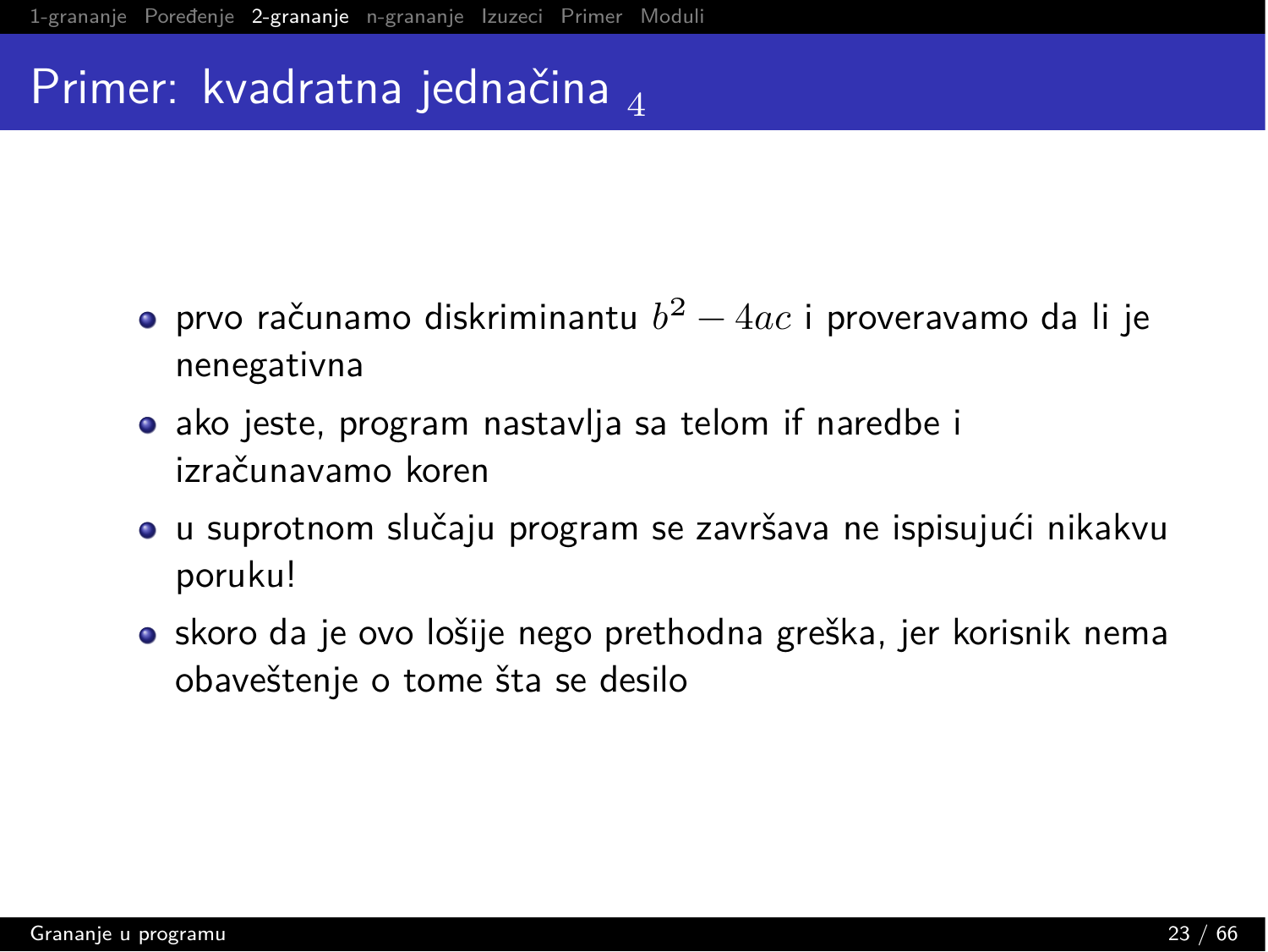# Primer: kvadratna jednačina 5

- · mogli bismo dodati još jedan if na kraj programa:
	- if discrim  $\leq 0$ :

print "Nema realnih korena!"

- ovo će raditi ali nije elegantno
- · imamo dva uslova koji su međusobno isključiva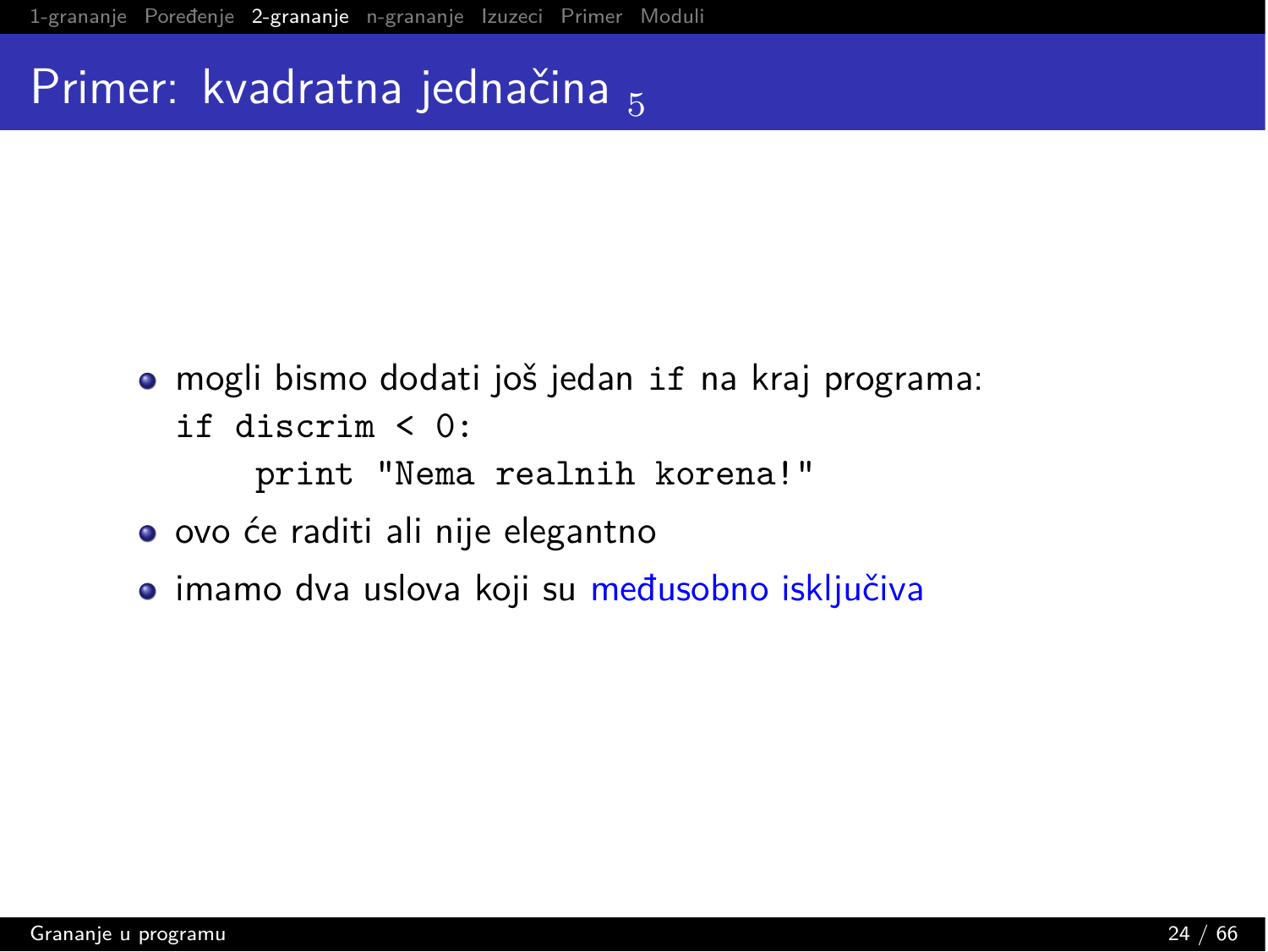#### Dvostruko grananje

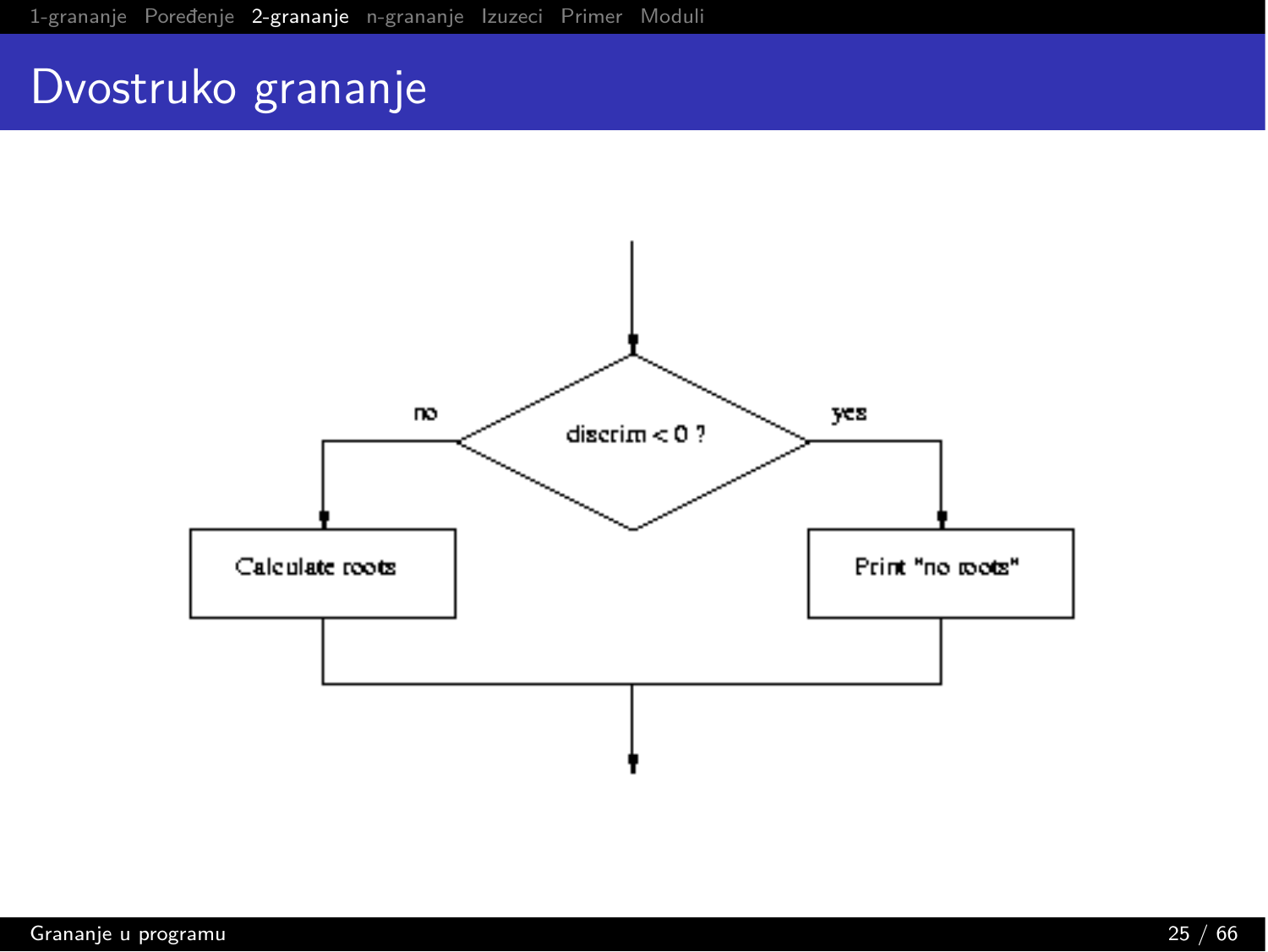#### Dvostruko grananje  $_2$

- u Pythonu možemo napraviti dvostruko grananje dodavanjem else klauzule na kraj if klauzule
- o ovo se zove if-else naredba:
	- if <uslov>:
		- <naredbe>
	- else:
		- <naredbe>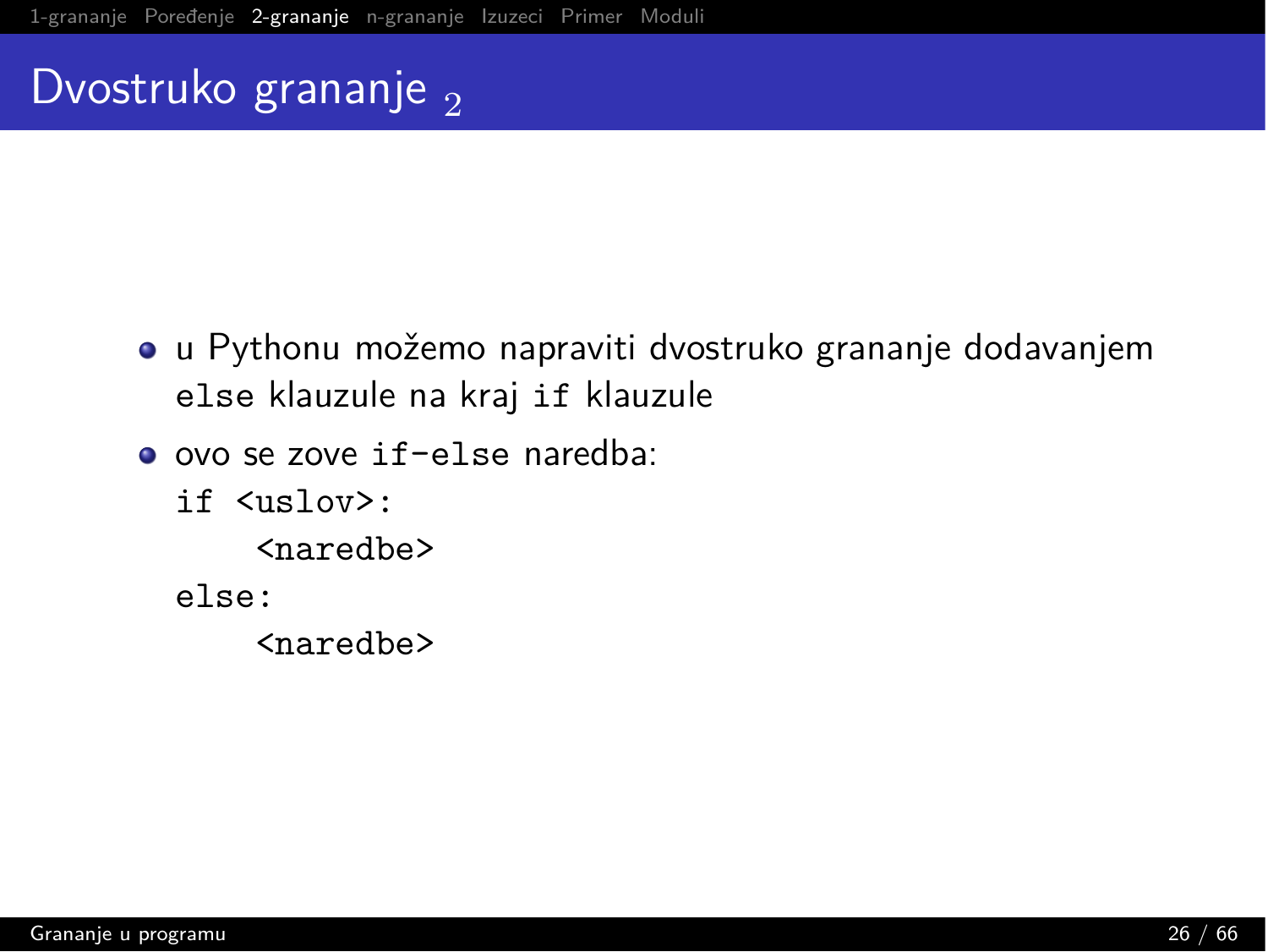## Dvostruko grananje 3

- kada Pyhon naiđe na if-else naredbu
- prvo se izračunava uslov
- **•** ako je uslov ispunjen, izvršavaju se naredbe ispod if
- **•** ako uslov nije ispunjen, izvršavaju se naredbe ispod else
- $\bullet$  u oba slučaja izvršavanje se nastavlja sa naredbama posle if-else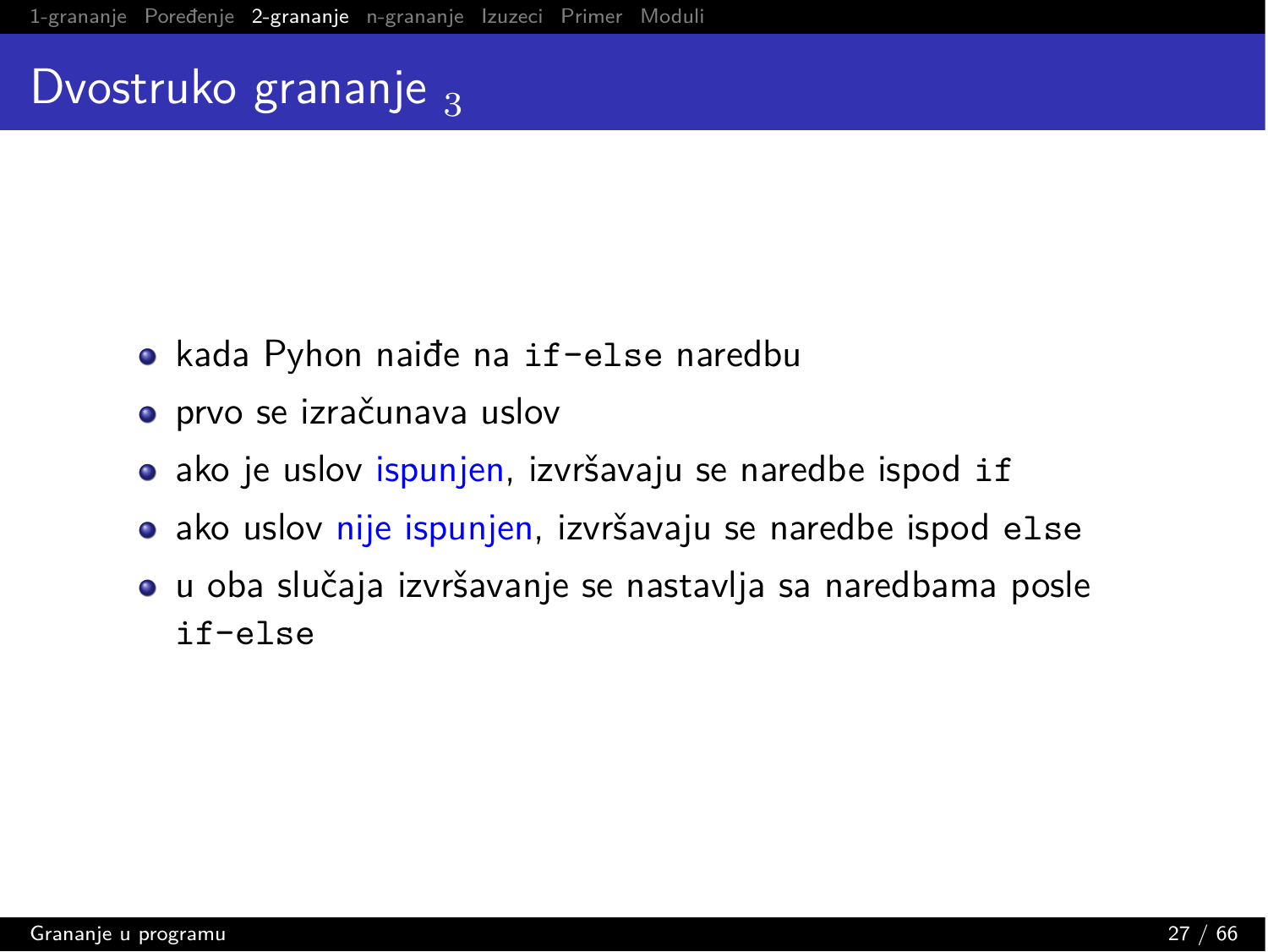#### Primer: kvadratna jednačina

```
# quadratic3.py
import math
```

```
def main():
    a, b, c = eval(raw_input("Unesite koeficijente (a, b, c): "))
    discrim = b * b - 4 * a * cif discrim \leq 0:
        print "\nNema realnih korena!"
    else:
        discRoot = math.sqrt(b * b - 4 * a * c)
        root1 = (-b + discRoot) / (2 * a)root2 = (-b -discRoot) / (2 * a)print "\nRešenja su:", root1, root2
```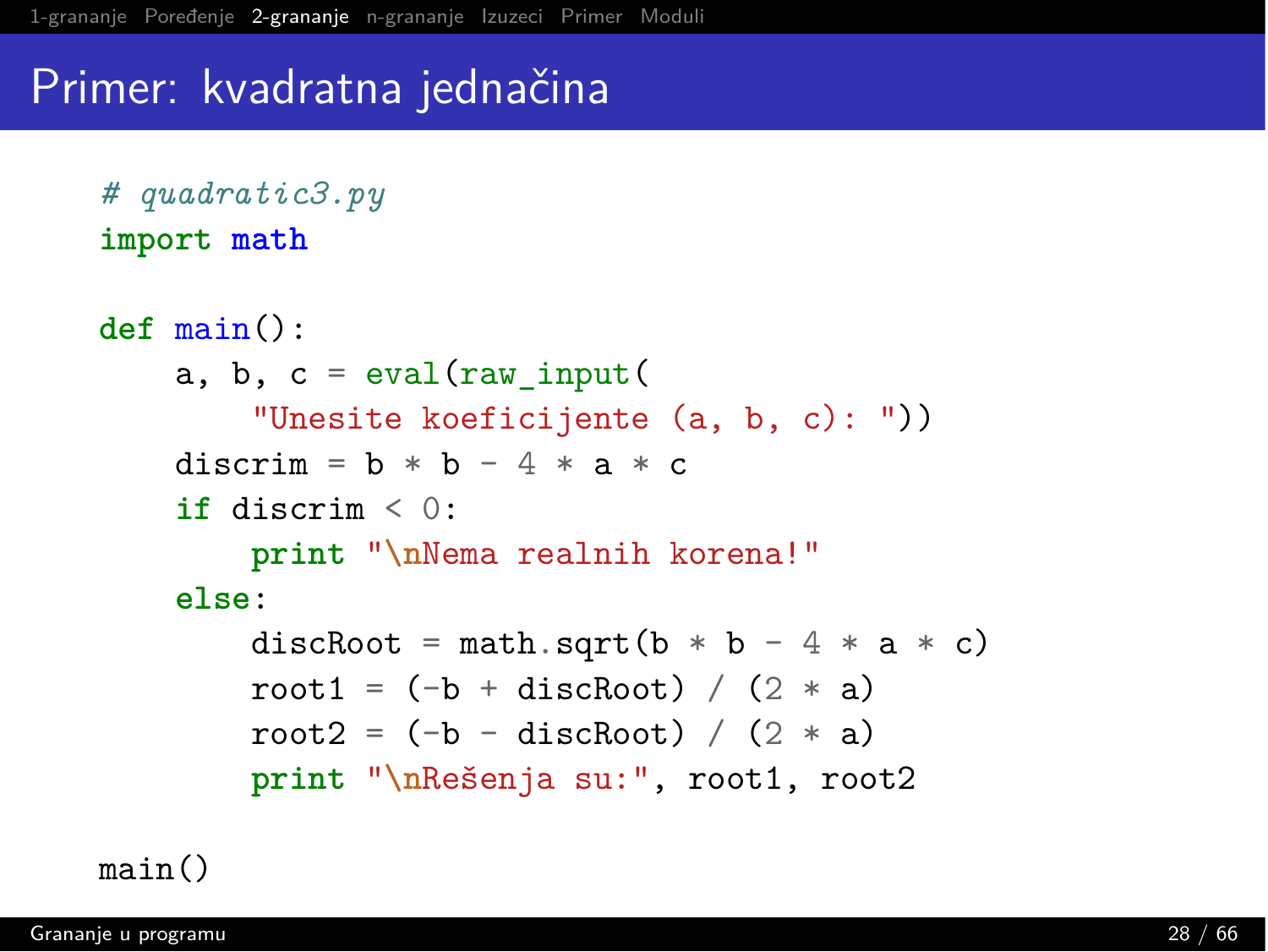#### Primer: kvadratna jednačina,

#### $>>$

Unesite koeficijente  $(a, b, c): 1,1,2$ 

Nema realnih korena!

 $>>$ 

```
Unesite koeficijente (a, b, c): 2, 5, 2
```

```
Rešenja su: -0.5 -2.0
```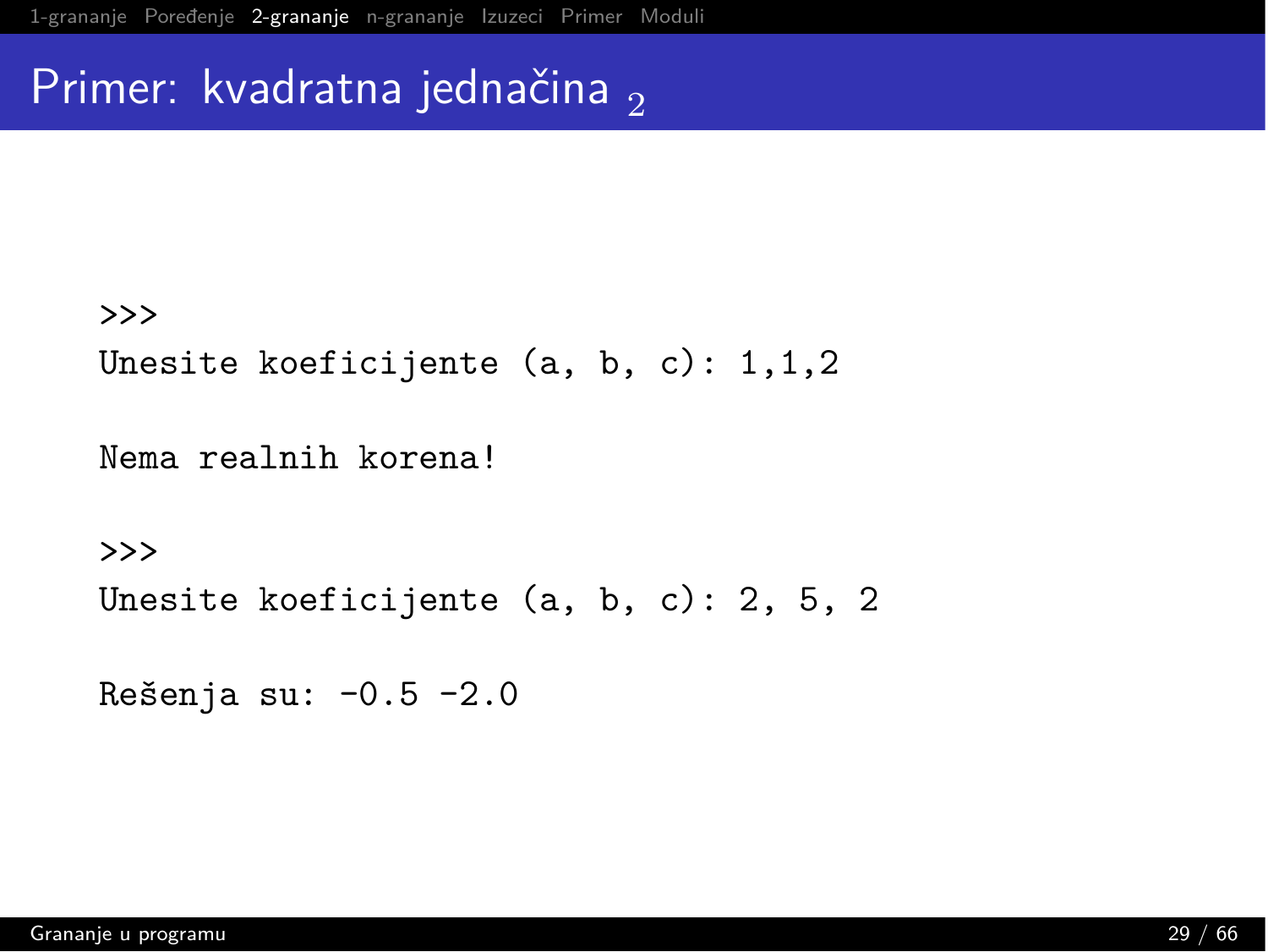#### <span id="page-29-0"></span>Višestruko grananje

#### • poslednji program i dalje ima problema!

```
Unesite koeficijente (a, b, c): 1, 2, 1
```
Rešenja su: -1.0 -1.0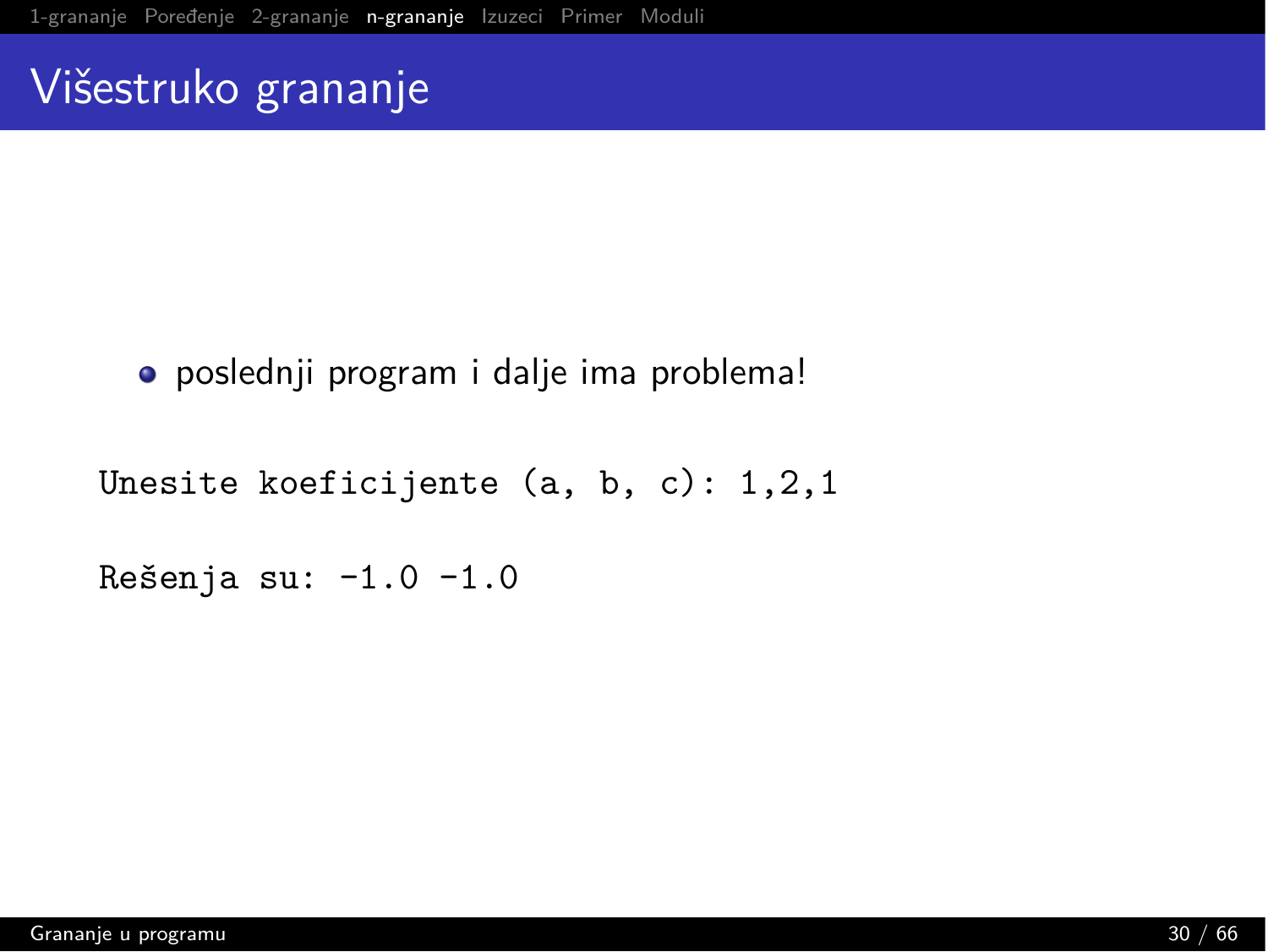# <u>Višest</u>ruko grananje <sub>2</sub>

- $\bullet$  program radi ispravno, ali može da zbuni korisnika izgleda kao da je greškom dva puta ispisao istu vrednost
- $\bullet$  dva ista korena dobijaju se kada je diskriminanta jednaka 0
- $\bullet\,$  tada koren ima vrednost  $-b/2a$
- treba nam trostruko grananje!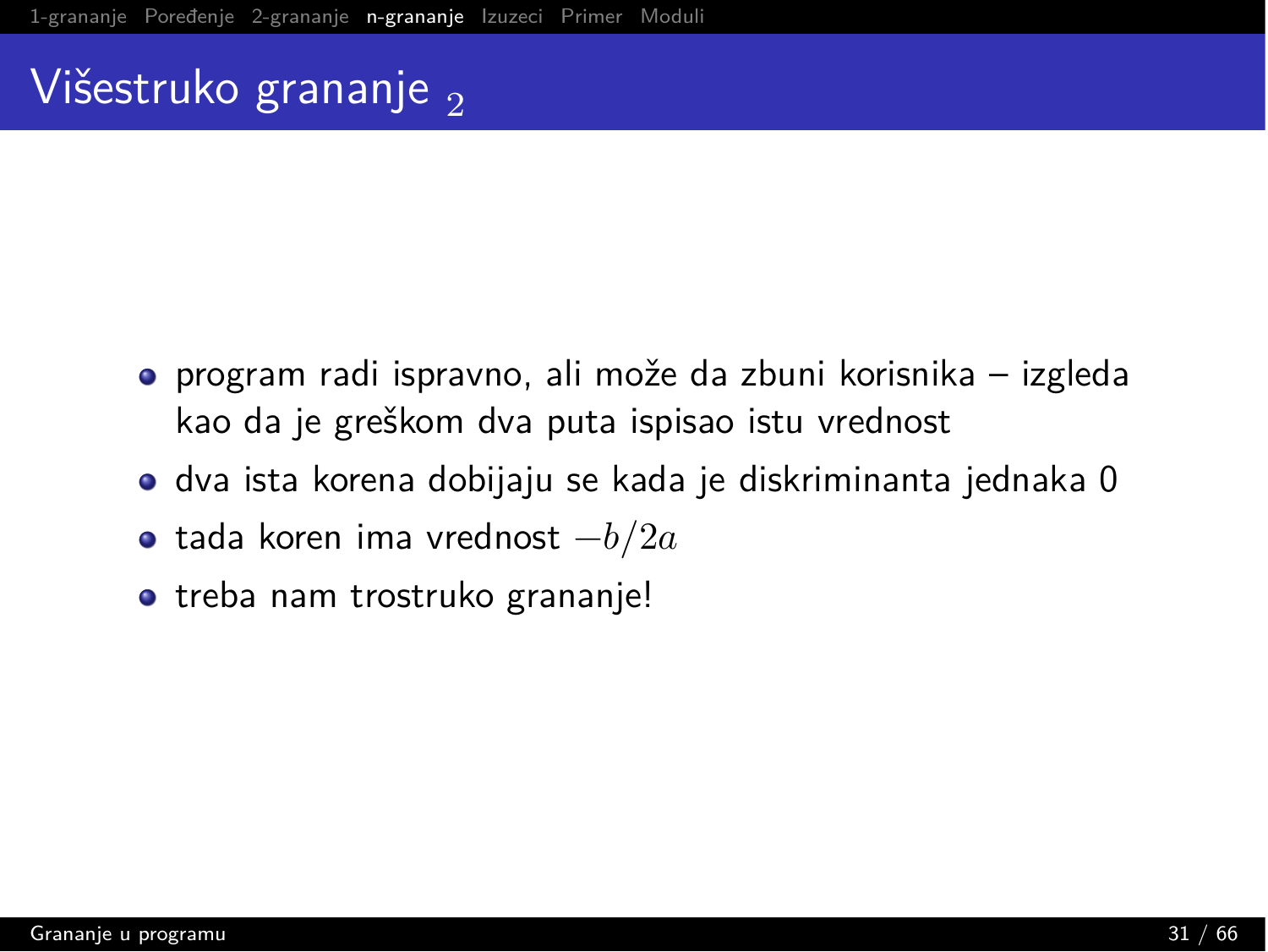#### <u>Višestruko grananje a</u>

```
izračunaj vrednost diskriminante
  kada je < 0: slučaj kad nema realnih korena
  kada je = 0: slučaj kad ima jedan koren
  kada je > 0: slučaj kad ima dva realna korena
```
- ovo možemo rešiti sa dva if-a, jedan unutar drugog
- umetanje jedne složene naredbe unutar druge zove se ugnježdavanje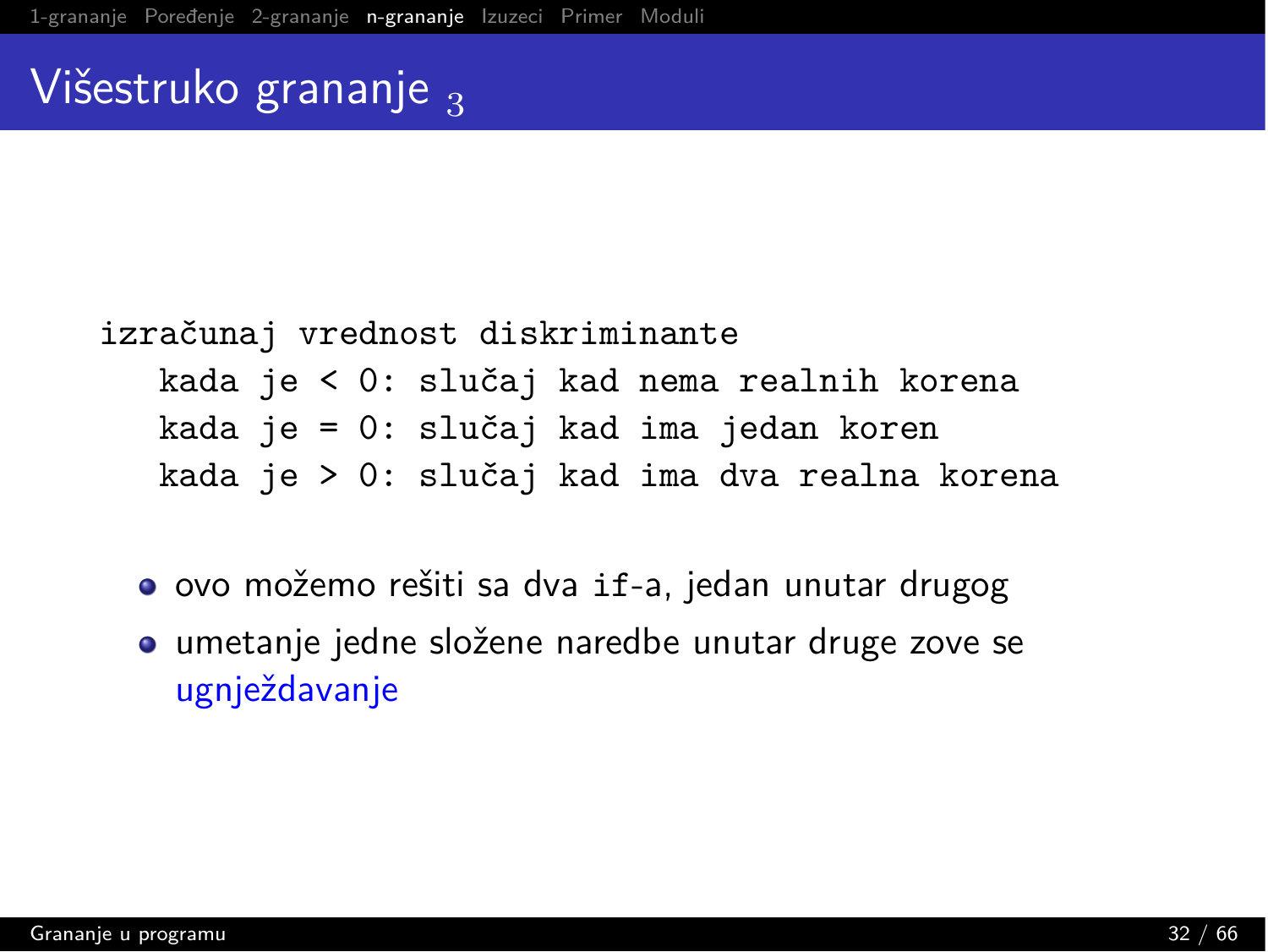#### Višestruko grananje  $\Lambda$

```
if discrim \leq 0:
    print "Nema realnih korena!"
else:
    \mathbf{if} discrim == 0:
        root = -b / (2 * a)print "Ima jedan koren:", root
    else:
         # odradi dva korena
```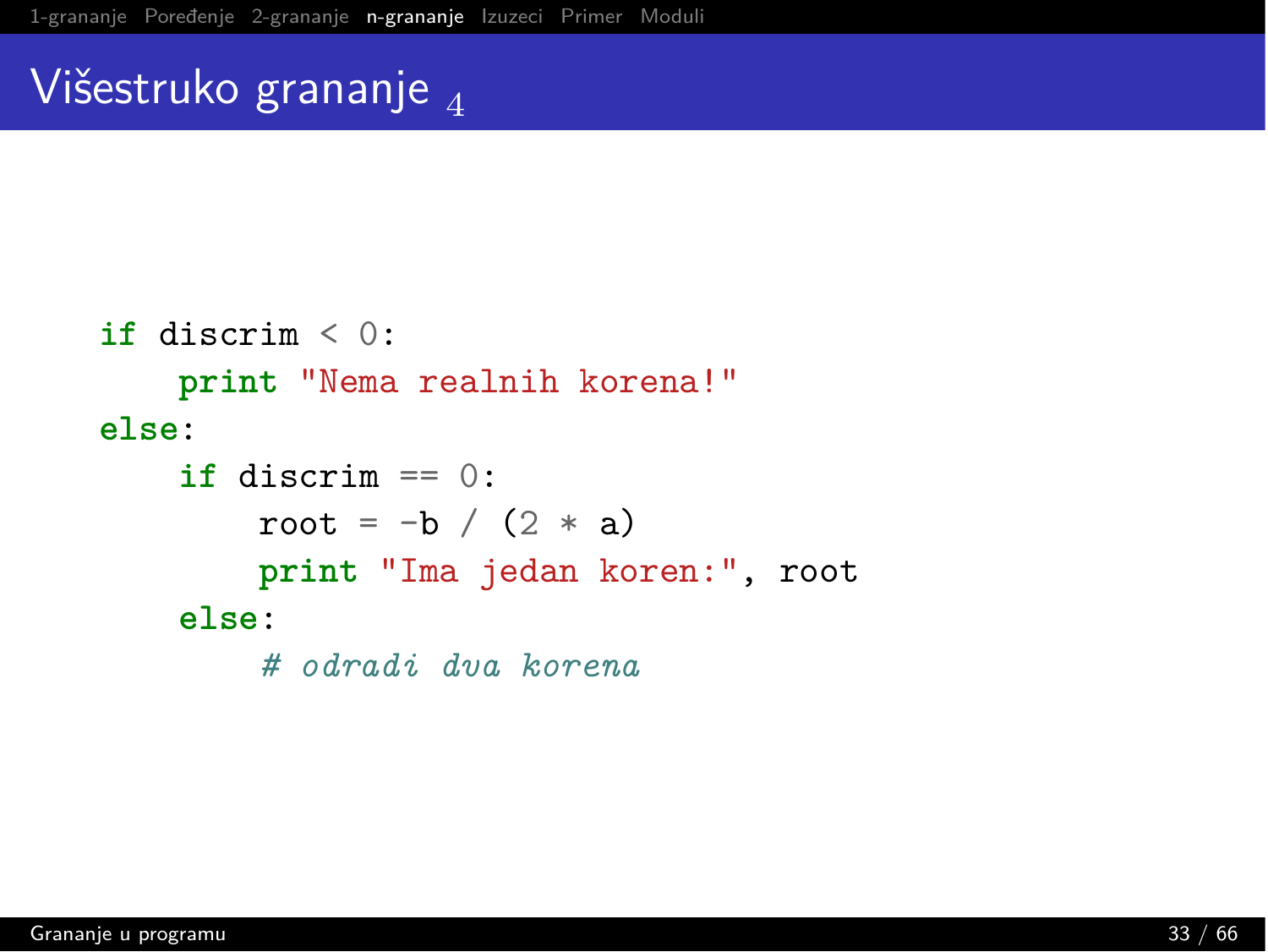# Višestruko grananje 5

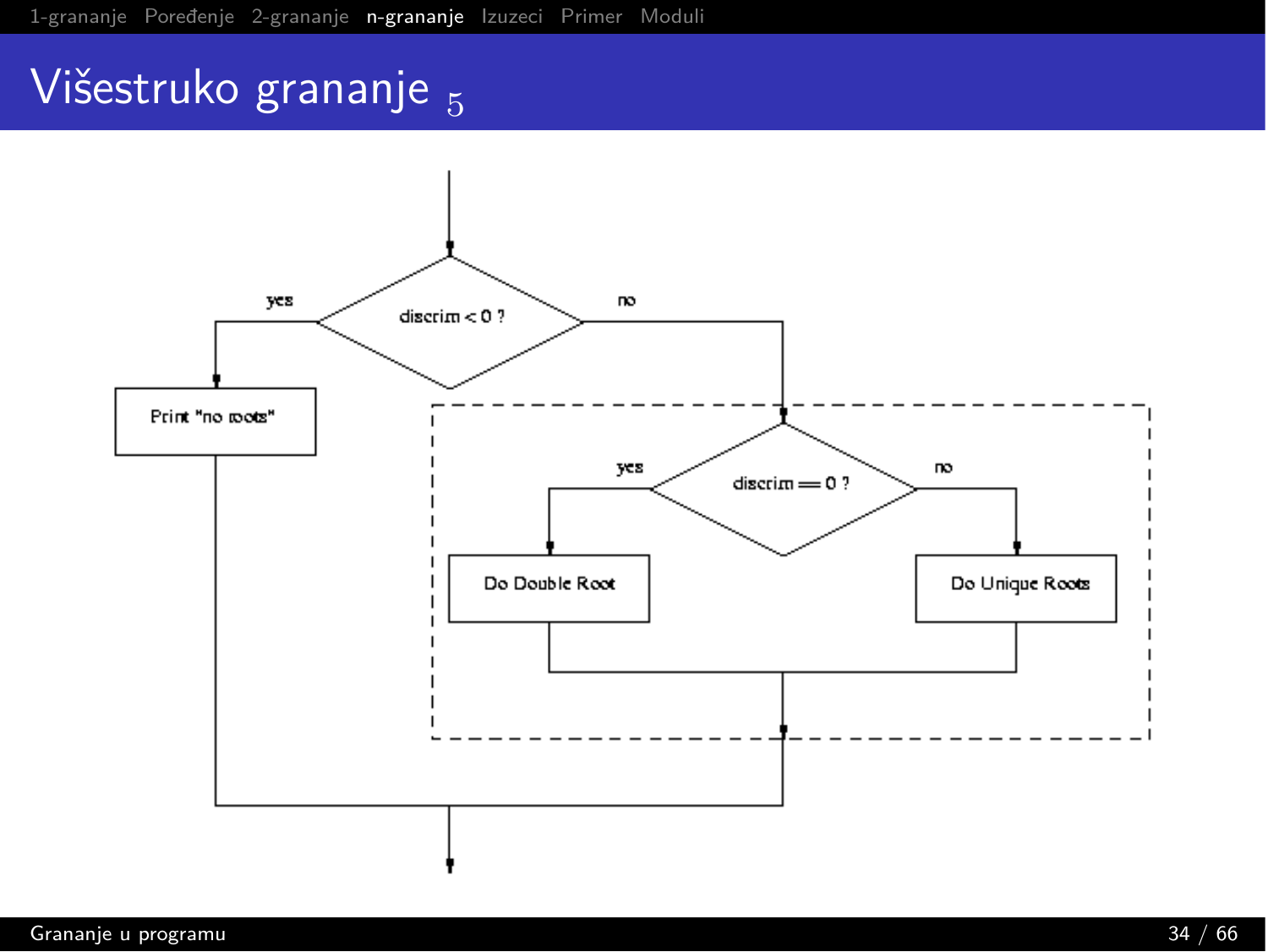# Višestruko grananje  $_6$

- $\bullet$  ako nam treba petostruko grananje, imali bismo ugnježdene if-else naredhe na četiri nivoal
- $\bullet$  umesto rogobatnog uvlačenja, možemo koristiti if-elif-else naredbu
- $if$   $\langle$ uslo $v1$ ).

 $\langle$ naredhe $\rangle$ 

elif <uslov2>:

 $<sub>naredbe</sub>$ </sub>

elif <uslov3>:  $<sub>naredbe</sub>$ </sub>

 $\ddots$ 

 $e$ lse:

 $<sub>naredbe</sub>$ </sub>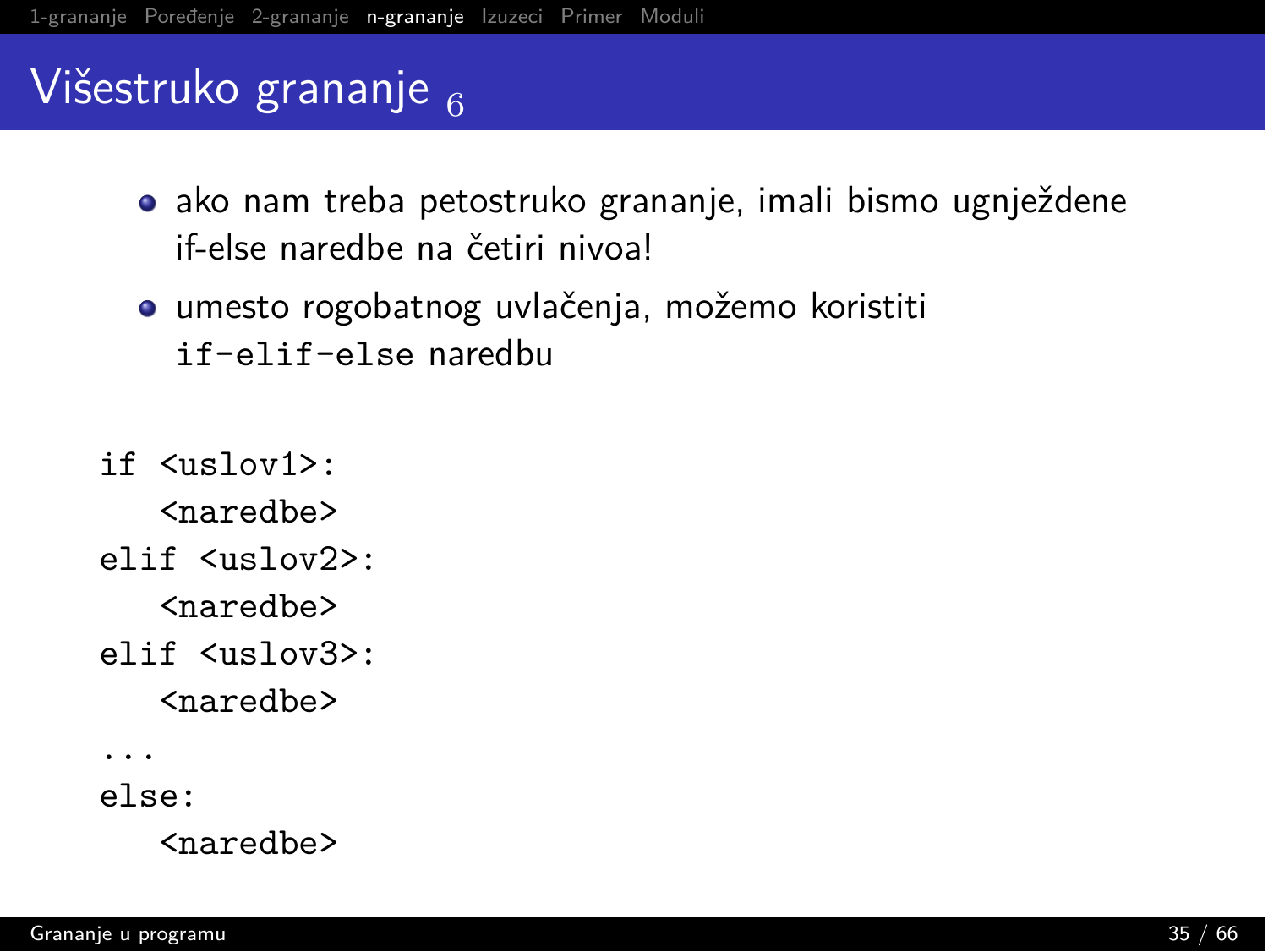#### Višestruko grananje  $\overline{z}$

- samo jedan blok naredbi će biti izvršen
- $\bullet$  izračunavaju se uslovi, jedan-po-jedan, i traži se prvi koji je True
- $\bullet$  ako se nađe takav uslov, izvršava se blok naredbi ispod njega
- $\bullet$  ako se ne nađe, izvršava se blok ispod else
- else klauzula nije obavezna!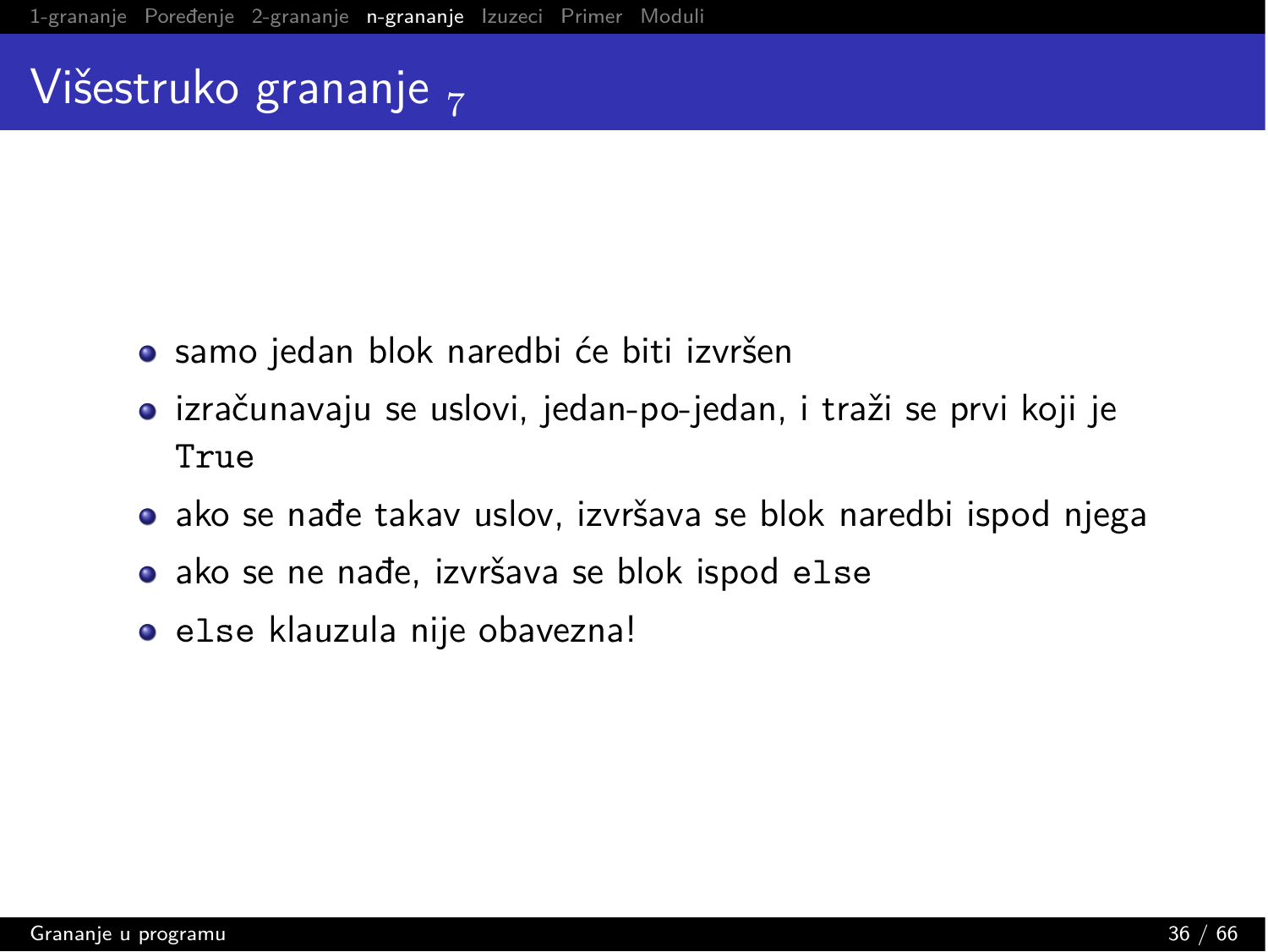#### Višestruko grananje  $_{8}$

```
import math
def main():
    a, b, c = eval(raw input)"Unesite koeficijente (a, b, c): "))
    discrim = b * b - 4 * a * cif discrim \leq 0:
        print "\nNema realnih korena!"
    alif discrim == 0:
        root = -b / (2 * a)print "\nIma jedan koren:", root
    else:
        discRoot = math.sqrt(b * b - 4 * a * c)
        root1 = (-b + discRoot) / (2 * a)root2 = (-b -discRoot) / (2 * a)print "\nRešenja su:", root1, root2
```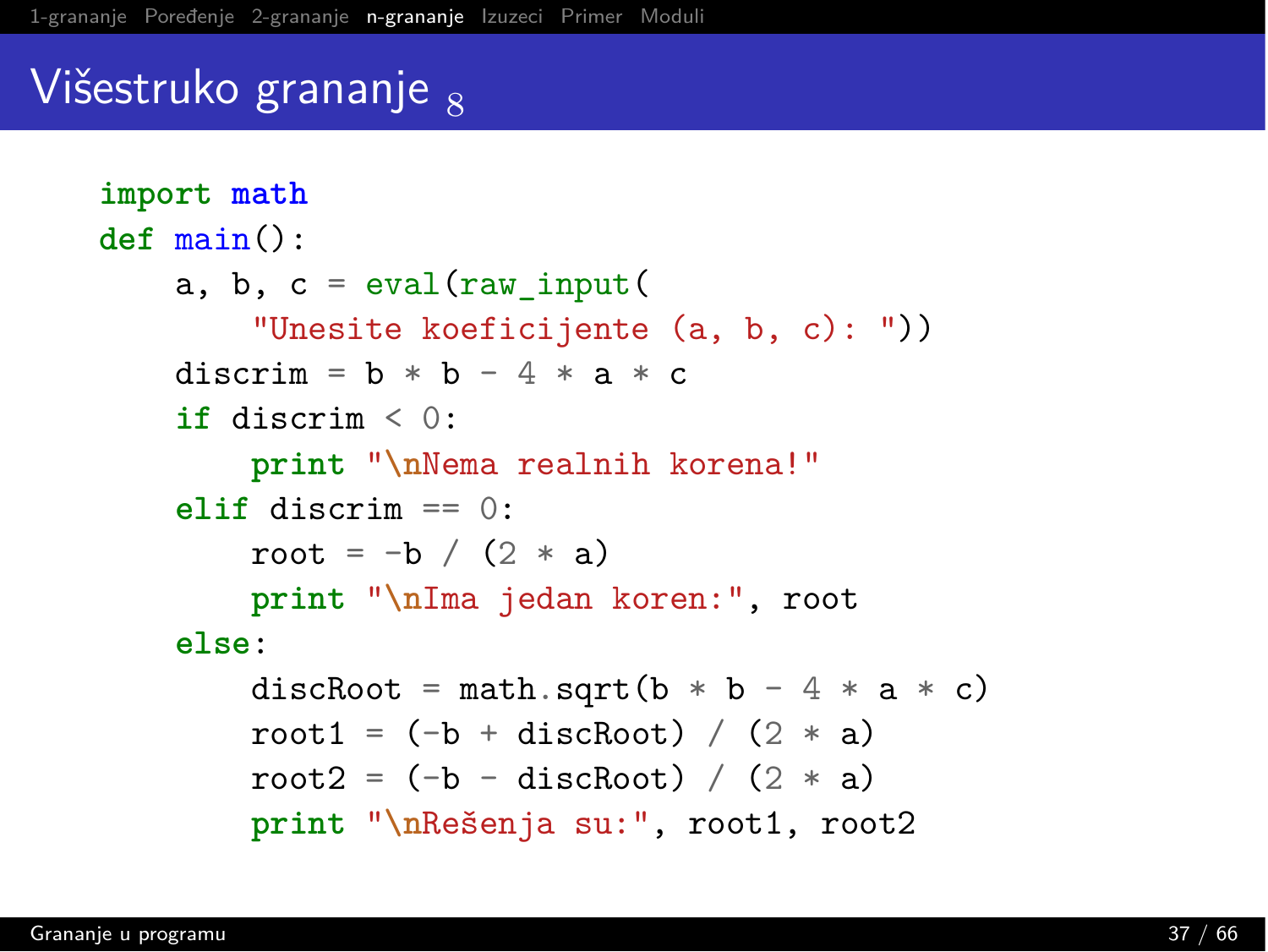## <span id="page-37-0"></span>Obrada izuzetaka

- $\bullet$  izbegavali smo grešku u programu (izračunavanje korena negativnog broja) tako što smo koristili grananje
- $\bullet$  u mnogim slučajevima grananje koristimo da se zaštitimo od grešaka
	- možda retkih ali ipak mogućih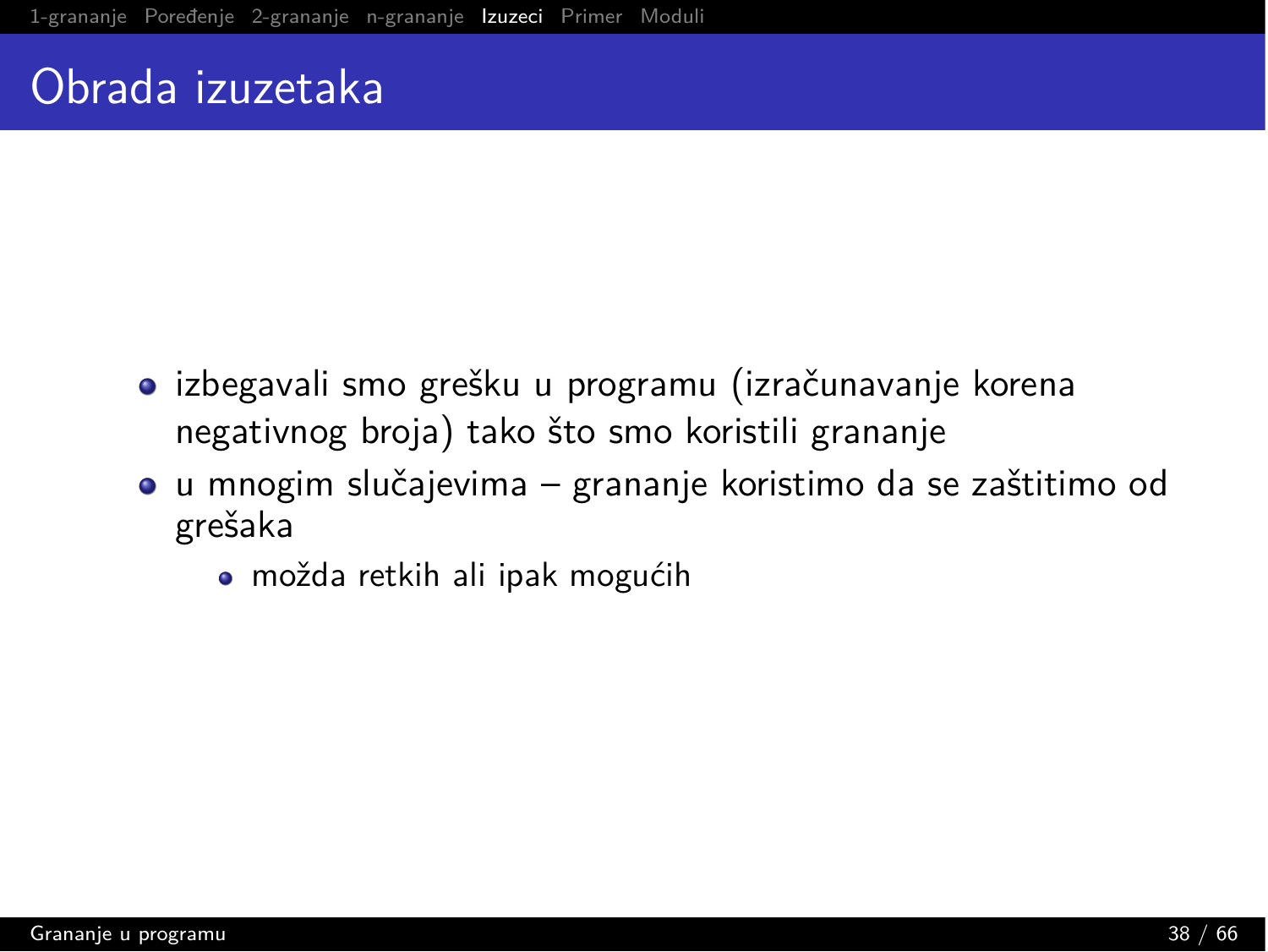# Obrada izuzetaka,

- o u prethodnom primeru proveravali smo podatke pre nego što pozovemo sqrt
- funkcija može da proveri da li postoji greška i vrati neku specijalnu vrednost da naznači da je došlo do greške
- $\bullet$  neka druga funkcija za računanje korena mogla bi da vrati -1 da označi grešku
- $\bullet$  pošto koren nikad nije negativan, ova vrednost je jedinstvena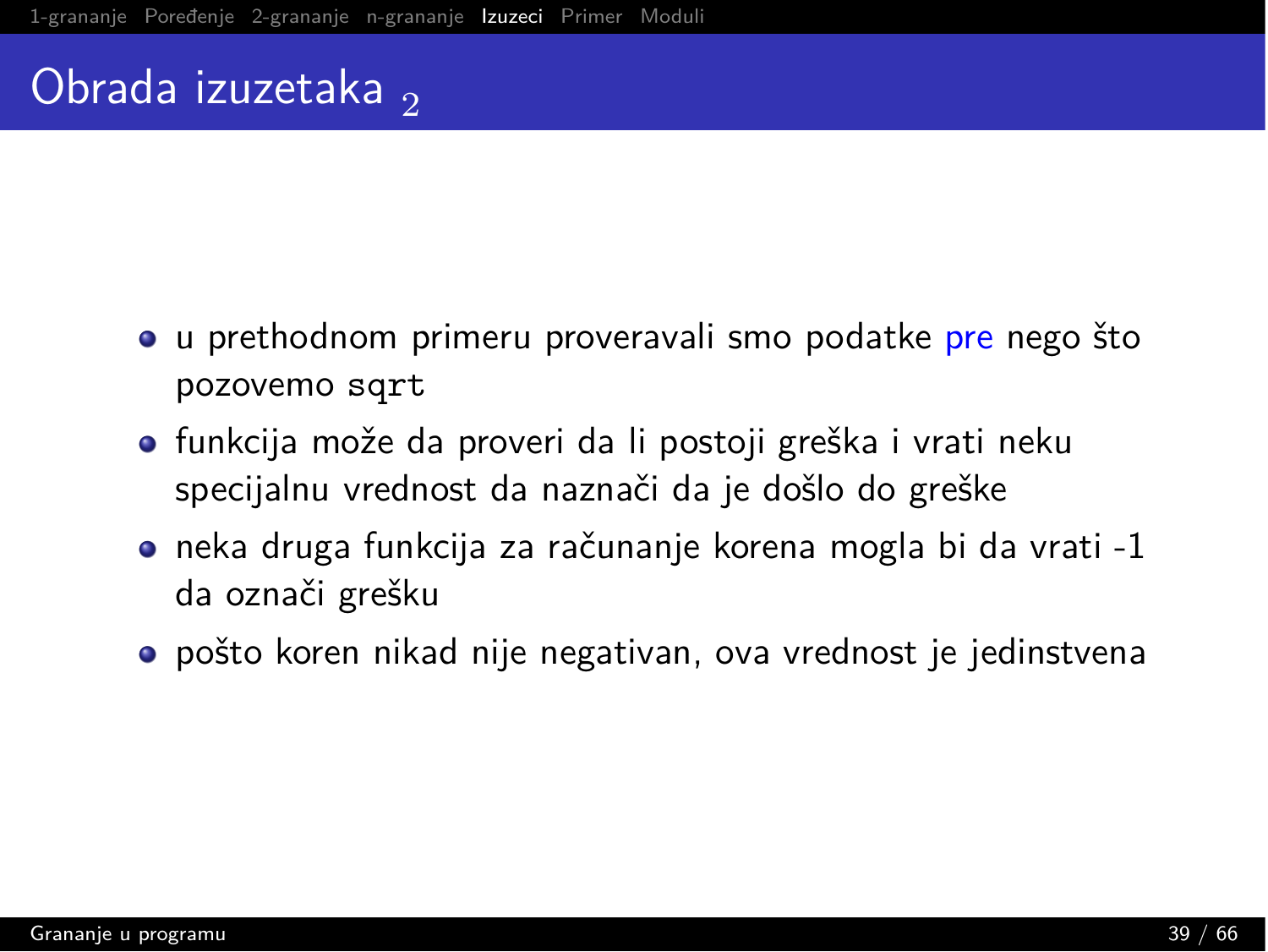# Obrada izuzetaka  $_3$

- provere u programu mogu biti toliko česte da je teško pratiti algoritam
- umesto brojnih if-provera, možemo koristiti mehanizam obrade izuzetaka (exception handling)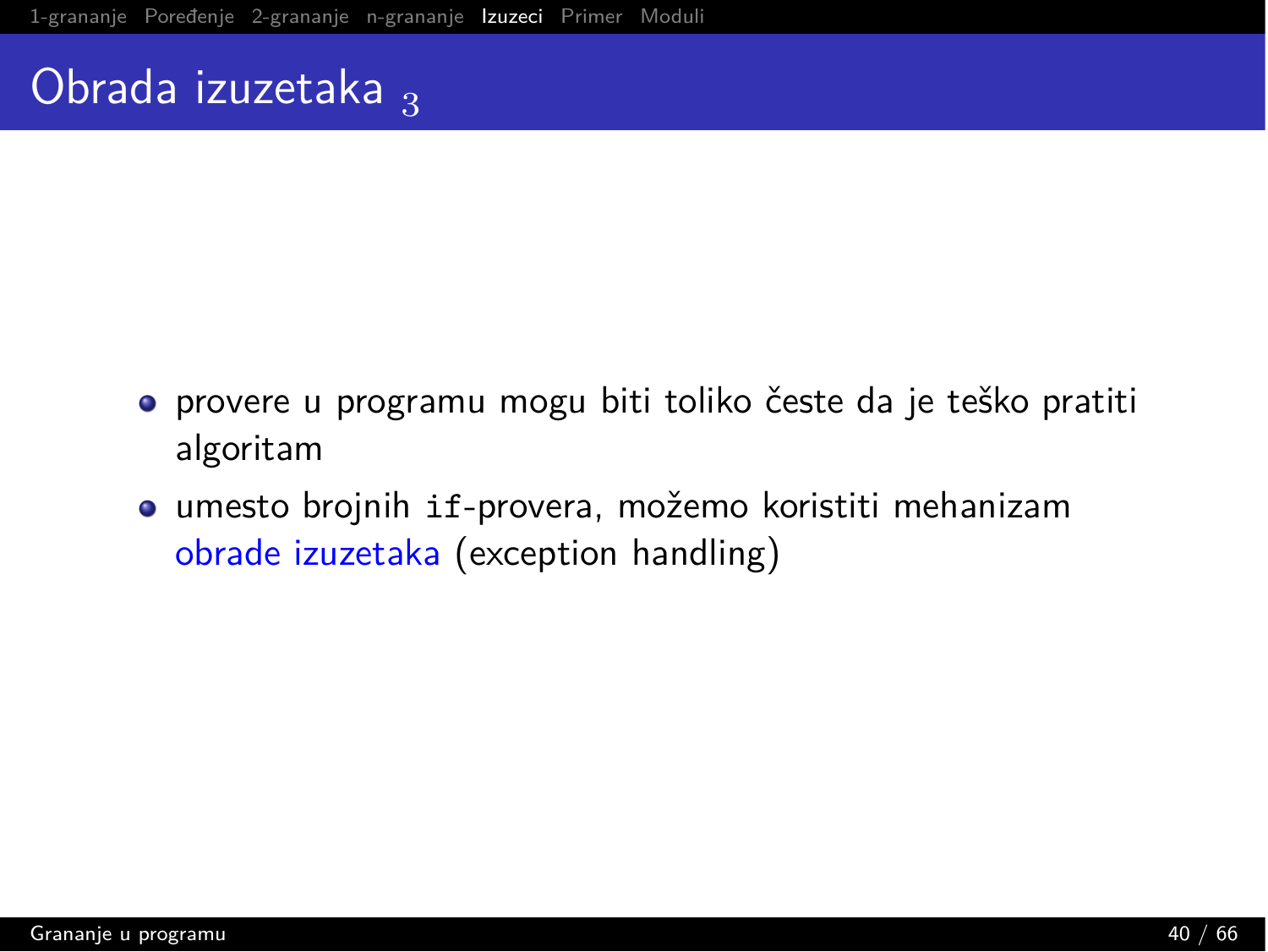# Obrada izuzetaka  $_4$

- "izvrši ove naredbe, i ako se neki problem pojavi obradi ga ovako"
- ne treba nam eksplicitna provera podataka pri svakom koraku

```
try:
    # operacije koje mogu da
    # izazovu grešku
    # . . .
except ValueError:
    # obradi grešku ovako
```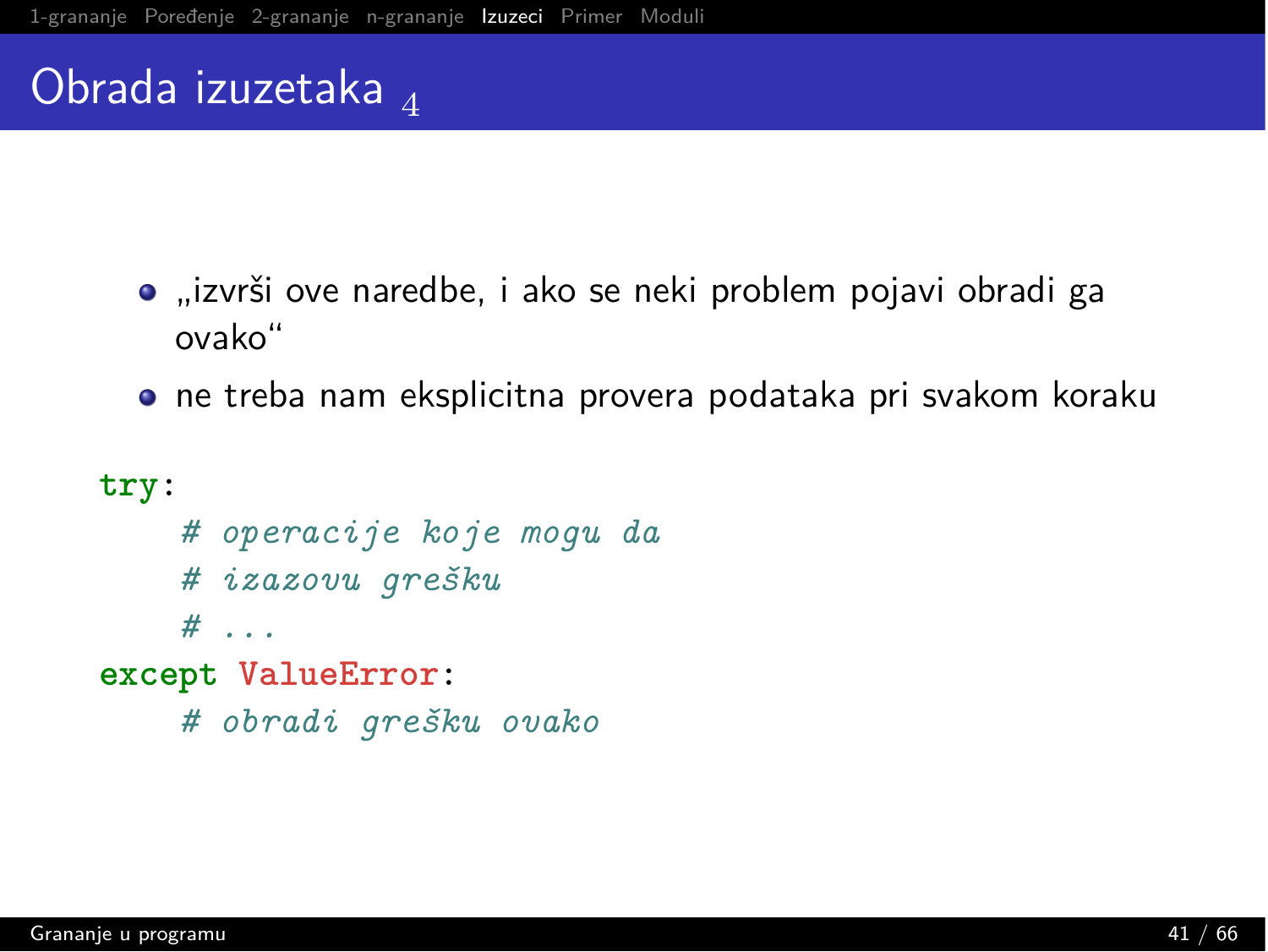#### Primer: kvadratna jednačina

#### import math

```
def main():
   try:
        a, b, c = eval(raw_input("Unesite koeficijente (a, b, c): "))
        discRoot = math.sqrt(b * b - 4 * a * c)
        root1 = (-b + discRoot) / (2 * a)root2 = (-b -discRoot) / (2 * a)print "\nRešenja su:", root1, root2
    2t+2Ti oHm21``Q`,
        print "\nNema realnih korena"
```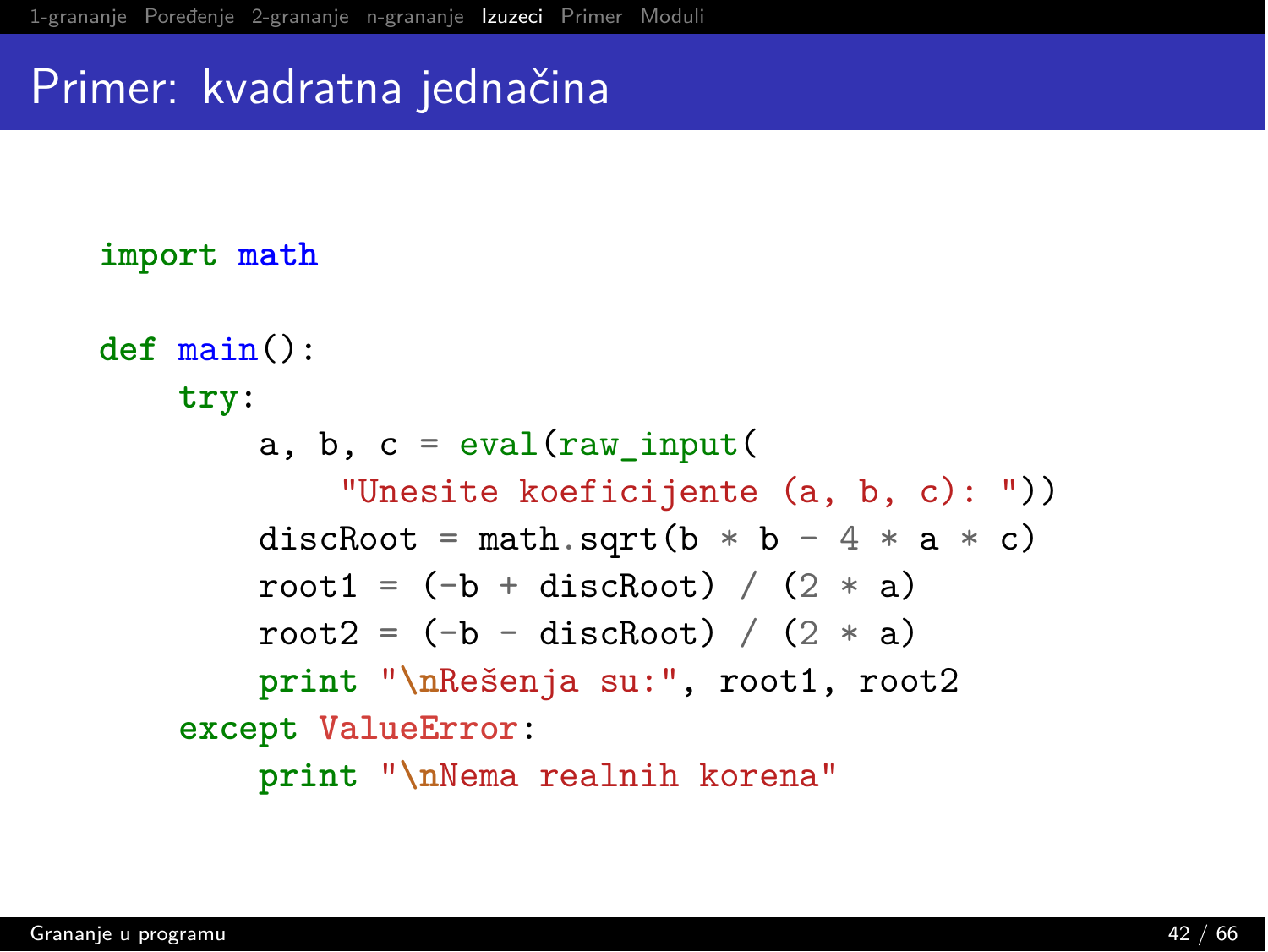## Obrada izuzetaka

- $\bullet$  kada Python naiđe na try naredbu, pokušaće da izvrši sve naredbe u njenom telu
- $\bullet$  ako nema greške, izvršavanje se nastavlja iza try/except
- $\bullet$  ako ima greške, traži se onaj except sa odgovarajućim tipom greške
- $\bullet$  šta je tip greške?

```
\cdotsdiscRoot = math.sqrt(b * b - 4 * a * c)
ValueError: math domain error
```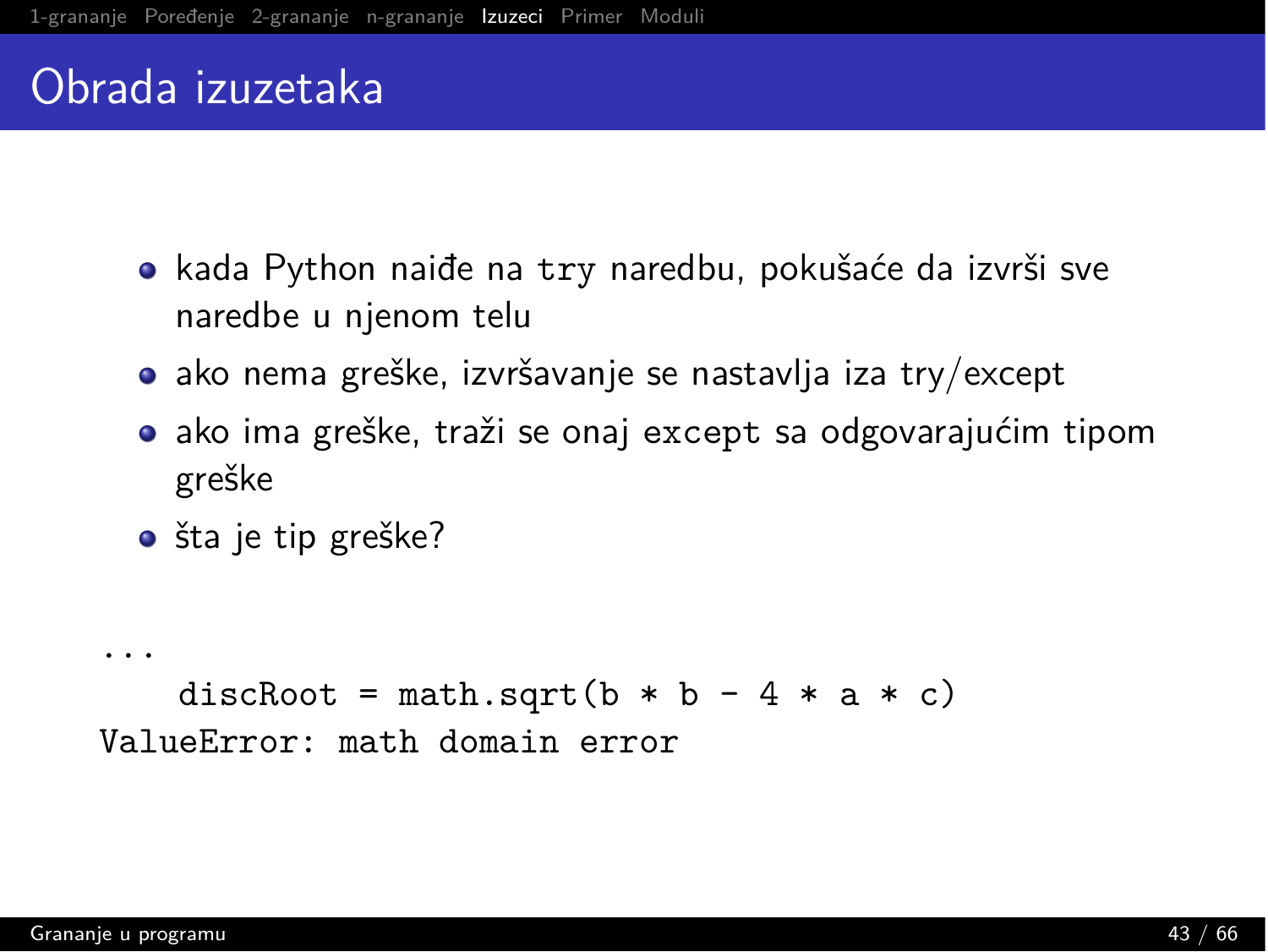# Obrada izuzetaka,

- try/except se može upotrebiti za hvatanje bilo koje greške
- u slučaju prethodnog primera mogu se javiti sledeće greške:
- $\bullet$  unošenje pogrešnog broja podataka (traže se tri) unpack tuple of wrong size
- $\bullet$  unošenje identifikatora umesto broja Name $Error$
- unošenje neispravnog Python izraza TypeError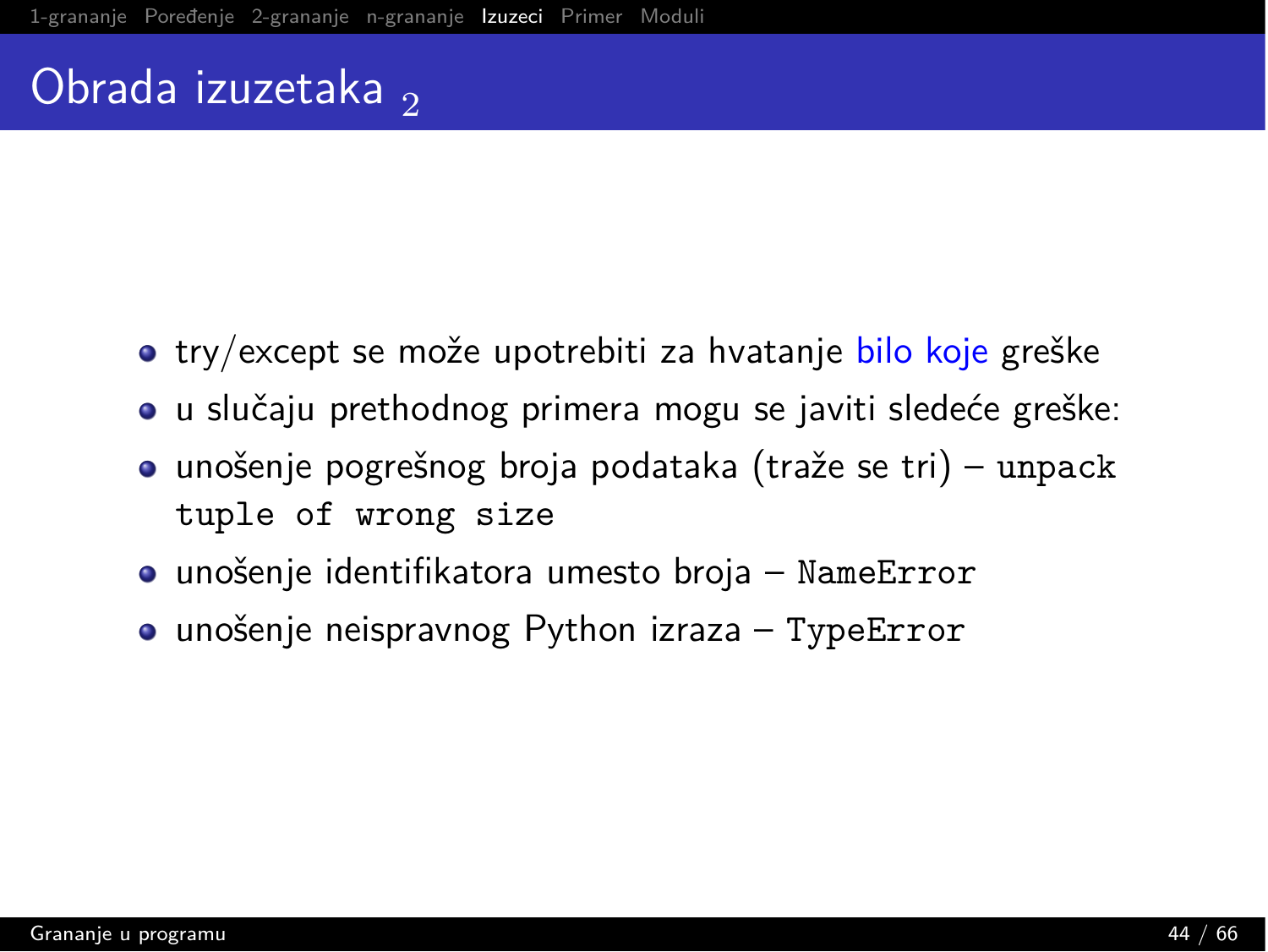# Obrada izuzetaka  $_3$

```
i`v,
    a, b, c = eval(raw input)"Unesite koeficijente (a, b, c): "))
    discRoot = math.sqrt(b * b - 4 * a * c)
    root1 = (-b + discRoot) / (2 * a)root2 = (-b -discRoot) / (2 * a)print "\nRešenja su:", root1, root2
\text{except ValueError} as \text{excObj}:\text{if } \text{str}(\text{excObj}) == \text{"math domain error":}print "Nema realnih korena!"
    Also:print "Pogrešan broj koeficijenata."
except NameError:
    print "Niste uneli tri broja."
exc except TypeError:
    print "Na ulazu nisu sve brojevi."
exc except Syntax Error:
    print "Unos je neispravan. Nedostaje zarez?"
except:
    print "Nešto nije u redu!"
```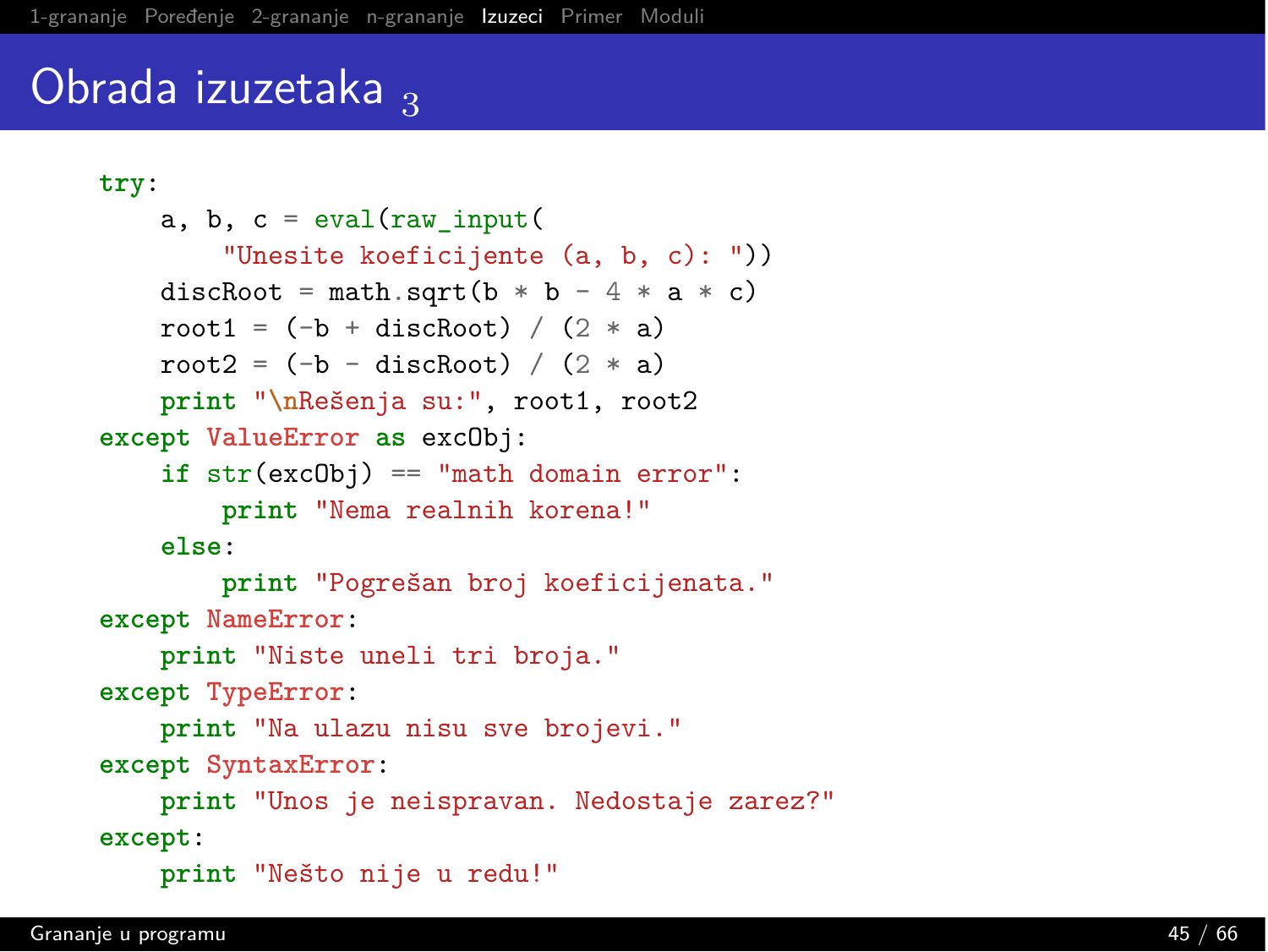#### Obrada izuzetaka,

```
2 except ValueError as excObj:
     \text{if } \text{str}(\text{excObj}) == \text{"math domain error":}print "Nema realnih korena!"
     else:
          print "Pogrešan broj koeficijenata."
```
- $\bullet$  možemo dodeliti identifikator izuzetku (as exc0bj)
- $\bullet$  možemo koristiti tu promenljivu da se "raspitamo" o greškama

except:

```
print "Nešto nije u redu!"
```
- $\bullet$  ovaj except može da obradi bilo koji izuzetak
- $\bullet$  ako se on ne obradi nekim prethodnim except-om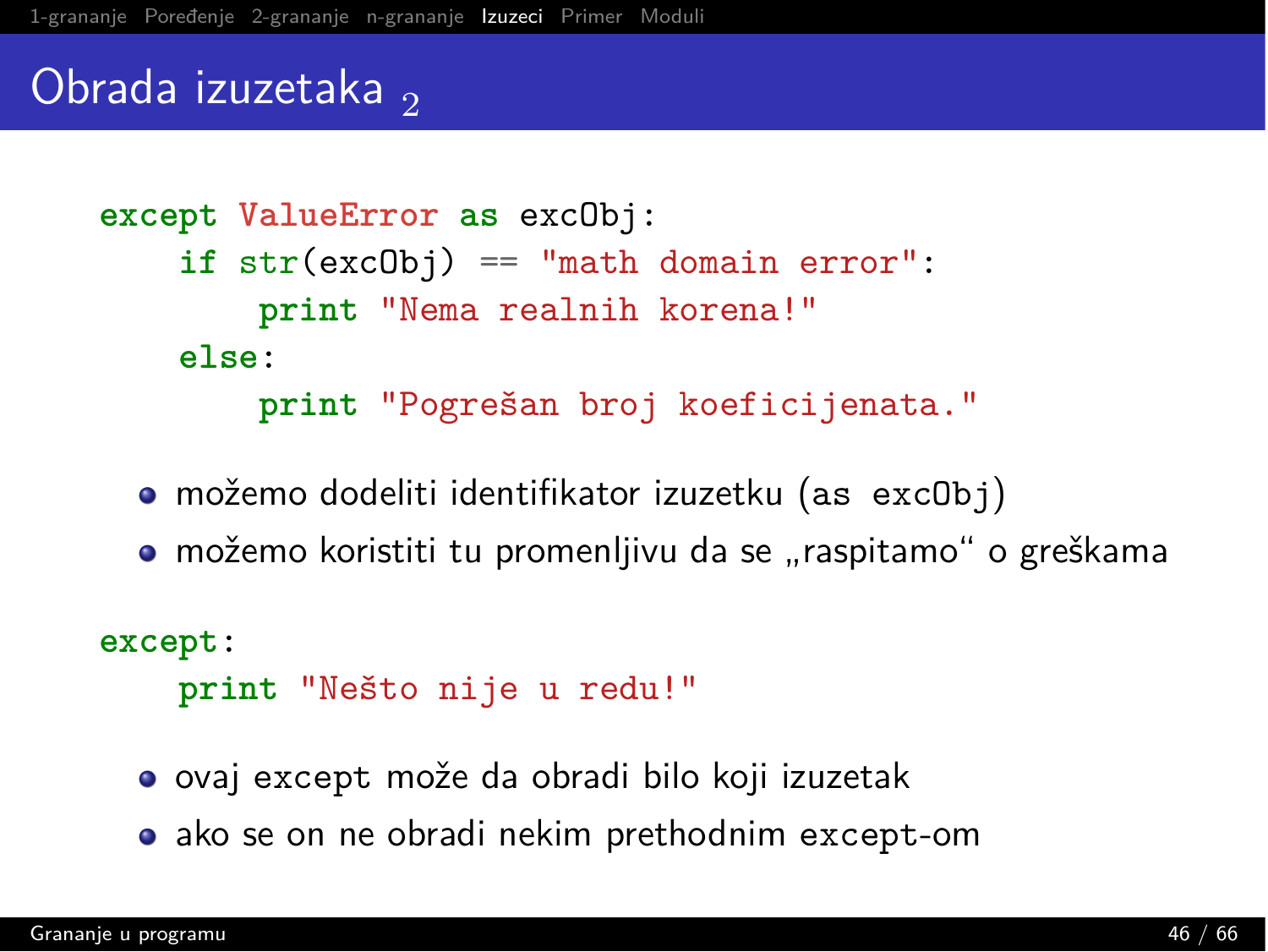# <span id="page-46-0"></span>Primer: najveći od tri

• treba nam program koji traži najveći od tri broja

```
def main():x1, x2, x3 = eval(raw input("Unesite tri broja:"))# ovde nedostaje kod koji određuje najveći broj
   print "Najveća vrednost je", max
```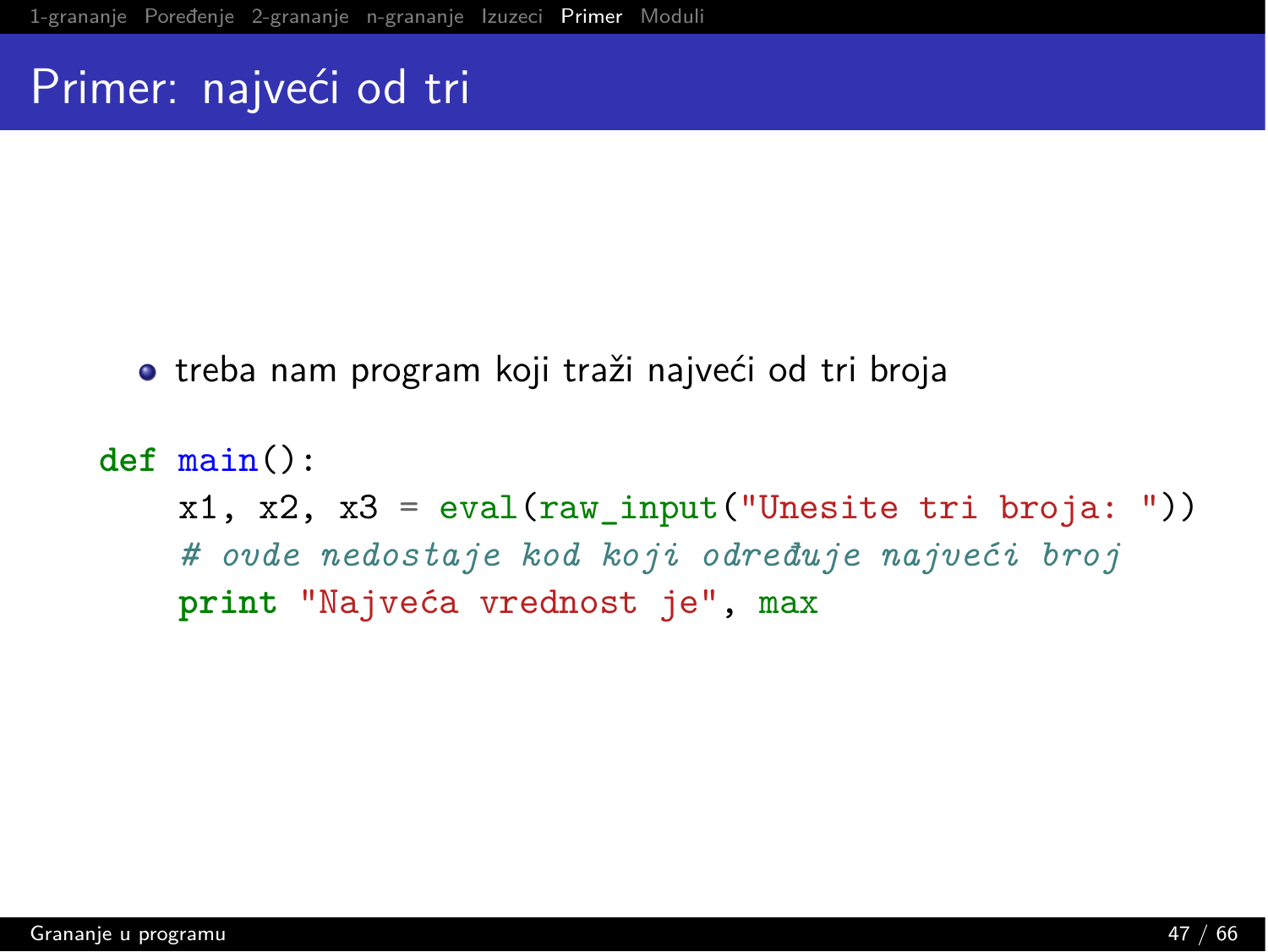# Primer: najveći od tri <sub>2</sub>

- · ovo liči na trostruko grananje gde treba izvršiti jedno od ova tri:
- $max = x1$
- $max = x2$
- $max = x3$ 
	- samo nam treba pravi uslov za svaku od ovih naredbi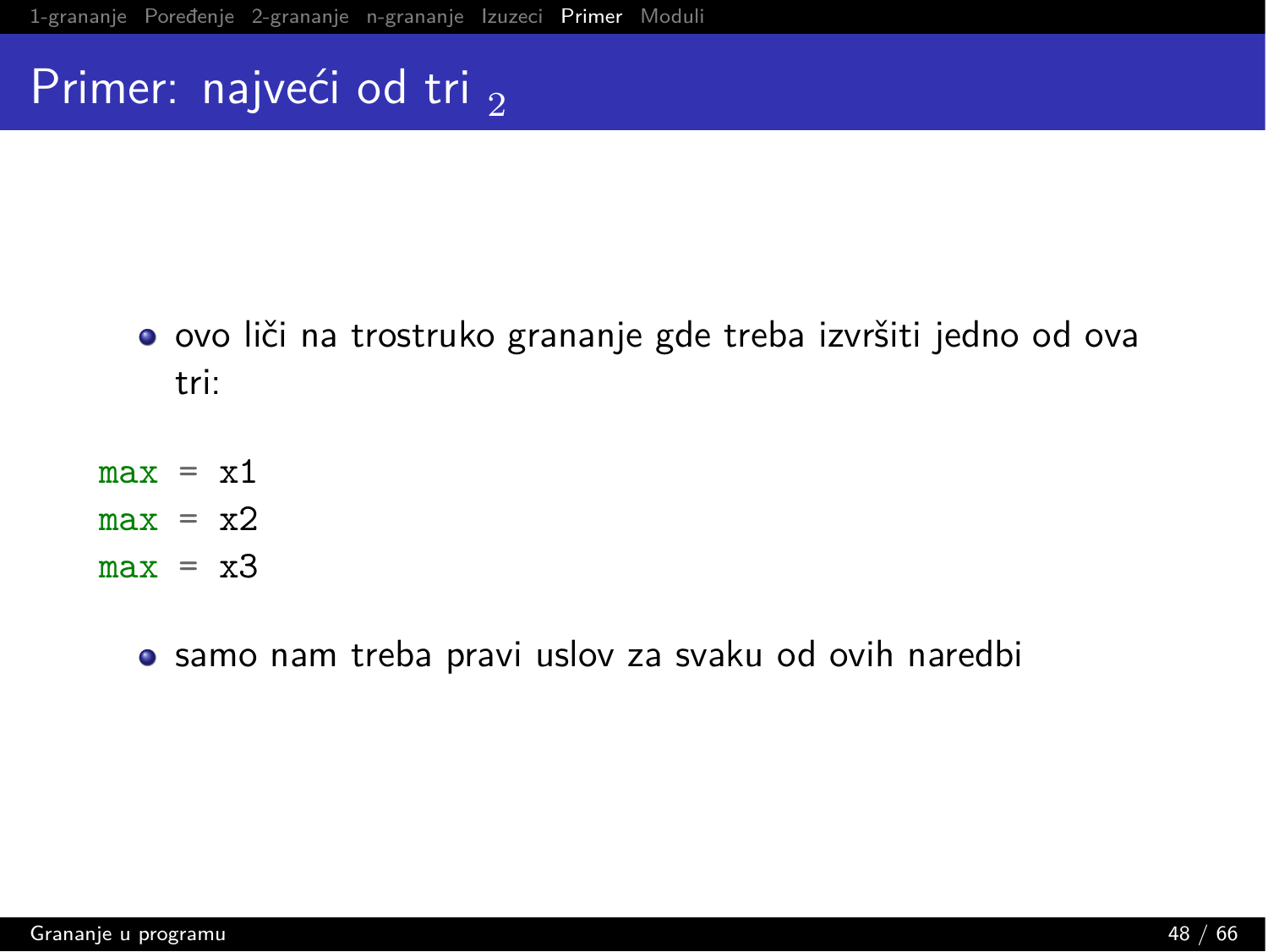#### Strategija 1: poredi svakog sa svima

- slučaj kada je x1 najveći
- if  $x1 \ge x2 \ge x3$ :  $max = x1$ 
	- mnogi jezici ne dozvoljavaju ovakva višestruka poređenja
	- $\bullet$  Python to dozvoljava testira da li važi  $x_1 \ge x_2 \ge x_3$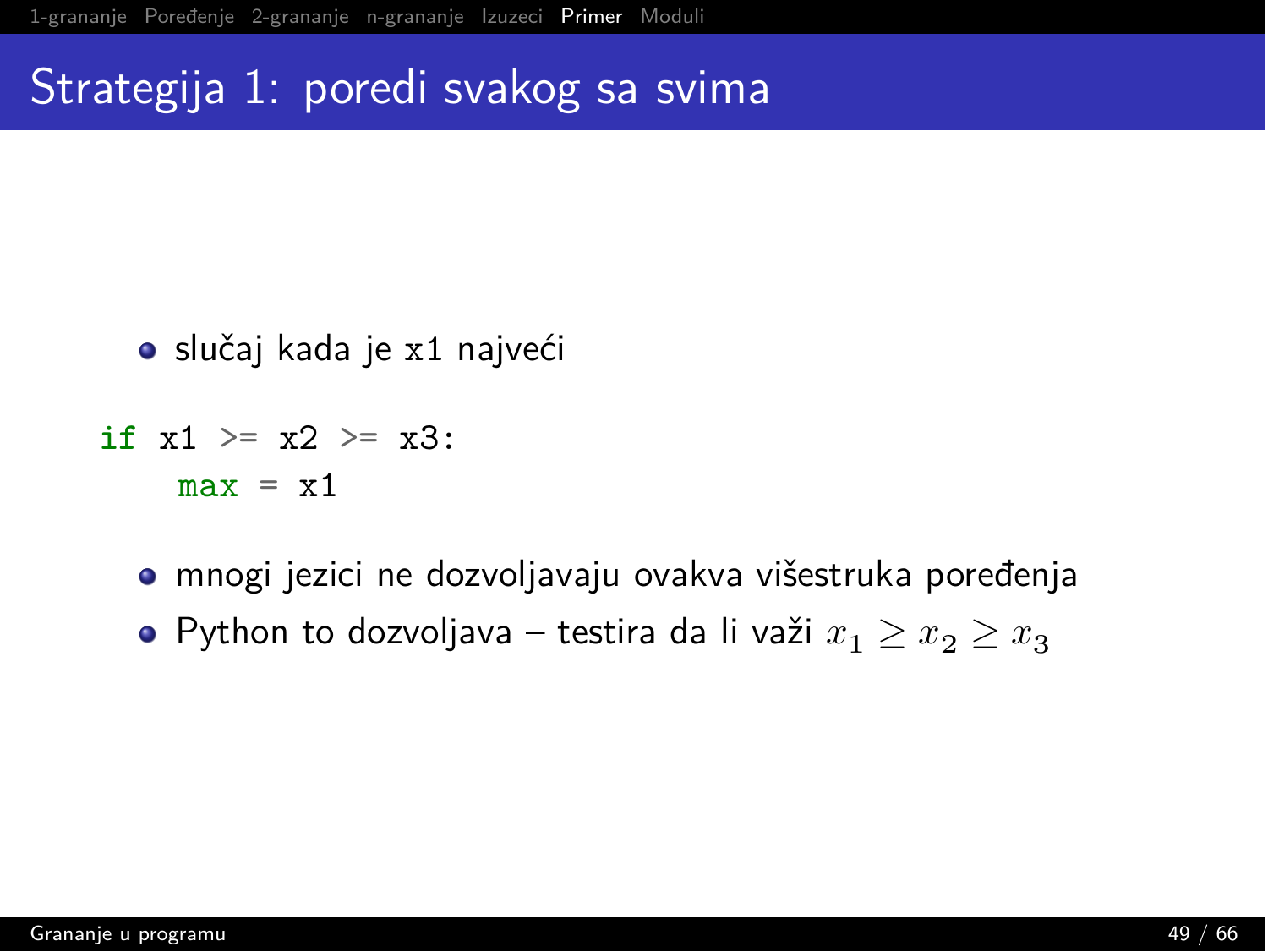#### Dva pitanja kad pišemo uslove

- 1 kada je uslov ispunjen, da li je blok naredbi odgovarajuća akcija?
	- $\bullet$   $x_1$  je barem velik kao  $x_2$  i  $x_3$ , pa možemo reći da je najveći  $x_1$
	- treba uvek voditi računa o graničnim vrednostima
- 2 suprotno pitanje: da li je uslov ispunjen u svim slučajevima kada je  $x_1$  najveći?
	- recimo da je  $x_1 = 5, x_2 = 2, x_3 = 4$
	- $\bullet$   $x_1$  je najveći, ali ne važi  $x_1 \ge x_2 \ge x_3$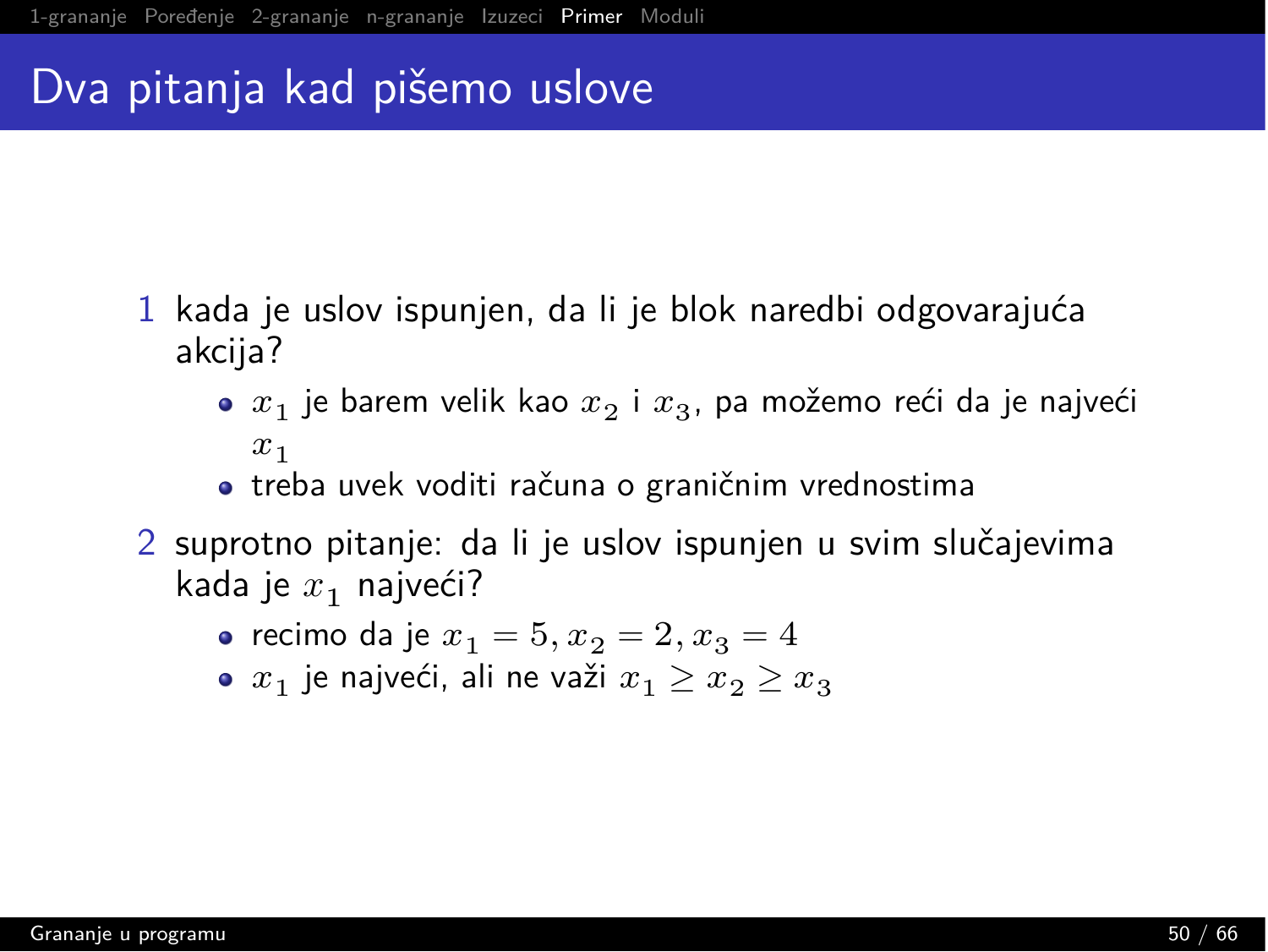#### Strategija 1: poredi svakog sa svima

 $\bullet$  možemo da rastavimo ove uslove sa and

```
if x1 \ge x2 and x1 \ge x3:
     max = x1elif x2 \ge x1 and x2 \ge x3:
     max = x2B<sub>2</sub>B<sub>2</sub>max = x3
```
 $\bullet$  poredimo svaku vrednost sa svima ostalima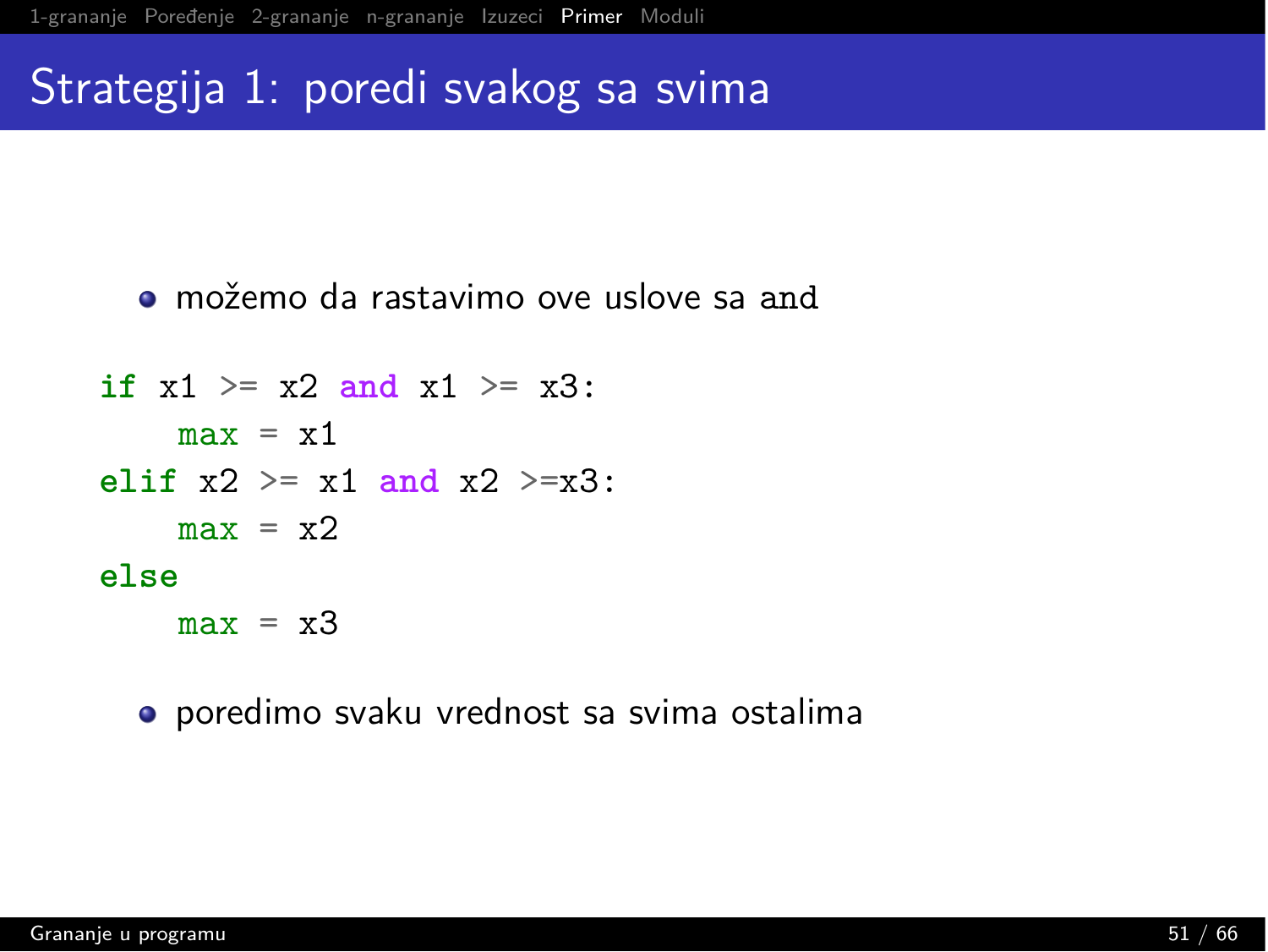# Strategija 1: poredi svakog sa svima,

- · šta ako treba da odredimo najvećeg od 5 brojeva?
- **•** trebaće nam 4 testa, svaki sa po 4 uslova spojenih and-om
- ...grozno!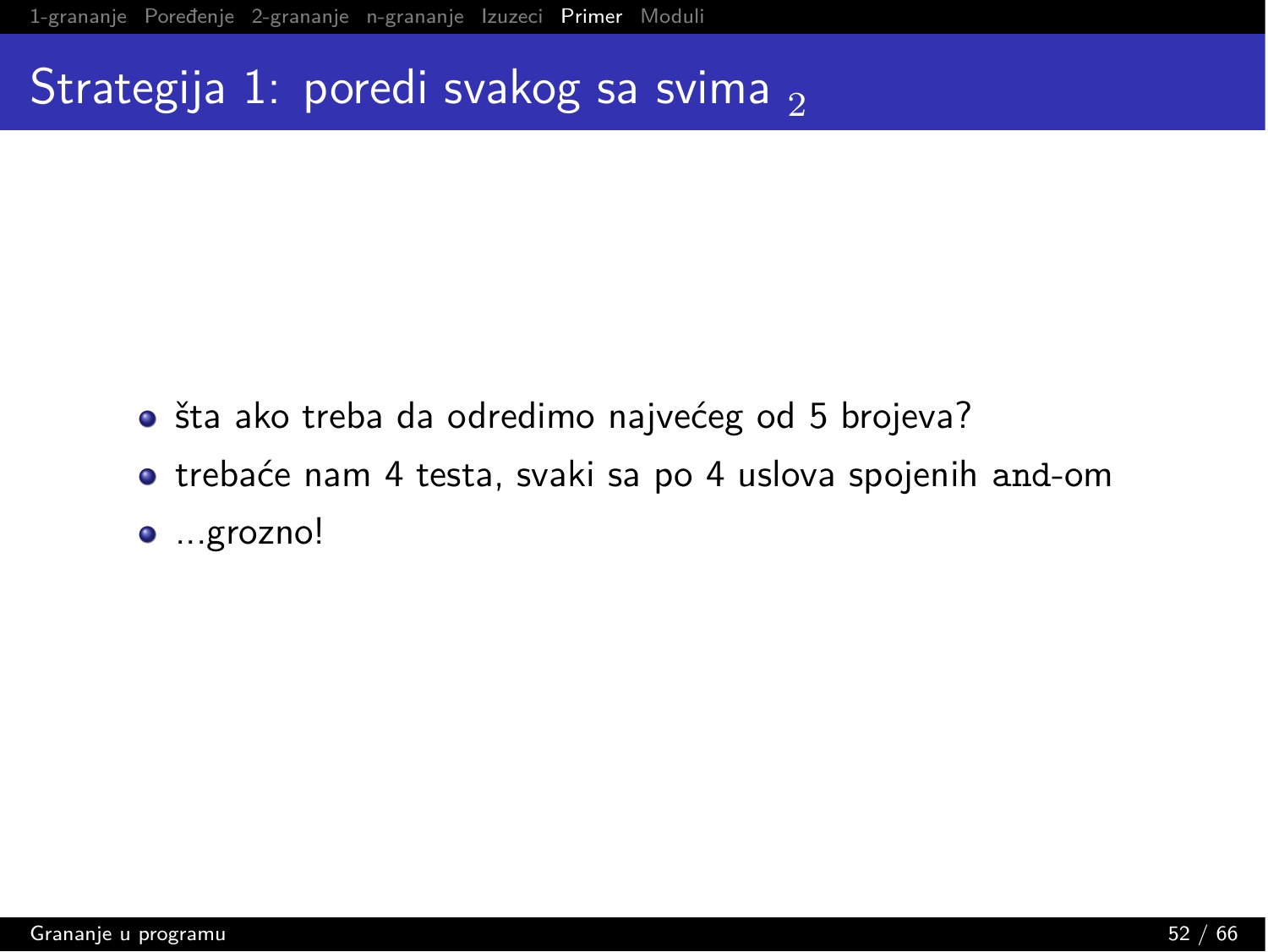- · možemo da izbegnemo ponavljanje istih testova korišćenjem stabla odlučivanja
- počnimo od testa  $x1 \geq x2$
- ovo će eliminisati jednu od vrednosti kao kandidata za najvećeg
- ako je uslov ispunjen, treba još proveriti koji je veći, x1 ili x3
- ako nije ispunjen, poredimo x2 i x3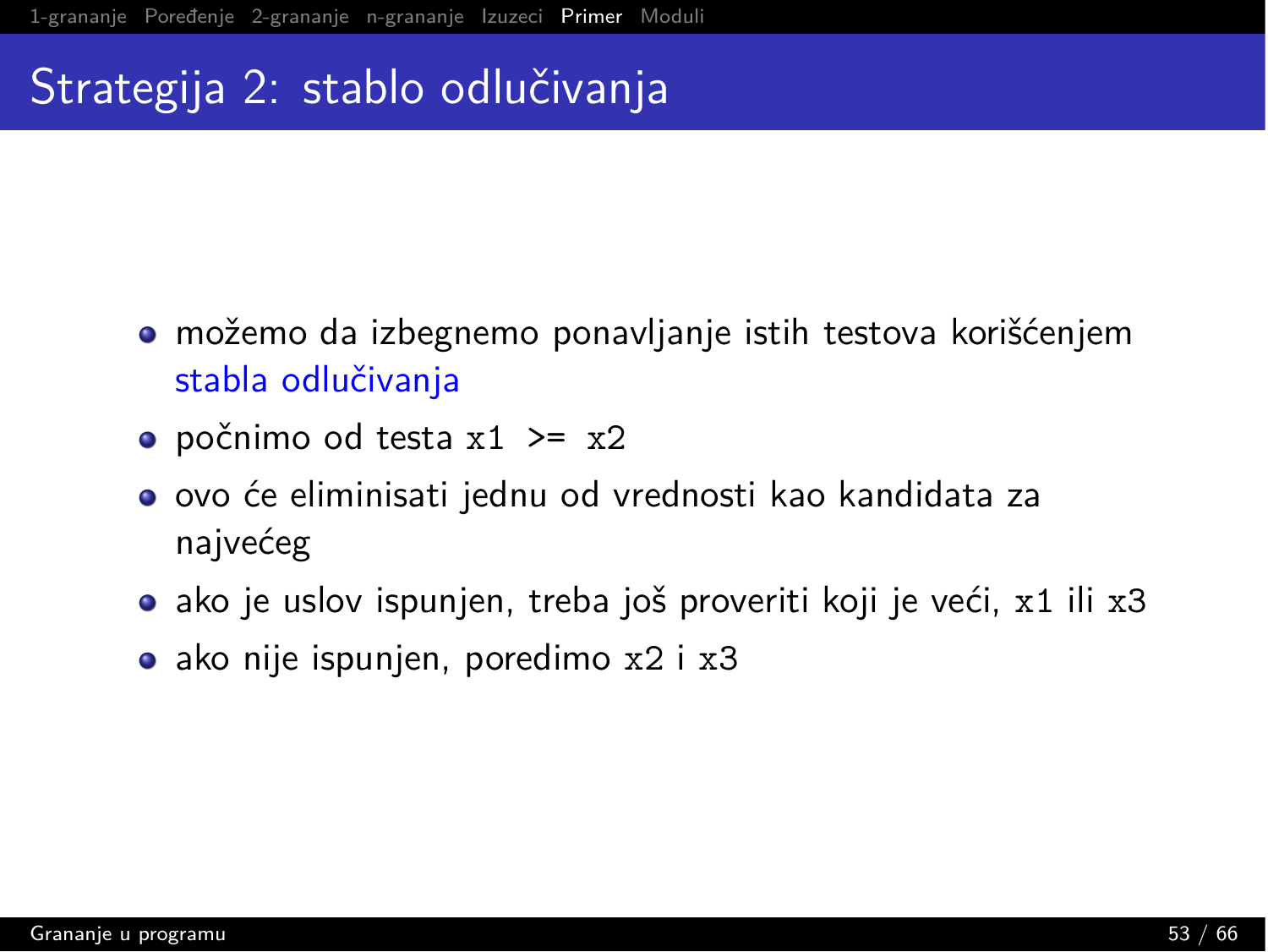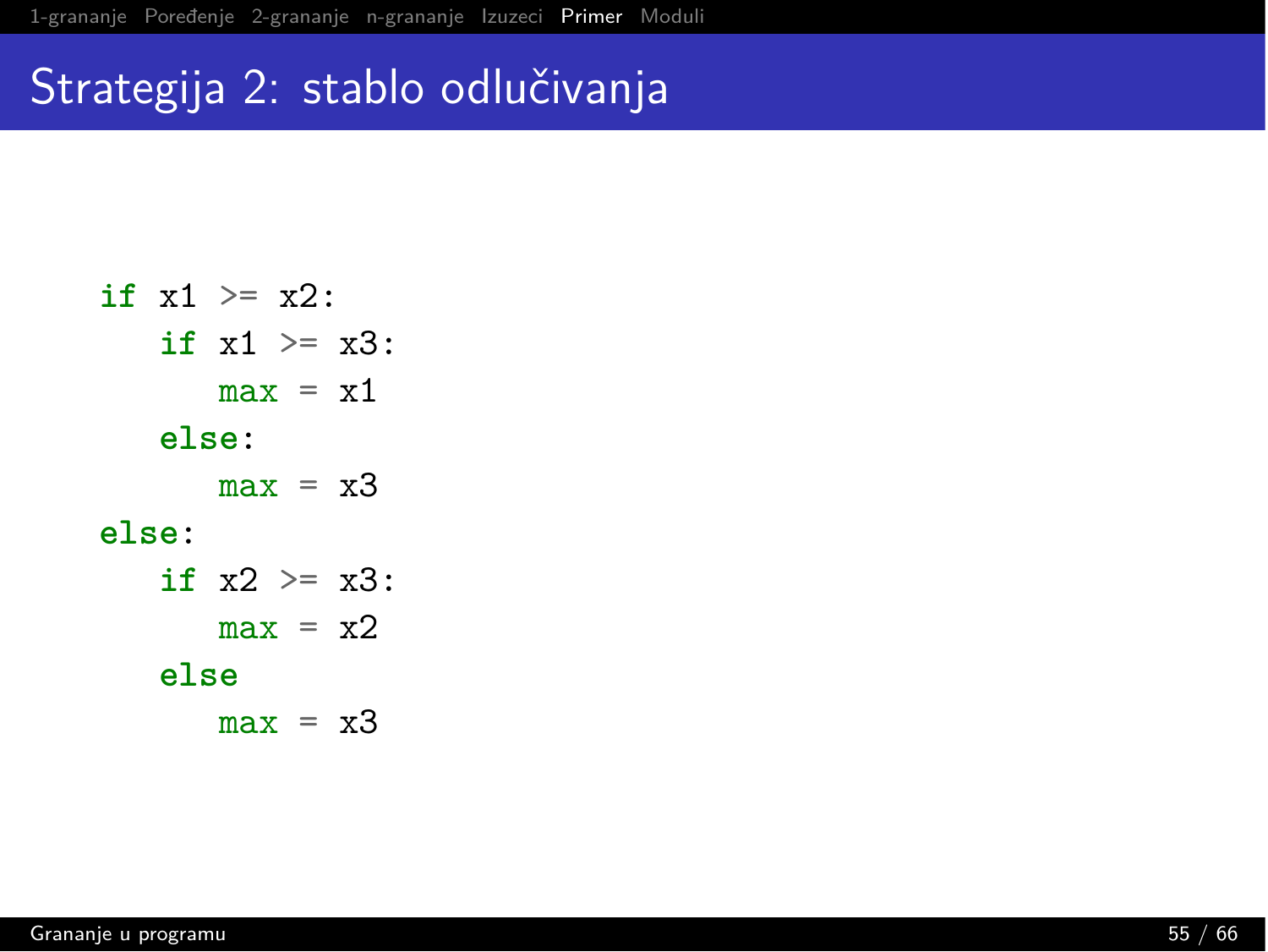- sa ovim pristupom uvek imamo tačno 2 poređenja bez obzira na raspored brojeva
- komplikovanije od prve strategije:
- za traženje najvećeg od 4 broja trebaće nam if-else u tri nivoa, sa ukupno 8 naredbi dodele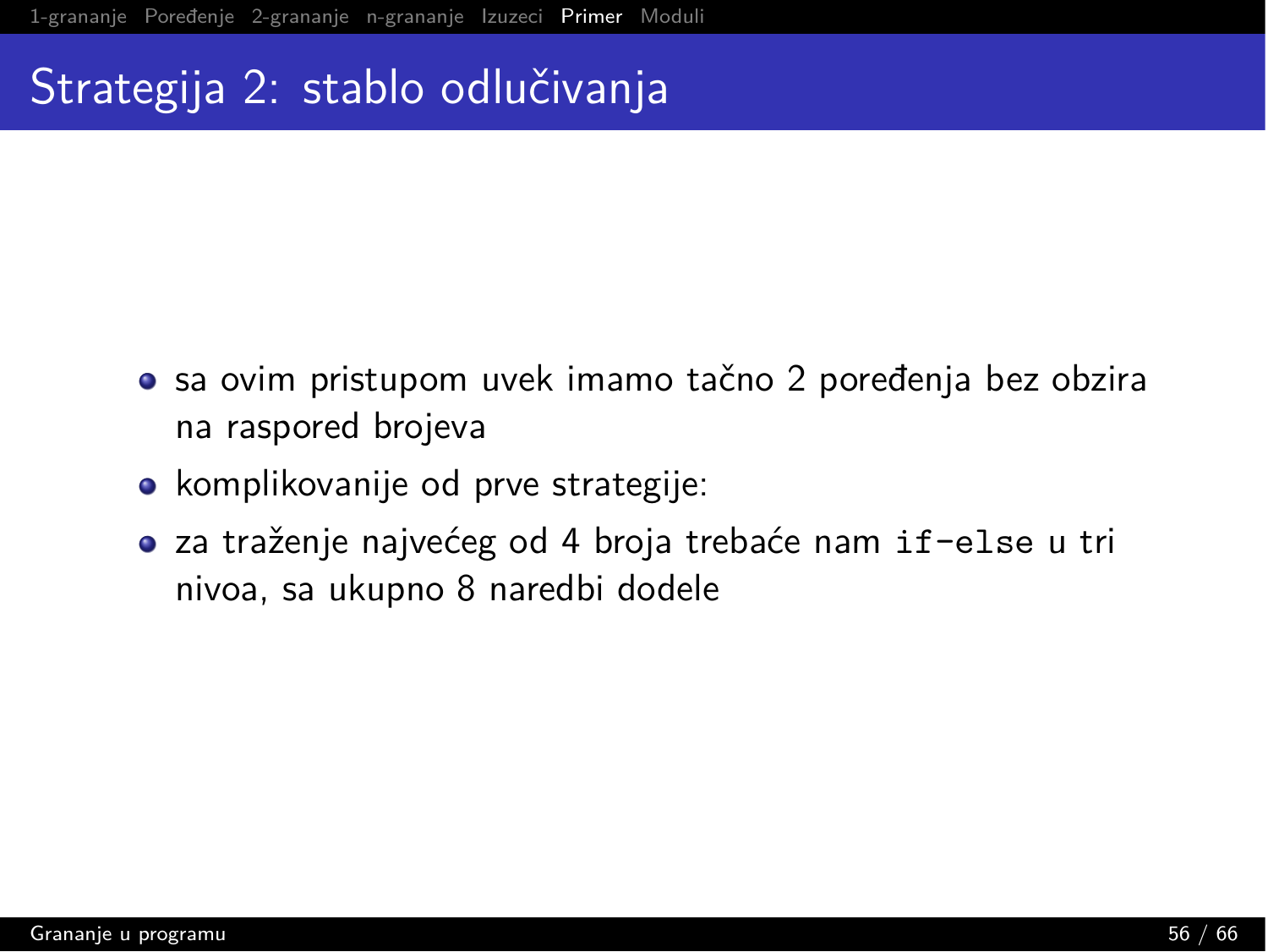- · šta ako dobijemo listu od 100 brojeva?
- · idemo redom kroz listu i pamtimo najvećeg pronađenog do tog trenutka
- · na kraju ćemo kao zapamćenog imati najveći broj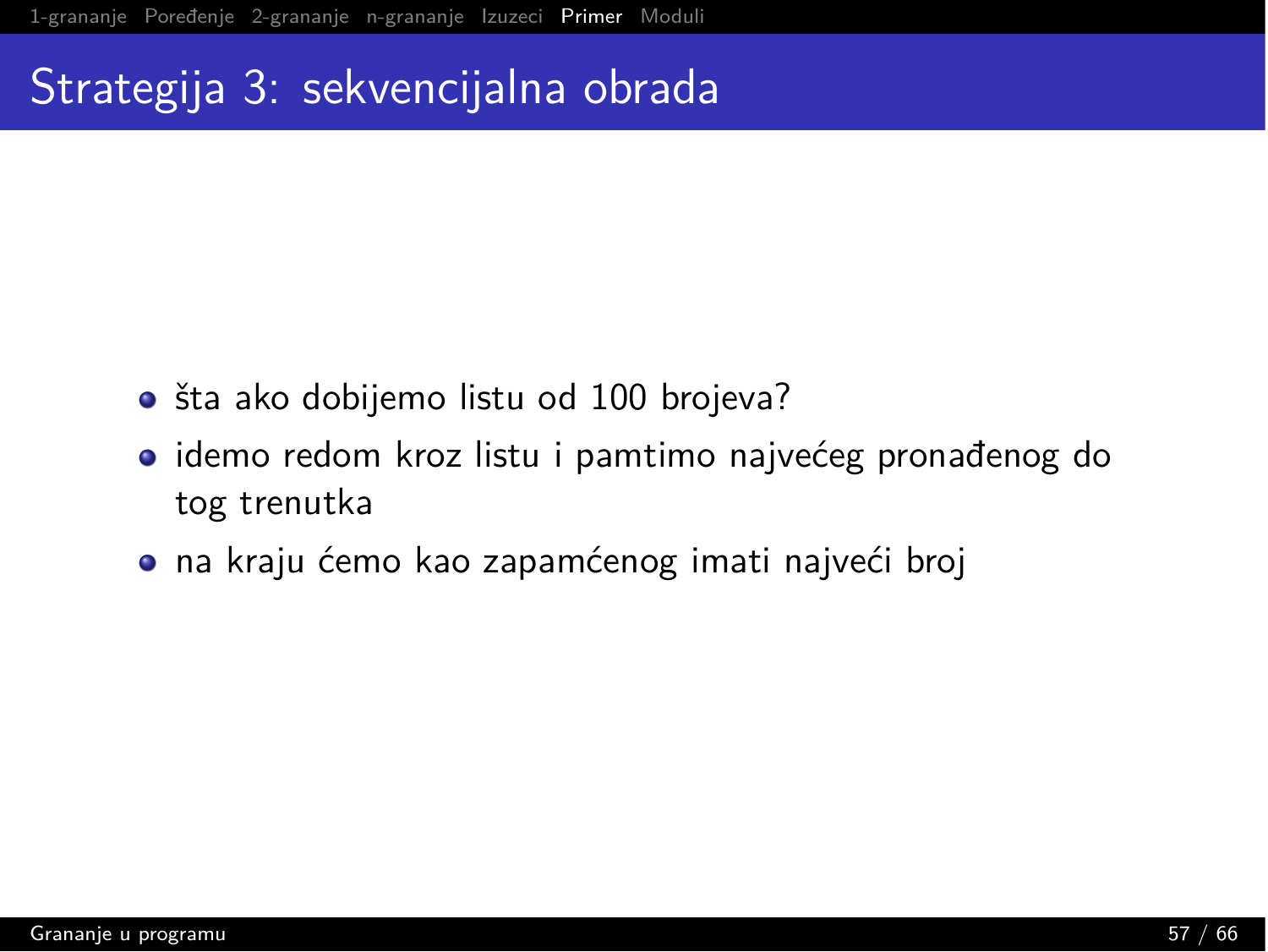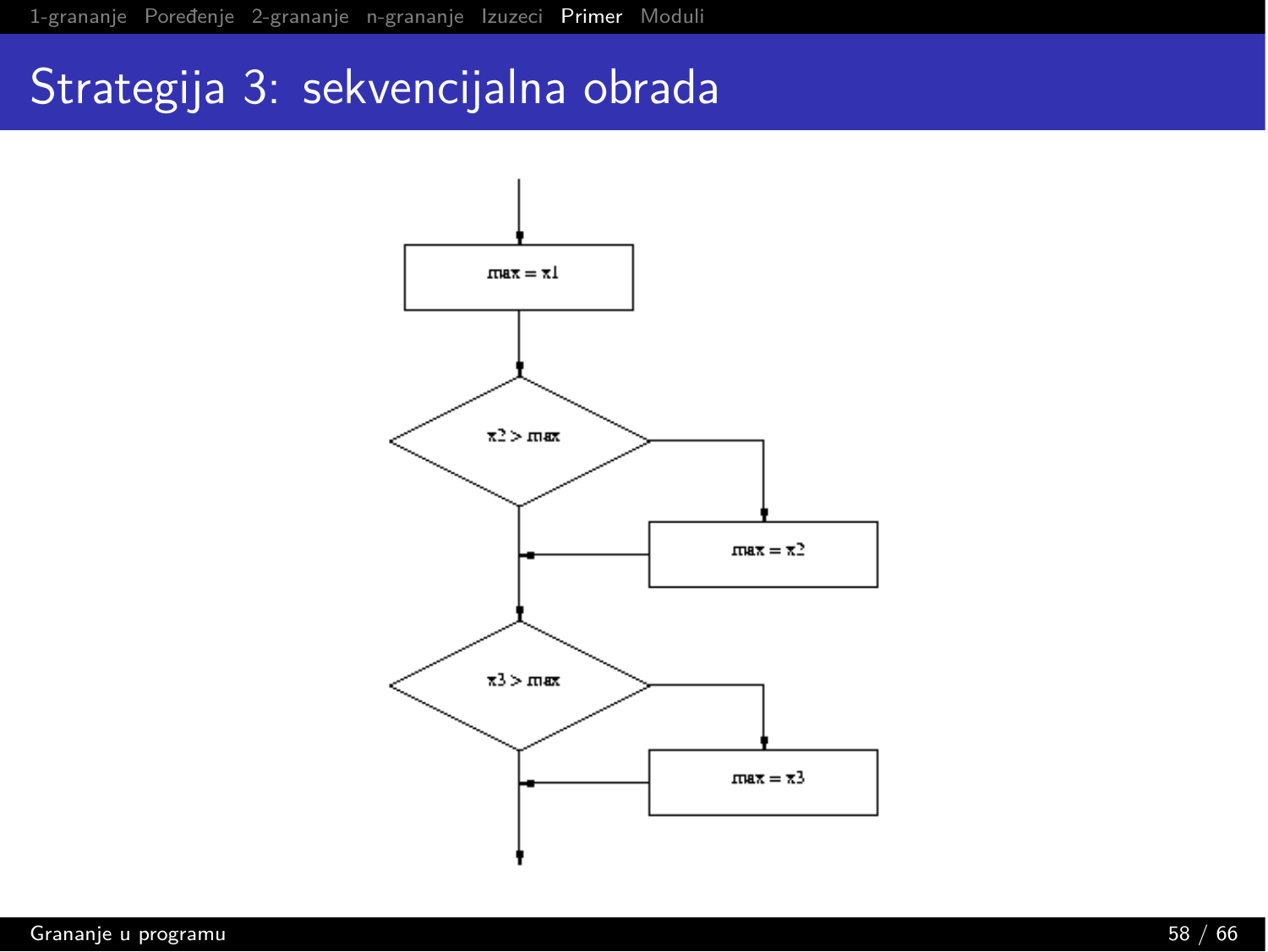- lako se prevodi u Python kod
- $max = x1$ if  $x2 > max$ :  $max = x2$ if  $x3 > max$ :  $max = x3$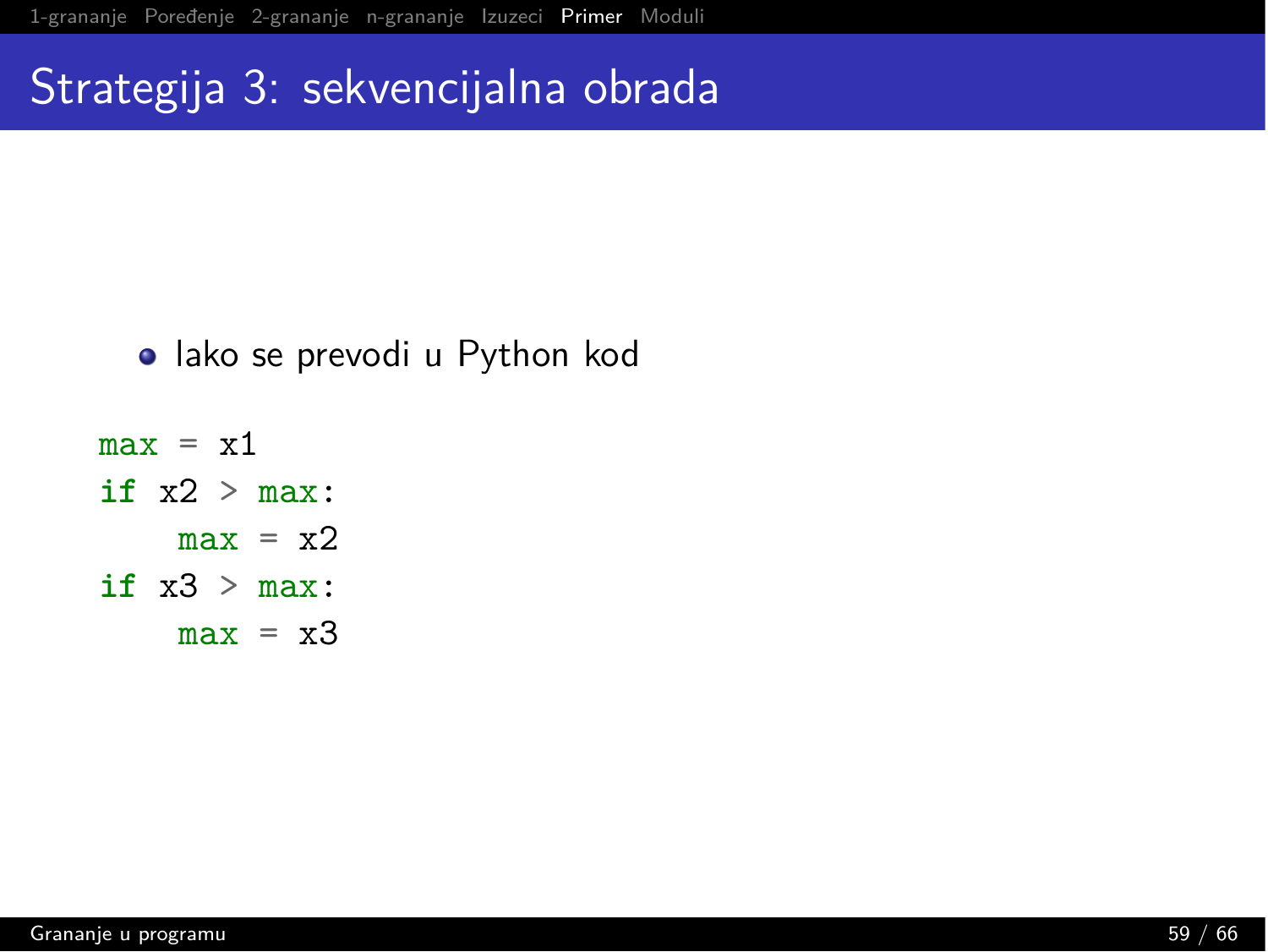- ovaj postupak se ponavlja i lako se predstavlja petljom
- · unesemo broj
- uporedimo ga sa trenutnim max
- · ako je veći, ažuriramo max
- ponavljamo dok ima brojeva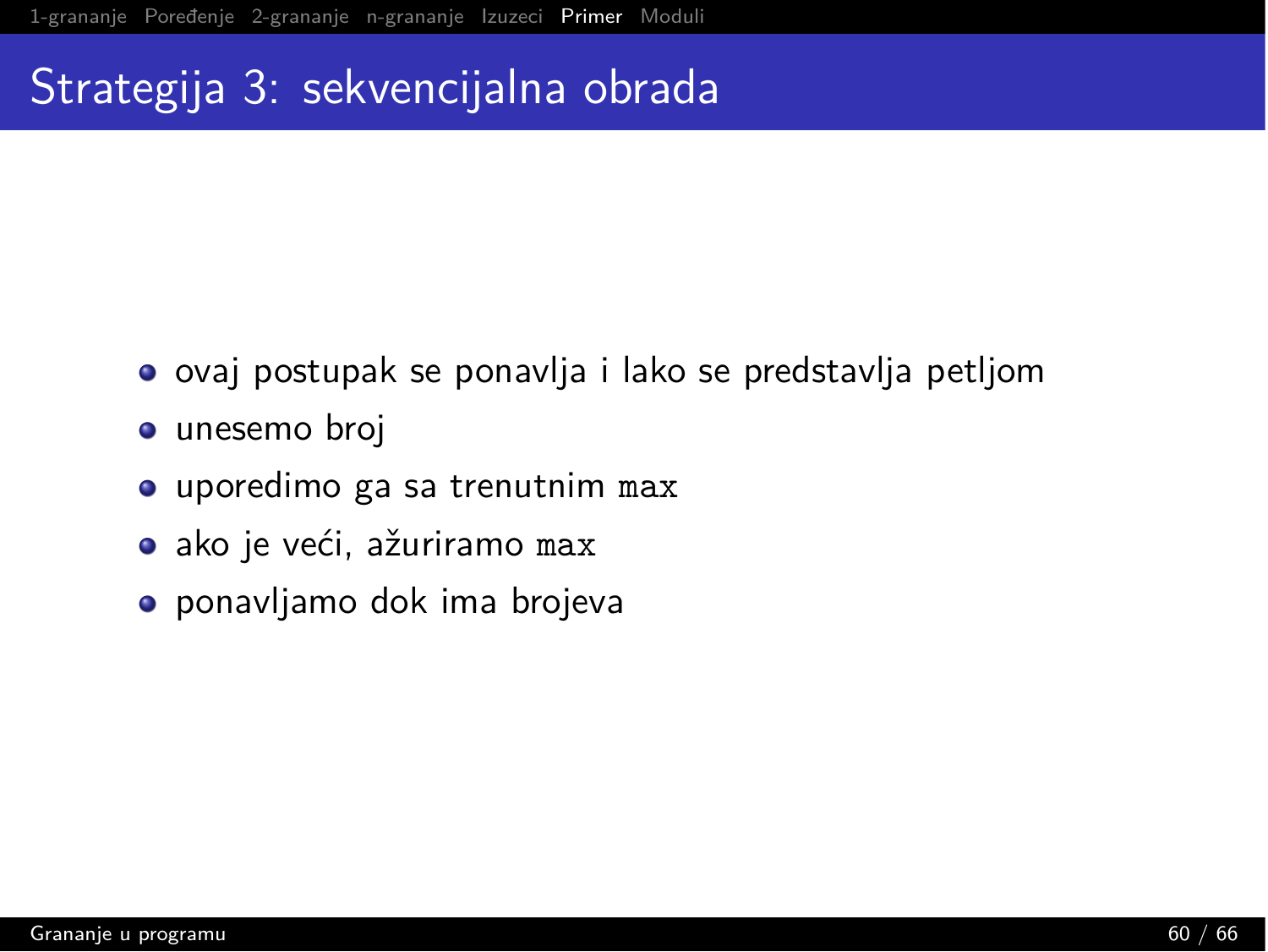$n = eval(raw input("Koliko ima brojeva?"))$ 

```
max = eval(raw input("Unesite broj >>"))
```

```
for i in range(n-1):
   x = eval(raw input("Unesite broj >>"))if x > max:max = x
```
print "Najveći broj je", max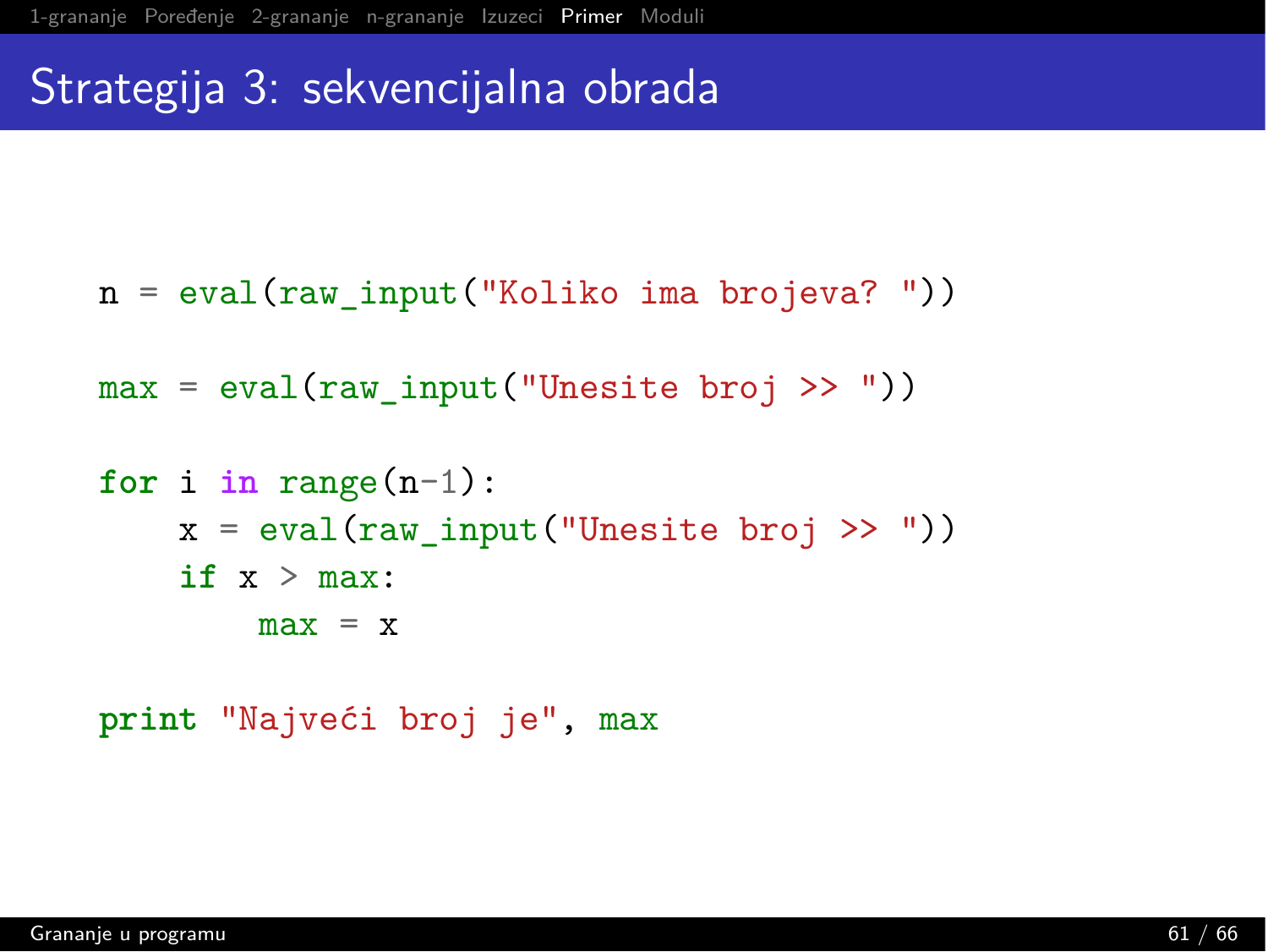#### Strategija 4: koristi Python biblioteku

- · postoji funkcija max koja vraća najveći broj iz date liste
- $x1, x2, x3 = eval(raw input("Unesite tri broja:"))$ print "Najveći broj je", max(x1, x2, x3)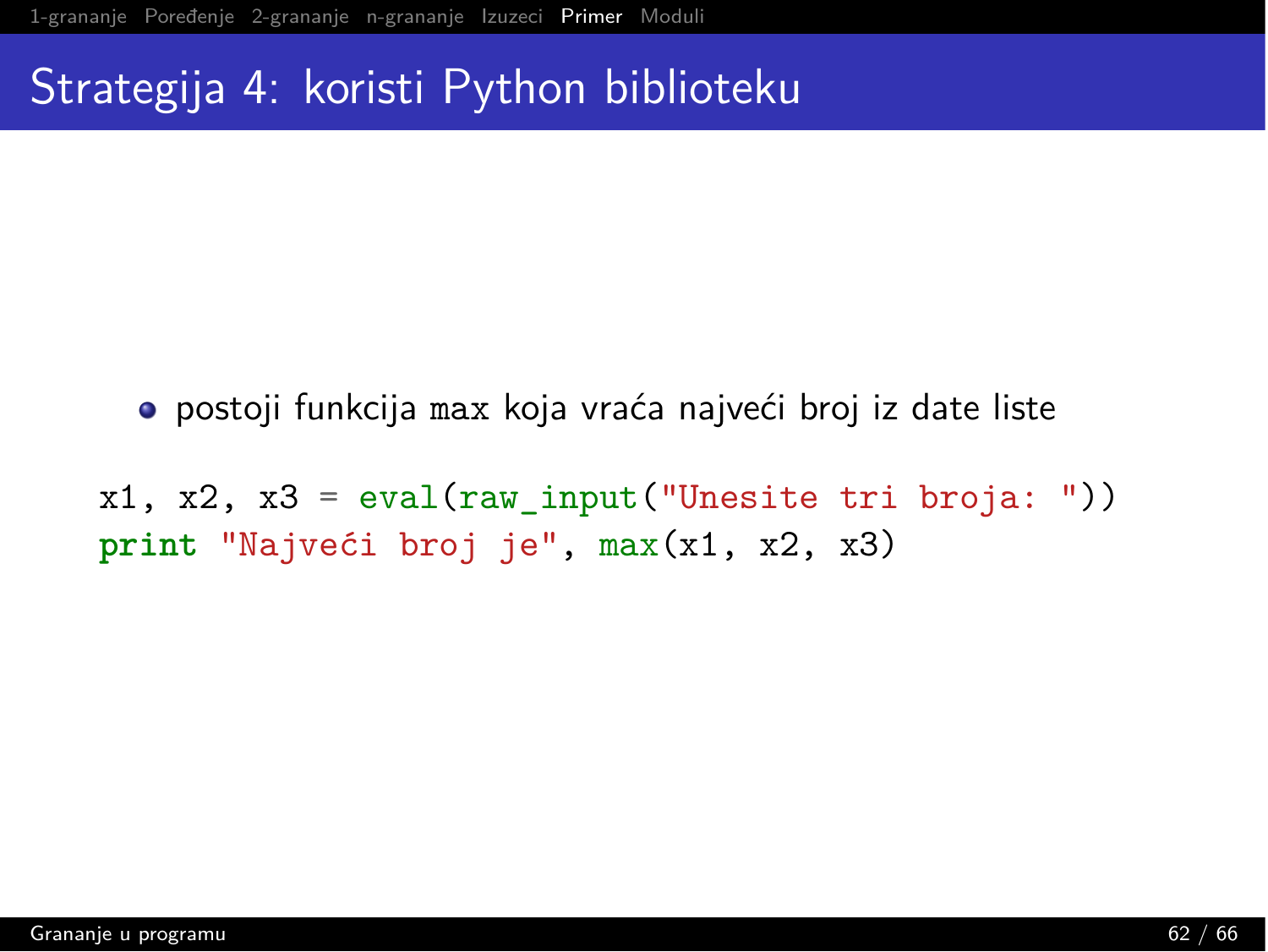# <span id="page-62-0"></span>Python moduli

- fajlovi sa Python kodom se mogu upotrebiti na više načina
- 1 neki su predviđeni da se direktno pokreću kao programi  $$ programi ili skriptovi
- 2 neki su predviđeni da se koriste kao moduli, tj. import-uju iz drugih programa
- 3 neki mogu da se koriste na oba načina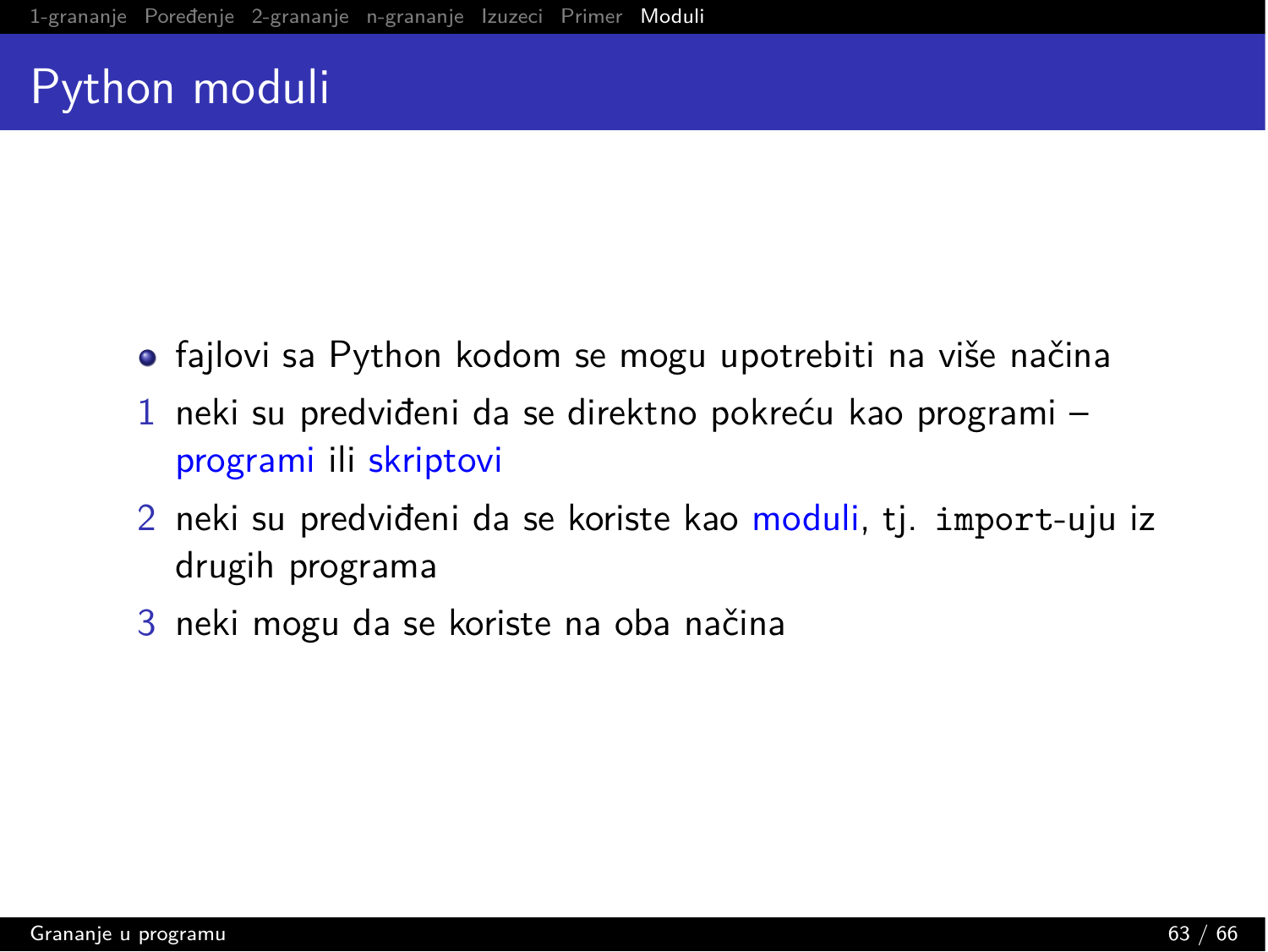# Python moduli  $\Omega$

- $\bullet$  kako u nekom Python fajlu znamo da li smo pokrenuti direktno (kao program), ili import-ovani (kao modul)?
- $\bullet$  najčešće kada import-ujemo modul, ne želimo da se on izvršava
- $\bullet$  u svakom Python fajlu možemo koristiti specijalnu promenljivu  $\_name_{--}$
- u njoj je ime našeg modula (ako je fajl trenutno  $import-ovan)$ ...
- ...ili je njena vrednost " main "ako je fajl pokrenut kao program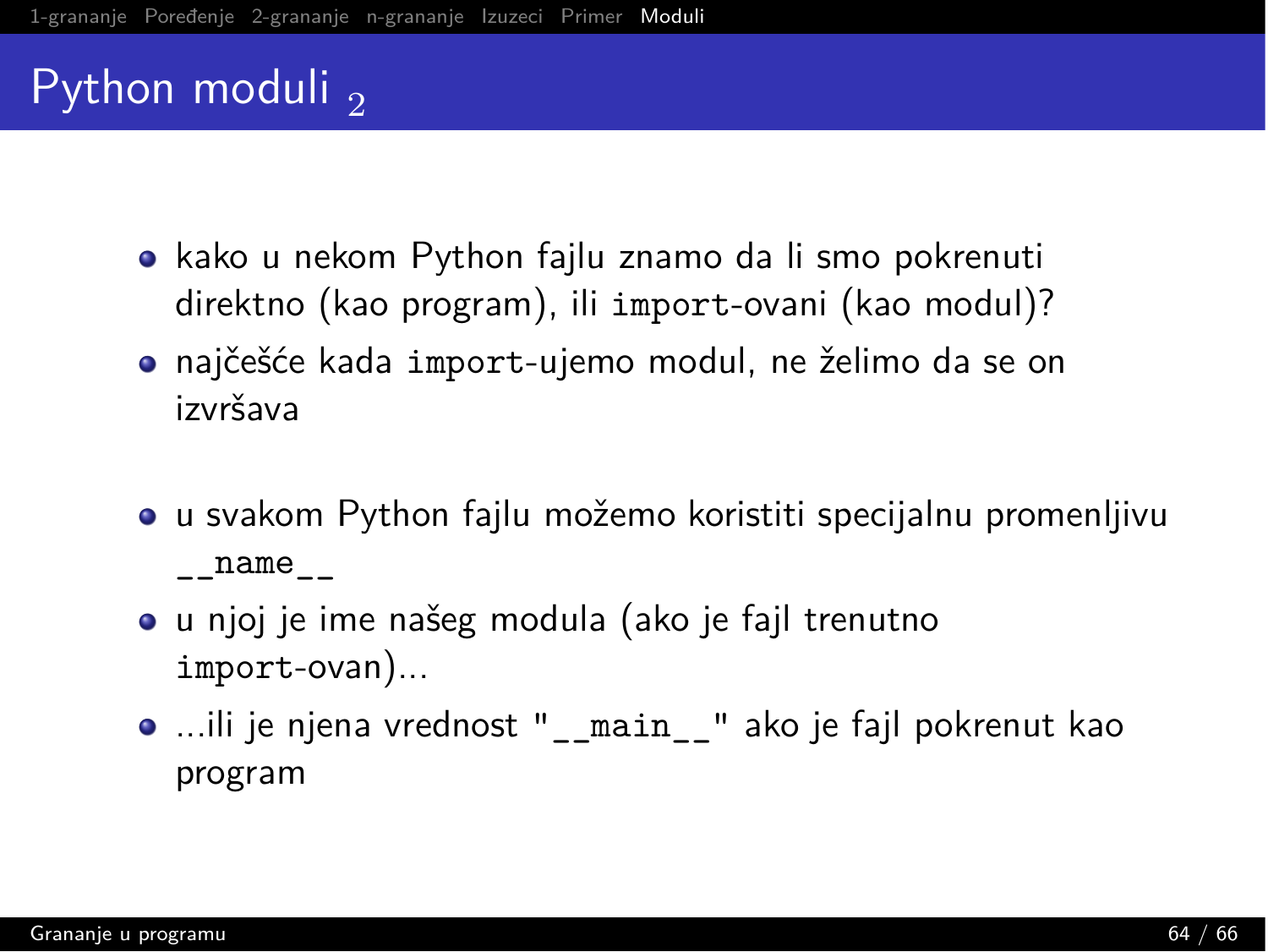# Python moduli  $_3$

# mojmodul.py

 $def$  fun1 $()$ :  $\cdots$ 

 $def~fun2():$ 

 $\sim$   $\sim$ 

 $def main():$  $\cdot$   $\cdot$   $\cdot$ 

if \_\_name\_\_ == "\_\_main\_\_":  $main()$